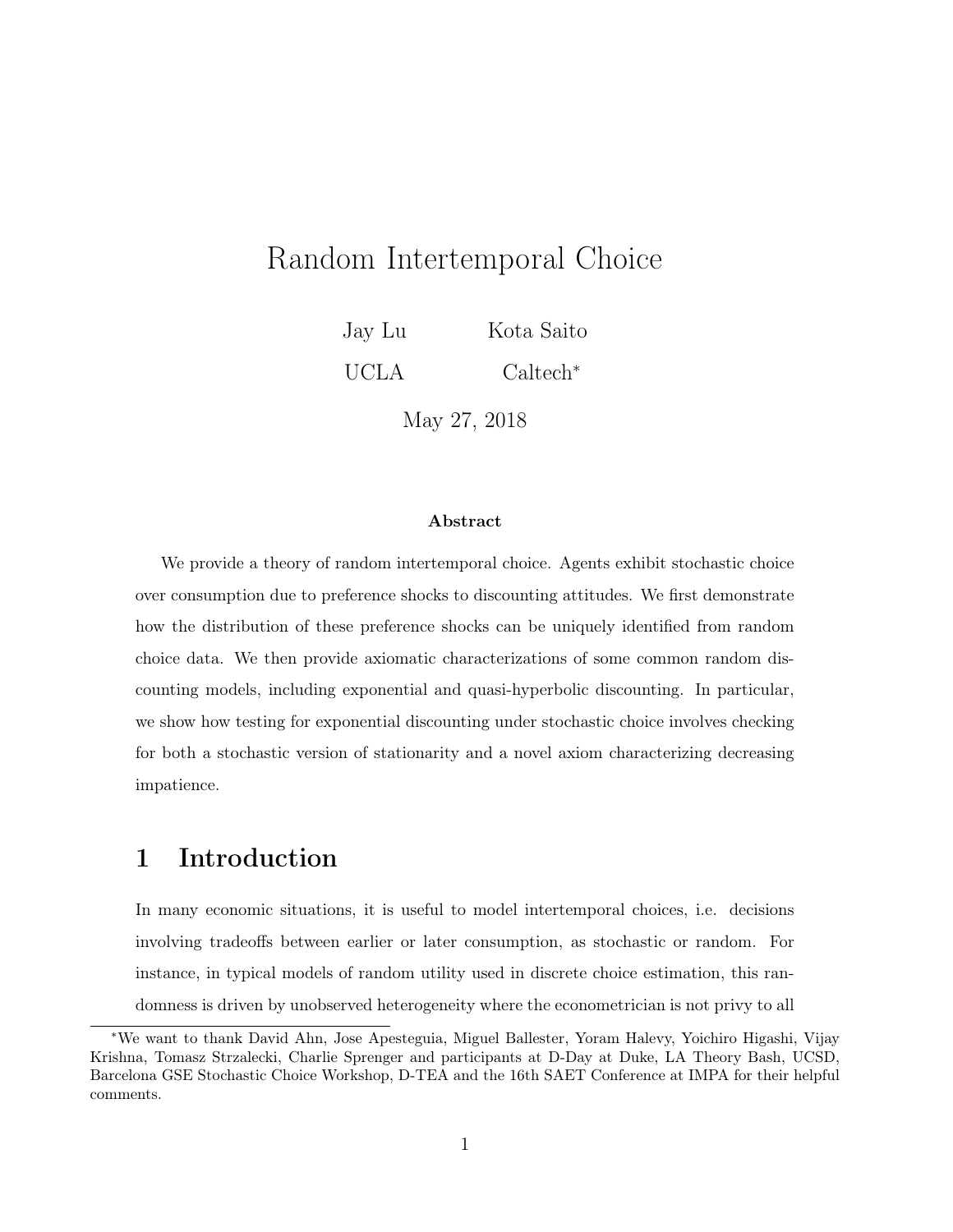the various determinants of discounting attitudes.<sup>1</sup> Even when considering the behavior of a single individual, intertemporal choices can still be stochastic.<sup>2</sup> Decisions involving tradeoffs at different points in time are heavily influenced by visceral factors which are often of an uncertain nature even from the perspective of the decision-maker.<sup>3</sup>

In addition to being descriptively more accurate, a model of random intertemporal choice would also be useful for welfare analysis. An agent whose discounting is random but his utility is deterministic may behave as if his discounting is deterministic but his utility is random. However, the welfare analysis of an agent whose discounting is random would naturally be different from that of an agent with deterministic discounting. Given all these issues, any careful analysis and interpretation of behavioral patterns in intertemporal choice would require a probabilistic, or random model of discounting.

In this paper, we provide a theoretical framework to study random intertemporal choice. We model random discounting as a distribution of preference shocks to discounting attitudes. Importantly, we focus on random discounting as the sole source of stochastic choice. This allows us to precisely characterize the relationship between random discounting and stochastic choice data.<sup>4</sup> In applications such as demand estimation where the relevant variable of economic interest is probabilistic choice, this is a useful and important exercise. Moreover, since random discounting is modeled as preference shocks on discounting attitudes, our theory yields robust comparative statics as demonstrated in recent work by Apesteguia and Ballester (2018).

Our model is flexible enough to allow for random discounting to be interpreted in two ways. In the first interpretation, we consider stochastic choice as the aggregated choice frequencies made by agents in a group. Aggregated choices are random due to unobserved heterogeneity in the population from the perspective of an outside observer such as an econometrician. This is the case in most applications of discrete choice estimation or in typical intertemporal choice experiments.

In the second interpretation, we consider stochastic choice as probabilistic choice from

<sup>1</sup>For further discussions on random utility and discrete choice estimation, see McFadden (2001) and Train  $(2009).$ 

<sup>&</sup>lt;sup>2</sup>For some recent evidence, see Short Experiments 2 of Agranov and Ortoleva (2017).

<sup>&</sup>lt;sup>3</sup>Frederick et al. (2002) provides a detailed discussion on such visceral influences on intertemporal choice. <sup>4</sup>In Section 6, we generalize our model to allow for taste shocks as well.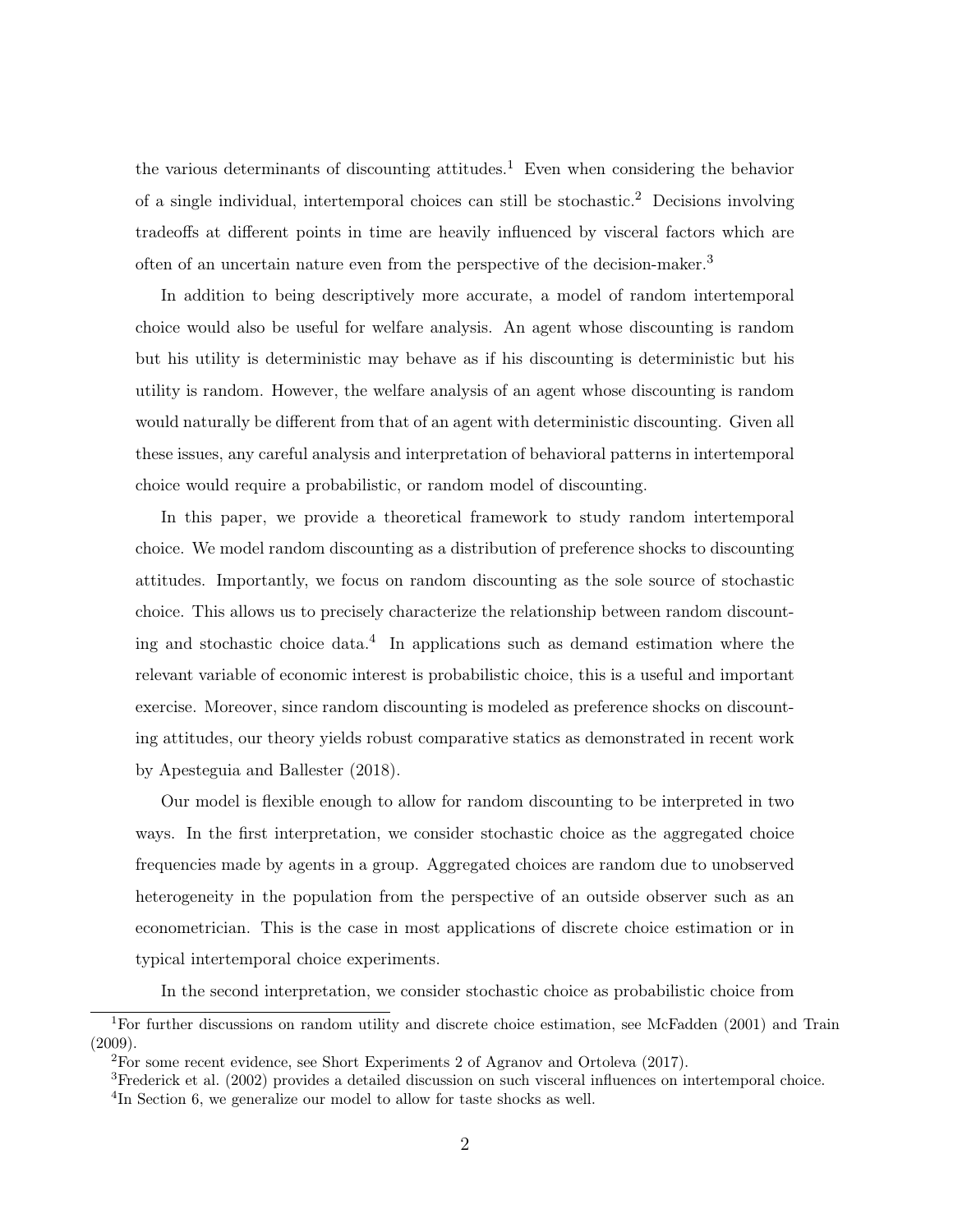a single agent due to individual shocks to discounting attitudes. For instance, the agent is asked to choose from a menu of consumption streams repeatedly over a short interval of time. Under this interpretation, we can obtain stochastic data from experiments such as in Tversky (1969), Camerer (1989), Ballinger and Wilcox (1997), and more recently Regenwetter et al. (2011) and Agranov and Ortoleva (2017).<sup>5</sup> In this case, final payoffs are randomized across the agent's choices, so the agent considers each choice problem independently of the others.<sup>6</sup> Random choice is then obtained from the frequency of the agent's repeated choices.

In both interpretations, we interpret stochastic choice as arising from  $ex$ -ante choices with commitment. By  $ex$ -ante, we mean that we observe choices before any consumption is realized. Indeed, this is the case in the experiments mentioned above. For example, in Agranov and Ortoleva (2017), each subject is presented with the same choice problem repeatedly and his choices are elicited before any payment.<sup>7</sup>

Our main contributions are twofold. First, we show that the distribution of random discounting can be uniquely identified from random choice. In other words, an outside observer such as an econometrician can recover the entire distribution of discount attitudes given sufficient stochastic choice data. Second, we provide axiomatic characterizations of our model including random exponential and quasi-hyperbolic discounting as special cases. As a result, we extend the characterizations of classic models of intertemporal choice to the domain of random choice with novel implications.

In particular, our characterization of random exponential discounting sheds new light on one of the benchmark properties of rational choice, stationarity. Originally proposed by Koopmans (1960), the classic stationarity axiom states that choices are not affected when all consumptions are delayed by the same amount of time and it is a defining property of exponential discounting. We propose a stochastic version of the stationarity axiom which

<sup>&</sup>lt;sup>5</sup>See the introduction of Agranov and Ortoleva (2017) for more experiments on stochastic data.

<sup>&</sup>lt;sup>6</sup>Assuming the agent is an expected utility maximizer, this payment procedure means that he considers each choice problem separately.

<sup>&</sup>lt;sup>7</sup>On the other hand, by  $ex$ -post, we mean that we observe choices only after all consumptions are realized. It may be difficult to take this ex-post interpretation literally as consumption steams in our paper have infinite length. However, with a slight modification of our axioms for finite-period consumption streams, we can interpret our model as ex-post as well. We consider infinite streams as it is a standard domain in the literature of intertemporal choice and allows for easy axiomatic comparisons.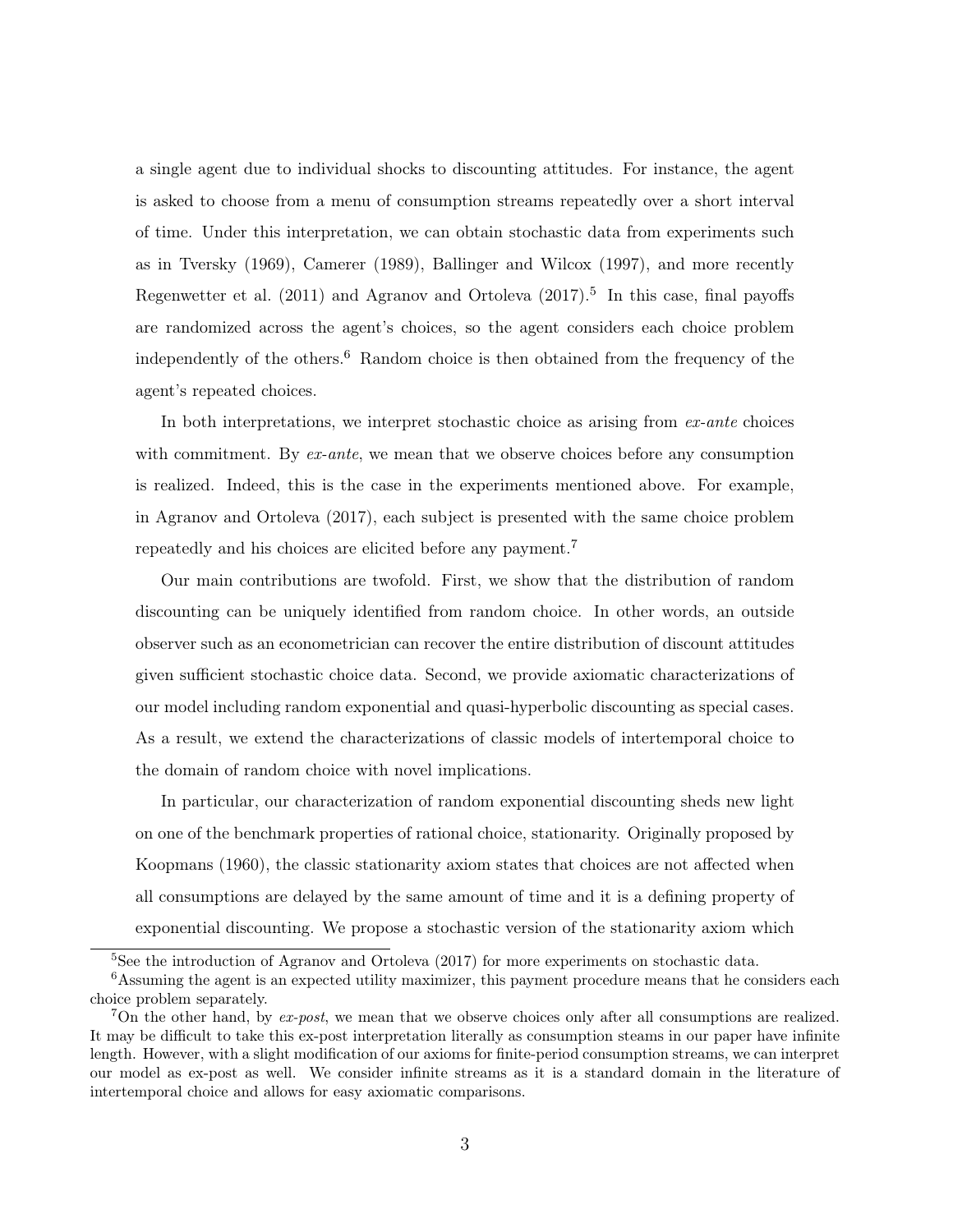we call Stochastic Stationarity. It states that choice probabilities are not affected when all consumptions are delayed by the same amount of time.

Under stochastic choice, the relationship between Stochastic Stationarity and exponential discounting is weaker; one can find a random choice model that satisfies Stochastic Stationarity and all the standard properties but is not exponential discounting.<sup>8</sup> In fact, testing for random exponential discounting involves checking not only for Stochastic Stationarity but a new axiom which we call Decreasing Impatience. By itself, Decreasing Impatience exactly characterizes decreasing discount ratios.<sup>9</sup> Testing for quasi-hyperbolic discounting involves checking for a weaker version of Stochastic Stationarity and Decreasing Impatience. All these relationships are novel and unique to random intertemporal choice.

In general, our main model is a random utility maximization model with discounted utilities. A *discount function*  $D$  is a decreasing function over time that has value 1 initially and satisfies the tail condition  $\sum_{s>t} D(s) \to 0$  as  $t \to \infty$ . Random choice is characterized by a distribution  $\mu$  on the set  $\mathcal D$  of discount functions and a fixed taste utility  $u$ . More precisely, the probability that an infinite-period consumption stream  $f = (f(0), f(1), \dots)$ is chosen from a menu  $F$  of consumptions streams is the probability that  $f$  is ranked higher than every other consumption streams in F. In other words, if we let  $\rho_F(f)$  denote this probability, then

$$
\rho_F\left(f\right) = \mu \left\{ D \in \mathcal{D} \mid \sum_t D\left(t\right) u\left(f\left(t\right)\right) \ge \sum_t D\left(t\right) u\left(g\left(t\right)\right) \text{ for all } g \in F \right\}.
$$

We call this a *random discounting* model. One could interpret each realization of a discount function as corresponding to a particular agent in a population (as in most applied models of random utility) or to a particular realization of a preference shock to discounting for an individual.

Theorem 1 shows that under a random discounting model, the distribution of discounting functions can be uniquely identified from random choice. Moreover, this identification

<sup>8</sup>See Proposition 2 for an explicit example.

<sup>&</sup>lt;sup>9</sup>If we let  $D(t)$  denote the discount factor at time t, then the discount ratio at t is given by  $D(t)/D(t+1)$ .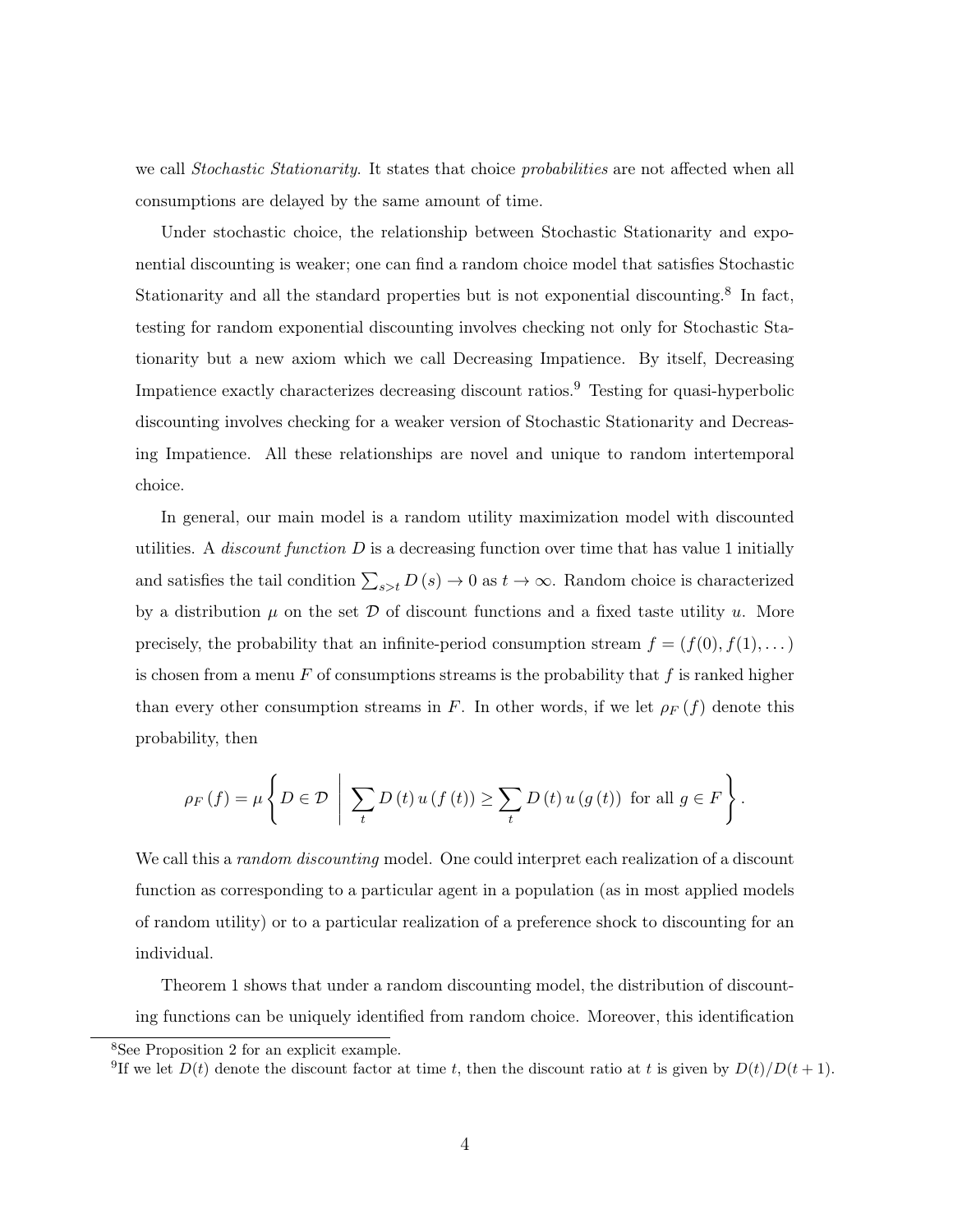can be achieved using only binary choice data. This extends related uniqueness results of random utility representations to our setup with infinite-period consumption streams.

Theorem 2 provides an axiomatic characterization of our main model. We introduce three new axioms: Initial Determinism, Time Monotonicity, and Impatience. Initial Determinism requires choice to be deterministic when all consumption streams differ only at time 0. Time Monotonicity requires consumption streams that dominate at every time period to be chosen for sure. Impatience requires that when a menu consists of early and delayed consumption streams, the early streams are chosen for sure. We show that these three axioms along with the standard axioms for random utility representations fully characterize the random discounting model.

We then focus on the most popular model of intertemporal choice, exponential discounting. In random exponential discounting, for each discount function  $D$  in the support of  $\mu$ , there exists a  $\delta \in (0,1)$  such that

$$
D(t) = \delta^t.
$$

Theorem 3 shows that by adding two new axioms, Stochastic Stationarity and Decreasing Impatience, we can characterize random exponential discounting.

While Stochastic Stationarity is the random analog of Koopman's stationarity axiom, Decreasing Impatience is new and requires that when faced with a consumption stream and two appropriately delayed streams, either the earliest or the latest stream will be chosen for sure. Given a model of random discounting, it is equivalent to decreasing discount ratios, i.e.  $D(t)/D(t+1) \ge D(t+1)/D(t+2)$  for all t almost surely. This characterization is of interest as similar deterministic versions have been studied by several papers in the literature, e.g. Halevy (2008), Saito (2011), Chakraborty and Halevy (2017) and Saito  $(2017).$ <sup>10</sup> While the classic stationarity axiom along with the standard axioms is sufficient for exponential discounting under deterministic choice, the role of Decreasing Impatience in characterizing random exponential discounting is a novel feature unique to random choice.

<sup>&</sup>lt;sup>10</sup>Those papers study a slightly stronger property where  $D(t)/D(t+1) > D(t+1)/D(t+2)$  for all t, which they call Diminishing Impatience.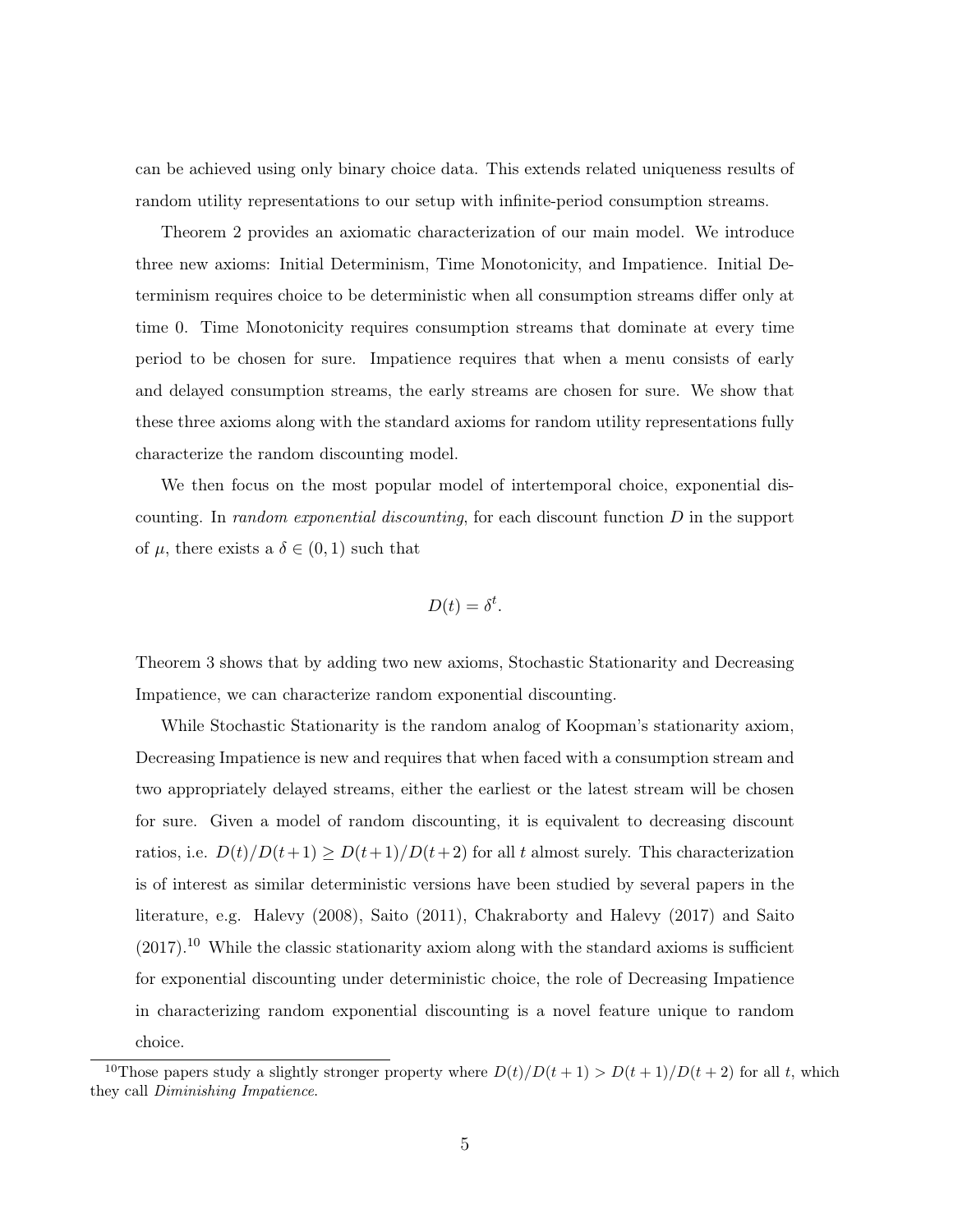Theorem 4 shows that by weakening Stochastic Stationarity, we obtain a model of random quasi-hyperbolic discounting. In random quasi-hyperbolic discounting, for each D in the support of  $\mu$ , there exist  $\beta \in [0,1]$  and  $\delta \in (0,1)$  such that

$$
D(t) = \beta \delta^t.
$$

Weak Stochastic Stationarity requires Stochastic Stationarity to hold only when comparing consumption streams that have been delayed by at least one period. Analogous to the deterministic quasi-hyperbolic discounting model, random quasi-hyperbolic discounting allows for violations of Stochastic Stationarity when comparing immediate to future consumptions.

Proposition 3 provides comparative statics for our model of random discounting. It provides a behavioral characterization of when the distribution of discount ratios under one model of random discounting first-order stochastically dominates that of another. As in the identification results, such comparisons can be made based on binary choices data only.

Finally, we consider two extensions of our model. In the first extension, we generalize our model by also allowing for unobserved shocks to the utility function. We show that the joint distribution of discounting and utility shocks can be uniquely identified from stochastic choice data. For instance, if we interpret random choice as reflecting repeated choices of an individual, then we can detect when two agents exhibit the same randomness in discounting attitudes but one agent's utility is more random than that of the other. This provides a measurement that captures the volatility of utility shocks independent of discounting attitudes.

In the second extension, we address the issue of dynamic inconsistency. In our main model, we assume that all choices are collected in a small interval of time. Since tests of dynamic inconsistency in the literature typically involve comparing choices from two periods far apart in time, the static nature of our baseline model does not lend itself to addressing the issue of dynamic inconsistency. In Section 6.2, we consider a richer primitive consisting of dynamic random choice data:  $\{\rho^t\}_{t\in T}$ , where  $\rho^t$  is the random choice collected at time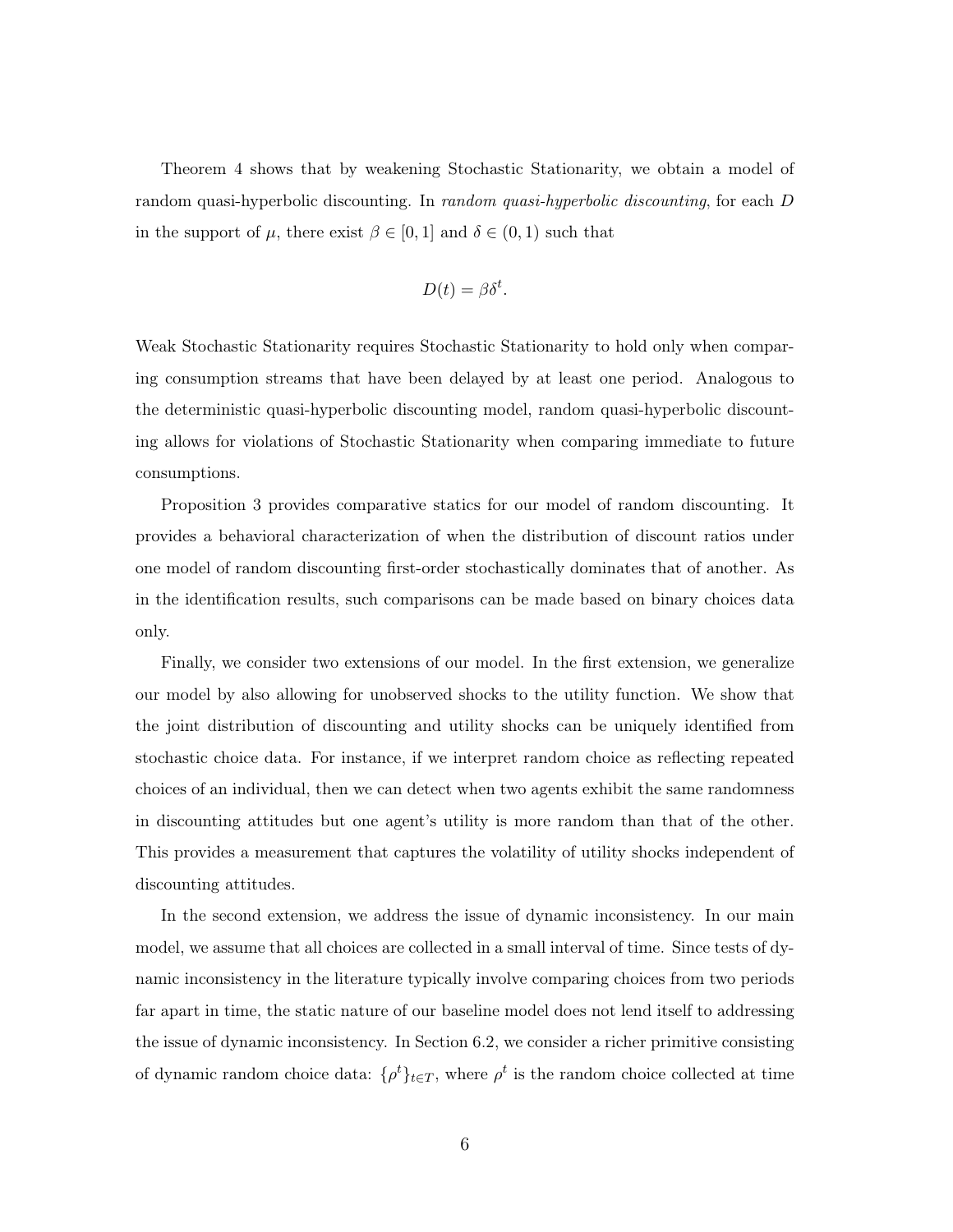period t. Using this richer data, we can then address the issue of dynamic inconsistency. In particular, we axiomatize a dynamic model of random exponential discounting. This model is characterized by the addition of one new axiom, Stochastic Dynamic Consistency, which says that the random choices are the same over time (i.e.  $\rho^t = \rho^s$  for all s and t). When we study  $\rho^t$  with some given period t, we consider only consumption streams starting after period t. Hence, we interpret  $\rho^t$  as ex-ante choices at period t.

The rest of the paper is organized as follows. We first discuss the related literature below. Section 2 then introduces our model and provides the main identification result. Section 3 discusses the axioms for our random general discounting representation. Section 4 provides the characterization results for the special cases of random exponential and quasi-hyperbolic discounting. Section 5 discusses comparative statics and finally, Section 6 considers the two extensions.

### 1.1 Related Literature

There are many recent papers that study the choice-theoretic foundations of random utility. On the theoretical side, the closest papers to ours are Gul and Pesendorfer (2006) and Lu (2016). While they do not study intertemporal choice, we provide a generalization of their results in a larger domain of choice. This extension is necessary in order for us to deal with stochastic choice over the standard domain for intertemporal preferences, i.e., the set of infinite-period consumption streams. Furthermore, our axiomatic characterizations for the random exponential and quasi-hyperbolic discounting models are new and address issues unique to intertemporal choice.

Using a different primitive, Higashi et al. (2009) also provide a model of random discounting which includes random exponential discounting as a special case. In their model, choice data consists of a preference relation over menus reflecting an agent's anticipation of future uncertainty in discount rates. In contrast, our primitive consists of random choice. More recently, Higashi et al. (2016) propose a behavioral definition of comparative impatience using their model.

Pennesi (2015) studies an intertemporal version of the famous Luce model of stochastic choice. As in Luce's model, the probability that an agent chooses a consumption stream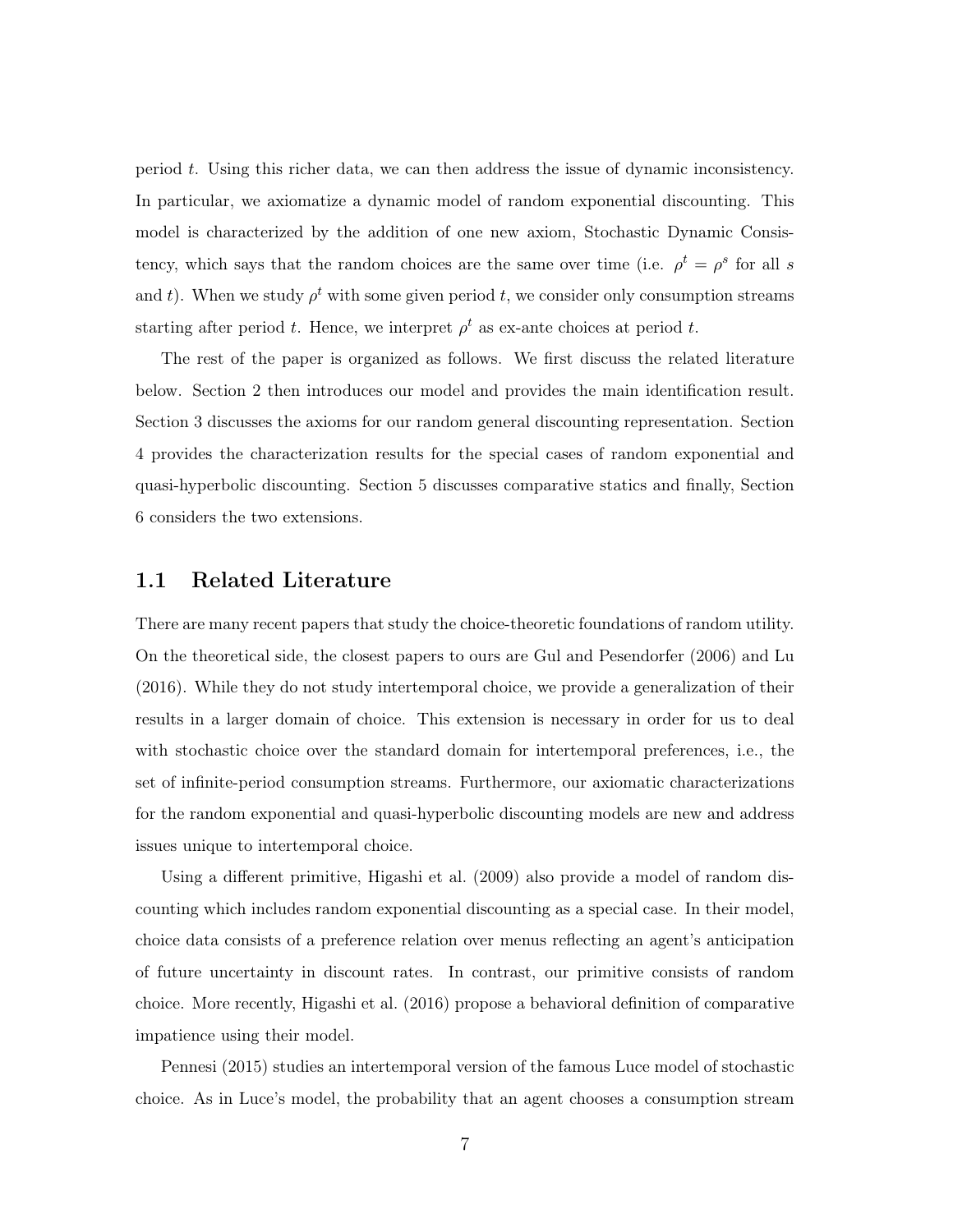is its weighed average utility in the menu of consumption streams. In his baseline model, each utility is evaluated according to exponential discounting but he also provides a generalization which accounts for quasi-hyperbolic discounting as well.

More recently, Apesteguia and Ballester (2018) analyze the robustness of certain random utility models of intertemporal and risky choice. They show the possibility of a fundamental problem in comparative statics that arises in the standard application of random utility models. As mentioned before, since our random discounting model belongs to the class of what they call random parameter models, we are free of their criticisms.<sup>11</sup> In a more recent paper, Apesteguia et al. (2017) study a case of random parameter models where the parameters can be ordered according to the single-crossing property.

# 2 Model

### 2.1 Primitives and Notation

We consider agents choosing an infinite-period stream of risky payoffs, i.e. lotteries. Let time be denoted by  $T := \{0, 1, 2, \dots\}$ , that is, the set of all nonnegative integers. Let X be some finite set of payoffs. We model consumption at each time period as a risky payoff, that is a lottery in  $\Delta X$ . Thus, a *consumption stream* corresponds to a sequence of lotteries in the space  $(\Delta X)^T$ . We let H denote the set of all possible consumption streams endowed with the product topology.<sup>12</sup> For any  $p \in \Delta X$ , we sometimes abuse notation and also let  $p$  denote the *constant* consumption stream that yields  $p$  in every period.

The use of risky payoffs to model consumption allows for a straightforward characterization of our model but in general, any mixture space would work as well. For any  $p, q \in \Delta X$  and  $a \in [0, 1]$ , we let  $ap + (1 - a)q$  denote the lottery (i.e. an element of  $\Delta X$ ) that yields  $x \in X$  with probability  $ap(x) + (1 - a)q(x)$ . Each consumption stream  $f \in H$  yields a lottery  $f(t)$  at every time period t. For any  $f, g \in H$  and  $a \in [0,1]$ , we

 $11$ For further details, see our comparative statics results in Section 5.

<sup>&</sup>lt;sup>12</sup>The product topology corresponds to point-wise convergence in that  $f_k \to f$  if  $f_k(t) \to f(t)$  for all  $t \in T$ . The corresponding metric can be defined as  $d(f,g) := \sum_{t} \frac{1}{2^t} \frac{||f(t)-g(t)||}{1+||f(t)-g(t)||}$  $\frac{\|f(t)-g(t)\|}{1+\|f(t)-g(t)\|}$ , where  $\|\cdot\|$  is the Euclidian norm in  $\Delta X$ . On a technical note, we could have alternatively used uniform convergence but this would have resulted in a continuity axiom that would be too weak. Of course, if  $T$  is finite, then both notions of convergence agree.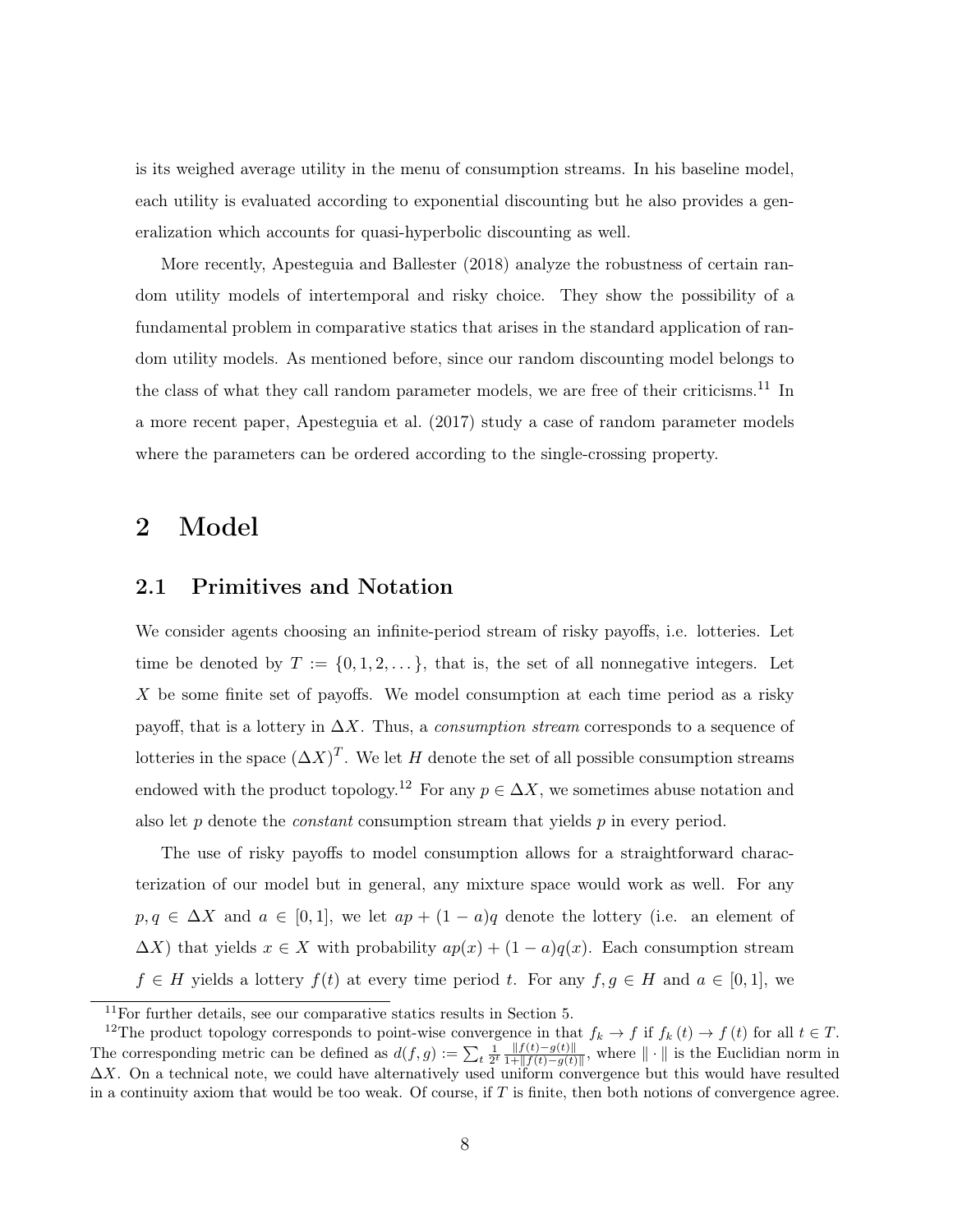let  $af + (1 - a)g$  denote the consumption stream (i.e. an element of H) that yields the lottery  $af(t) + (1 - a)g(t)$  at every period  $t \in T$ .<sup>13</sup>

Agents choose a stream from a menu, that is, a finite set of consumption streams. Let  $K$  be the set of all menus of consumption streams endowed with the Hausdorff metric. Given any menu  $F \in \mathcal{K}$ , we let ext and  $F$  denote the extreme points of  $F$ .

Choice data in our model is a *random choice rule*  $(RCR)$  that specifies a choice distribution over consumption streams for every menu  $F \in \mathcal{K}$ . Let  $\Delta H$  be the set of all measures over consumption streams and endow it with the topology of weak convergence. Formally, a RCR is a function  $\rho : \mathcal{K} \to \Delta H$  such that  $\rho_F(F) = 1$ . We use the notation  $\rho_F(f)$  to denote the probability that consumption stream f will be chosen in the menu F. For binary menus  $F = \{f, g\}$ , we use the condensed notation  $\rho(f, g)$  to denote  $\rho_F(f)$ .

Following Lu (2016), we model indifferences by relaxing the restriction that all choice probabilities have to be fully specified. This is analogous to how under classic deterministic choice, if the agent is indifferent between two streams, then the model is silent about which stream the agent will choose. This allows the modeler to be agnostic about data that is orthogonal to the parameters of interest. For example, if two consumption streams are tied, then the stochastic choice does not specify individual choice probabilities for either stream. We model this as non-measurability and let  $\rho$  denote the corresponding outer measure without loss of generality.<sup>14</sup> With this interpretation, we have  $\rho(f,g) = \rho(g,f) = 1$ whenever two streams f and g are tied. Define  $\mathcal{K}_0 \subset \mathcal{K}$  as the subset of menus that contain no indifferences.

As mentioned in the introduction, we interpret the RCR  $\rho$  as corresponding to ex-ante choices that are observable in experiments for example. However,  $\rho_F$  must be defined for all menus  $F$ . We admit that it would be difficult to observe choices for all menus, although the richness of the domain allows for unique identification (see Theorems 1 and 6) and has

<sup>13</sup>While in our primitive, consumption lotteries are independent across time, our results would still hold if we adopted a primitive that allowed for temporal correlations of lotteries and assumed that agents are indifferent to randomization. We could accommodate preference for randomization by adopting a more general model such as a random intertemporal version of Saito (2015).

<sup>&</sup>lt;sup>14</sup>Formally, stochastic choice naturally includes a  $\sigma$ -algebra H on H. Given any menu F, the corresponding choice distribution  $\rho_F$  is a measure on the  $\sigma$ -algebra generated by  $\mathcal{H} \cup \{F\}$ . Without loss of generality, we let ρ denote the outer measure with respect to this σ-algebra. See Lu (2016) for details.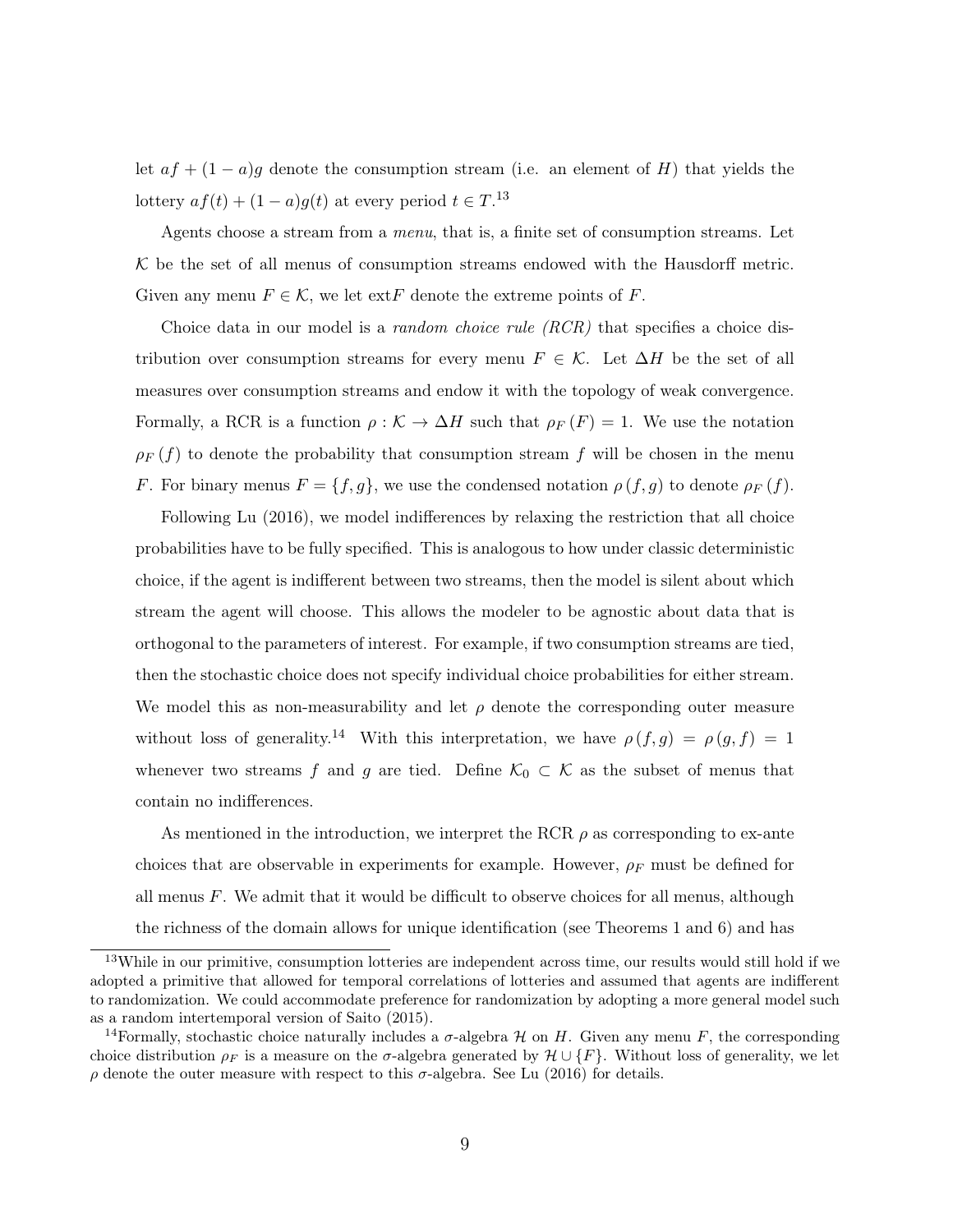been assumed in the recent literature on random choice.

## 2.2 Random Discounting Representations

We now describe our main model. Agents evaluate consumption streams using discounted utilities. Discounting attitudes are modeled using a *discount function*  $D: T \to [0,1]$  that is decreasing and satisfies  $D(0) = 1$  and the tail convergence condition  $\sum_{s>t} D(s) \to 0$  as  $t \to \infty$ . The tail condition ensures that consumption at time infinity is irrelevant. Let  $\mathcal{D}$ be the set of all discount functions. We are now ready to formally define our main model.

**Definition.**  $\rho$  is said to have a Random Discounting Representation if there exists a probability measure  $\mu$  on  $\mathcal D$  and a vN-M function u on  $\Delta X$  such that for all  $F \in \mathcal K$  and  $f \in F$ 

$$
\rho_F\left(f\right) = \mu \left\{ D \in \mathcal{D} \mid \sum_{t \in T} D\left(t\right) u\left(f\left(t\right)\right) \ge \sum_{t \in T} D\left(t\right) u\left(g\left(t\right)\right) \text{ for all } g \in F \right\}.
$$

A Random Discounting Representation is a random utility model where the utilities are discounted utilities. Here, choice is stochastic due to preference shocks that hit discount functions directly. The probability that one stream is chosen over another is exactly the probability that one stream has a higher discounted utility than another. Note that for simplicity, our model assumes that the vN-M utility  $u$  is deterministic. In other words, the only source of stochastic choice in this model is random discounting. In Section 6.1, we consider a generalization where the utility  $u$  is random as well, in which case, we obtain a model that is characterized by a joint distribution over both discount functions and vN-M utilities.

As in standard applications of random utility, one could interpret the RCR as reflecting the proportion of agents in a population who choose one stream over another. Here, random choice is motivated by unobserved heterogeneity on the part of the econometrician. Note that the model does not impose that each agent in the population must have the same discount function across all menus. It even allows for random discounting at the individual level provided that discount functions are drawn from the same distribution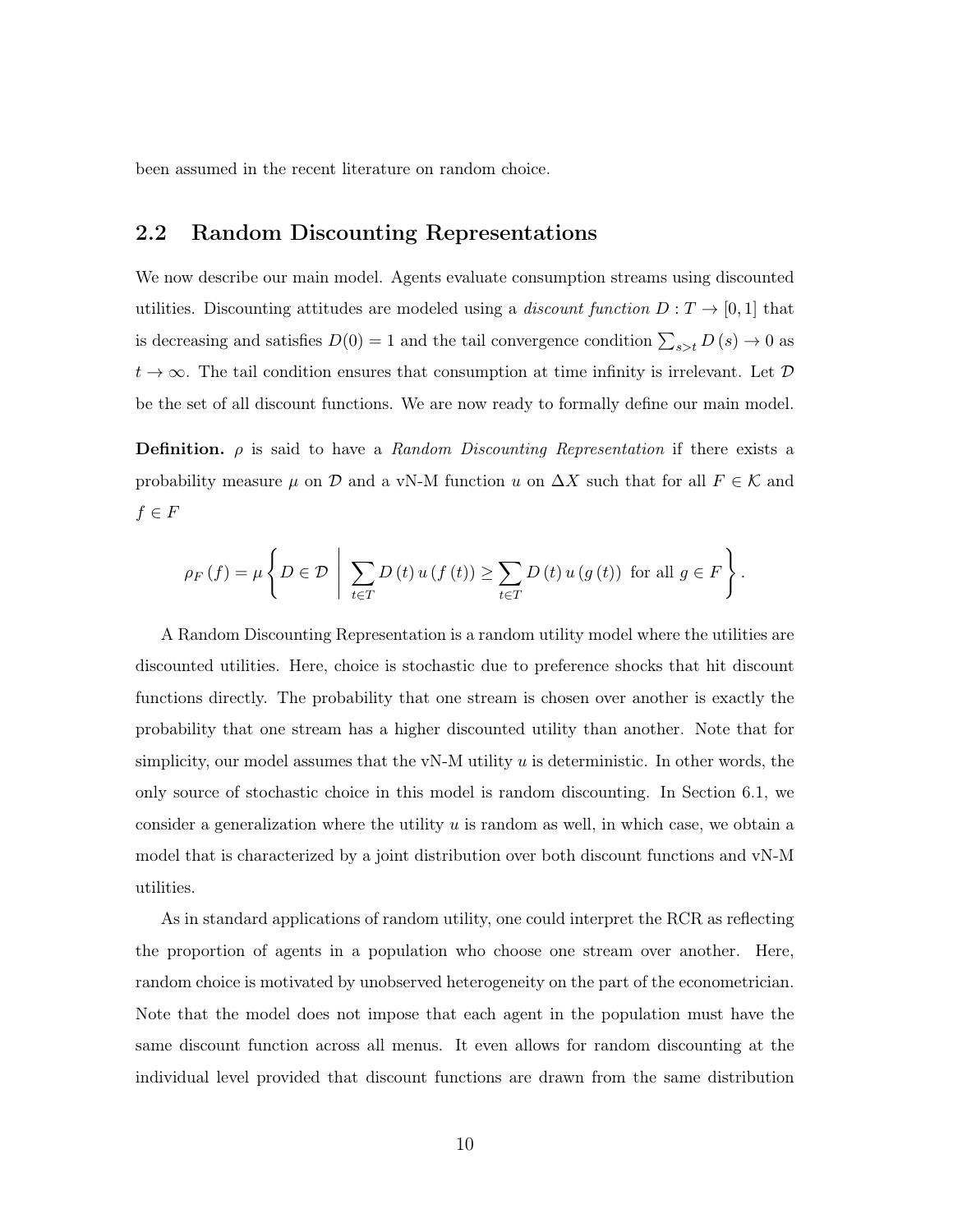$\mu .^{15}$ 

Alternatively, one could use our model to describe the random choice of a single agent choosing from the same set of consumption streams. For example, this is the case in typical random choice experiments where the agent is required to make repetitive choices from the same choice set and one of his choices is randomly selected for payment at the end of the experiment. Note that this payment procedure does not affect the agent's choice if the agent is an expected utility maximizer, which is the case in our model. In this case, the richness of our model can even accommodate learning by the agent. For example, suppose  $D(t) = \mathbb{E} [\delta(1) \cdots \delta(t) | \delta(1)]$  where  $\delta(t)$  is a discount factor for the consumption at time  $t \in T$ . Notice that at the initial period, only a realization of  $\delta(1)$  is known to the agent and the discounting for period t consumption is the product  $\delta(1)\delta(2)\cdots\delta(t)$  of all the discount factors up to t. Since the agent does not know  $\delta(2), \ldots, \delta(t)$ , he considers the conditional expectation of the product given the realization of  $\delta(1)$ . This describes an agent who updates his belief about future discount factors based on the realization of his current discount factor.

We call the probability measure  $\mu$  a *discount distribution*. Two natural special cases of the representation are the following.

**Definition.** A discount distribution  $\mu$  is

(1) exponential if and only if  $\mu$ -a.s. for each  $t \in T$ 

$$
D(t) = \delta^t
$$

for some  $\delta \in (0,1)$ .

(2) quasi-hyperbolic if and only if  $\mu$ -a.s. for each  $t > 0$ 

$$
D(t) = \beta \delta^t
$$

for some  $\delta \in (0,1)$  and  $\beta \in [0,1]$ .

<sup>15</sup>There is some experimental evidence in support of this. In a large field experiment conducted over two years, Meier and Sprenger (2015) elicited time preferences using incentivized choice experiments. Despite changes in discounting at the individual level, they found that the aggregate distributions of discount factors to be unchanged over the two years.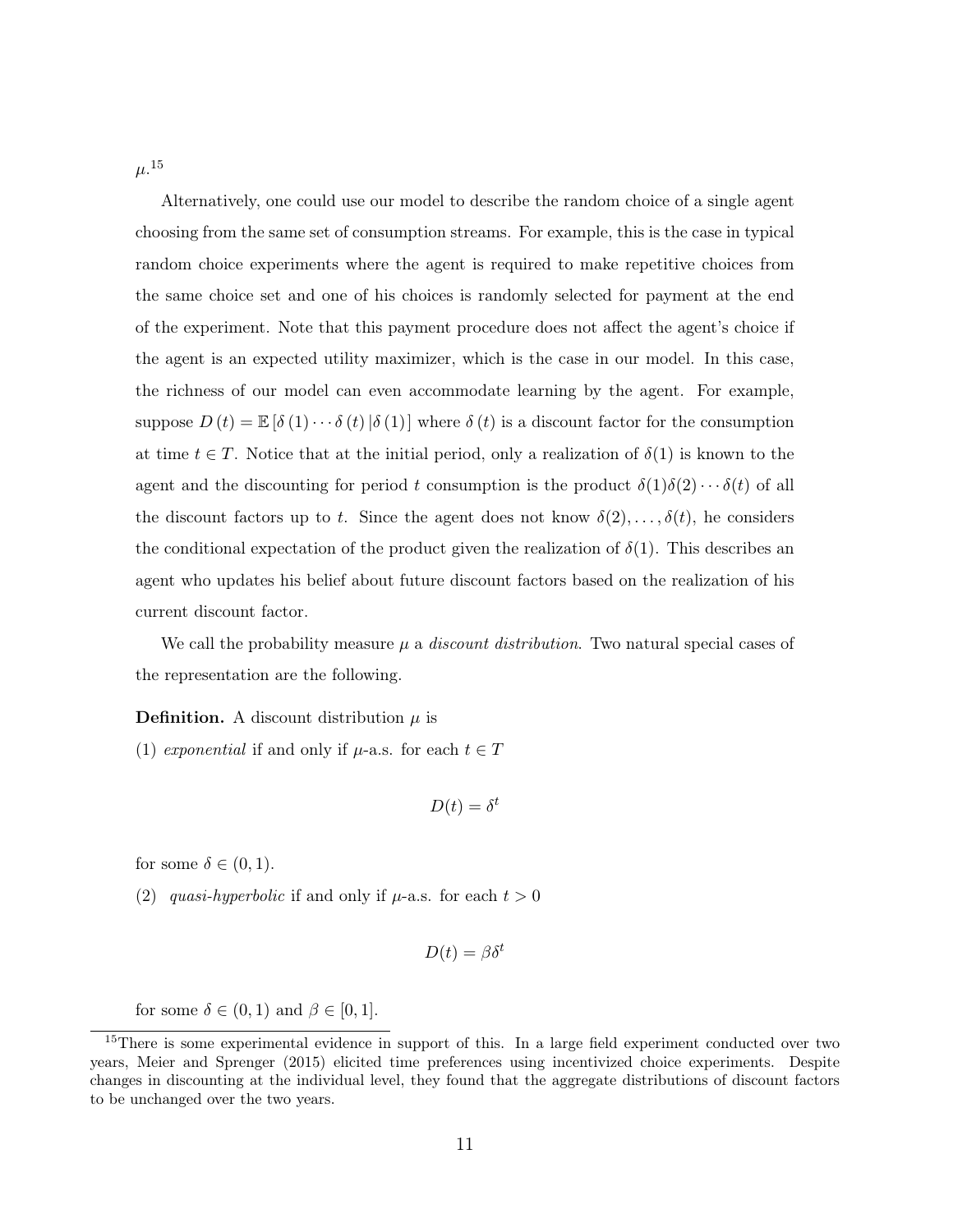We say that a discount distribution is *regular* if the random utilities of two consumption streams are either always or never equal. In other words, ties either never occur or occur almost surely.<sup>16</sup> Regular discount distributions are dense in the set of all discount distributions. For example, if  $\mu$  is quasi-hyperbolic where the distribution on  $(\beta, \delta) \in [0, 1]^2$ is diffuse, then  $\mu$  is regular.<sup>17</sup> They are a relaxation of the standard restriction in traditional random utility models where utilities are never equal and allows us to allow for indifferences. Going forward, we only consider regular discount distributions in Random Discounting Representations.

If  $\rho$  has a Random Discounting Representation, we say that it is represented by some  $(\mu, u)$  where  $\mu$  is regular. Our first result below shows that the discount distribution can be uniquely identified by only looking at binary choices over consumption streams.

**Theorem 1.** Let  $\rho$  and  $\tau$  be represented by  $(\mu, u)$  and  $(\nu, v)$  respectively. Then the following are equivalent.

(1)  $\rho(f, g) = \tau(f, g)$  for all  $f, g \in H$ (2)  $\rho = \tau$ (3)  $(\nu, v) = (\mu, \alpha u + \beta)$  for some  $\alpha > 0$  and  $\beta \in \mathbb{R}$ . Proof. See Appendix A.1.  $\Box$ 

Here, we provide a brief sketch of the proof for why binary choices are sufficient for identification. By condition  $(1)$  on binary choices, for any finite subset J of T, we can pin down the distributions of  $\sum_{t\in J} D(t)z(t)$  for any  $z \in \mathbb{R}^J$ . By the Cramer-Wold Theorem, this implies that the two distributions  $\nu$  and  $\mu$  must have the same marginal distribution on  $(D(t))_{t\in J}$ . Since this is true for any finite  $J\subset T$ , it follows from Kolmogorov's Extension theorem that  $\mu = \nu$ .

<sup>&</sup>lt;sup>16</sup>Formally, this means that for all  $z \in [0,1]^T$ ,  $D \cdot z = 0$  occurs with  $\mu$ -measure zero or one.

<sup>&</sup>lt;sup>17</sup>On the other hand, if the distribution of  $(\beta, \delta)$  has multiple mass points, then it may not be regular.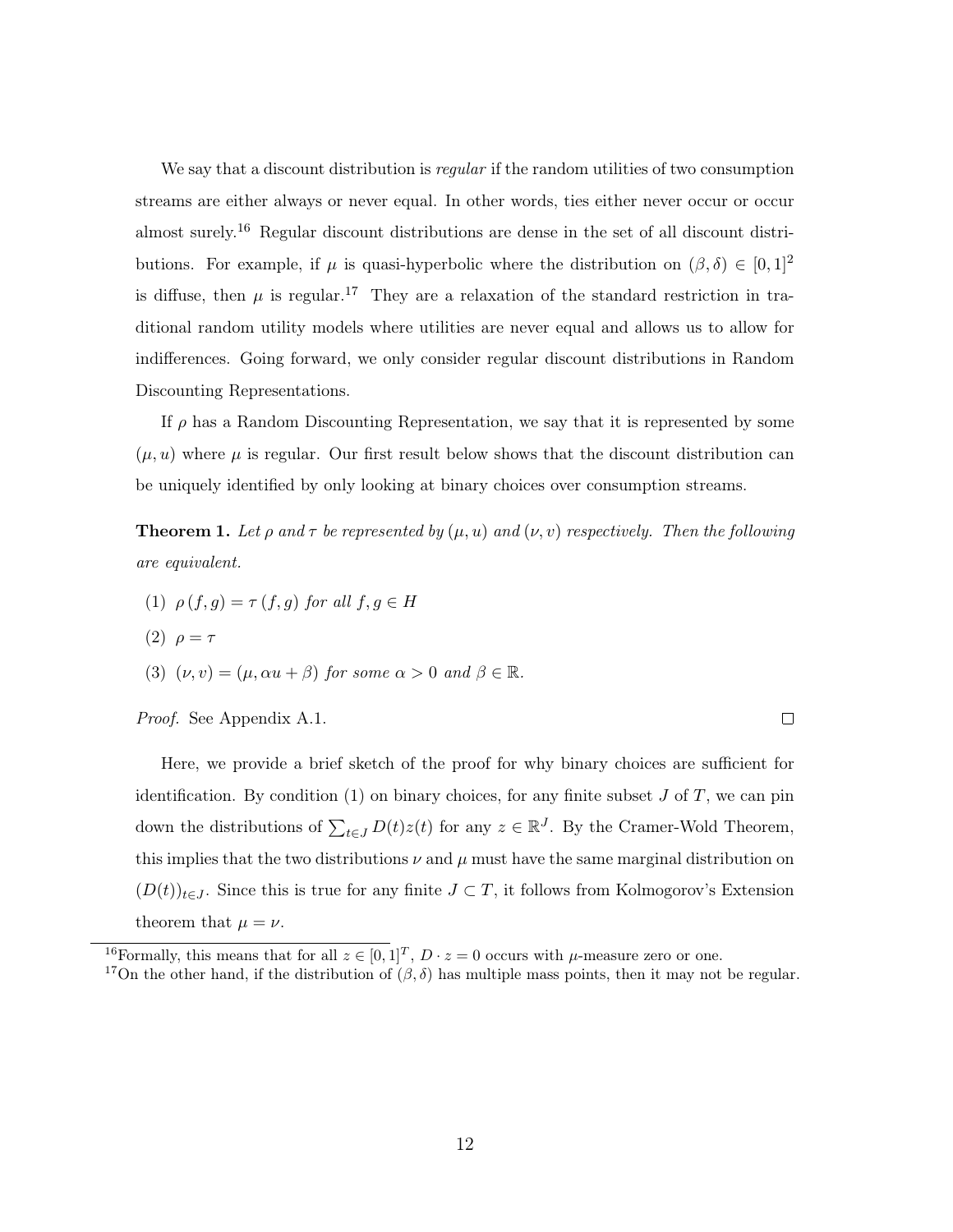# 3 Characterizing Random Discounting

We now provide an axiomatic characterization of our general discounting model. The first five axioms are known in the literature for their role in characterizing random expected utility. We will present them with limited discussion and focus on the new axioms that are novel for our model of random intertemporal choice.

The first axiom, Monotonicity, is a standard condition necessary for any random utility model. It states that the probability that a stream is chosen from a menu does not increase if we enlarge the menu.

**Axiom** (Monotonicity). For any  $F, G \in \mathcal{K}$ , if  $G \subset F$ , then  $\rho_G(f) \ge \rho_F(f)$ .

The next two axioms are direct consequences of the fact that the utilities in our random utility model are linear in consumption streams. Linearity is the random choice analog of the standard independence axiom.

**Axiom** (Linearity). For any  $F \in \mathcal{K}$ ,  $g \in H$ , and  $a \in (0,1)$ ,

$$
\rho_F(f) = \rho_{aF + (1-a)g} (af + (1-a) g).
$$

The next axiom, Extremeness, is from Gul and Pesendorfer (2006) and states that an agent can restrict himself to extreme options of a menu without loss of generality. This follows from the fact that the utilities in our model are linear. For instance, given two consumption streams and a third that is an interior mixture of the two, an agent will either choose the first or the second but never the third.

**Axiom** (Extremeness). For any  $F \in \mathcal{K}$ ,  $\rho_F(\text{ext}F) = 1$ .

The following Continuity axiom is standard given the topologies we defined previously. Recall that  $\mathcal{K}_0$  is the set of menus without indifferences.

**Axiom** (Continuity).  $\rho : \mathcal{K}_0 \to \Delta H$  is continuous.

Finally, to avoid degenerate cases, we assume the following nondegeneracy axiom. This rules out the case where all consumption streams are tied and the agent is indifferent between all consumption streams.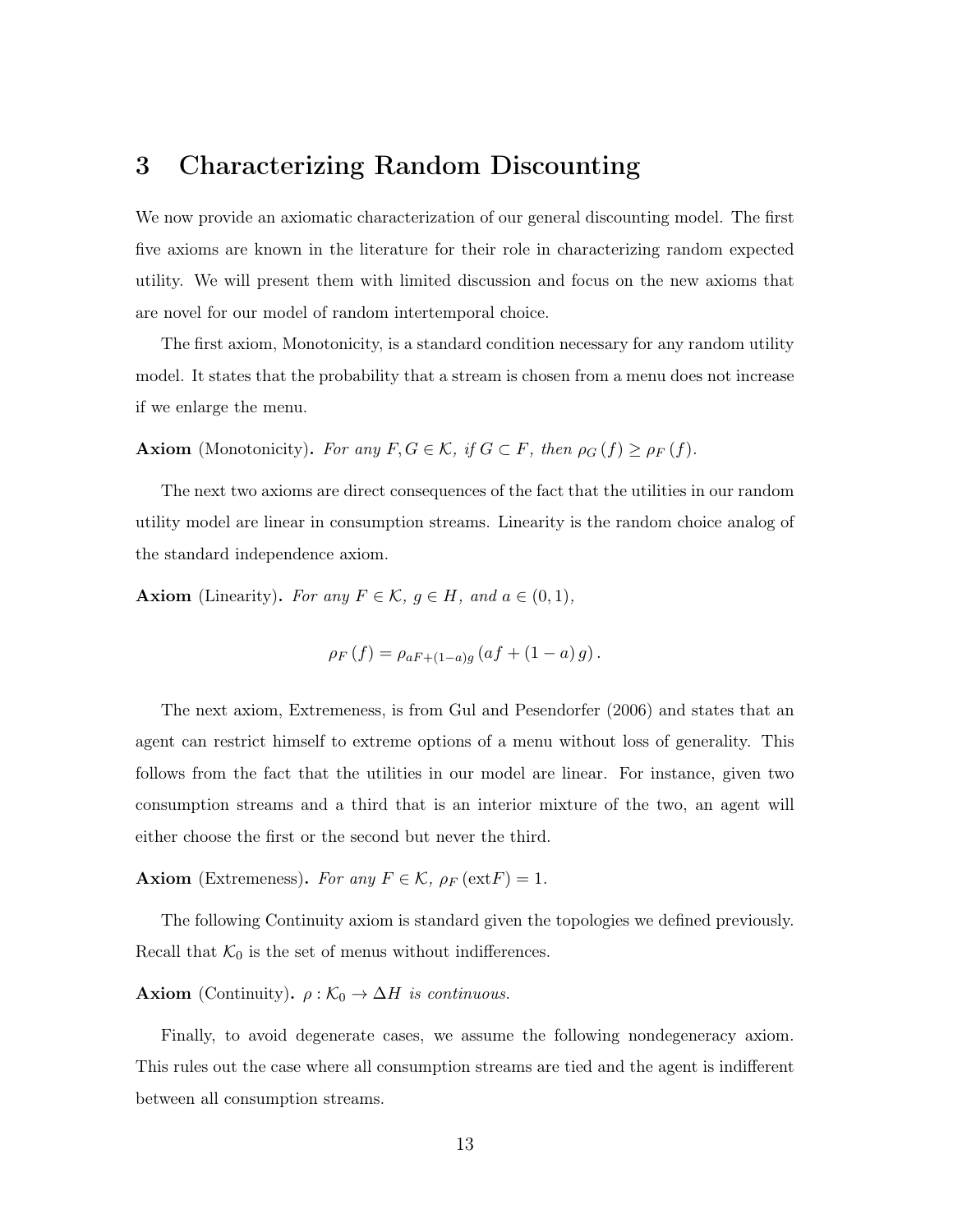**Axiom** (Nondegeneracy).  $\rho_F(f) < 1$  for some F and some  $f \in F$ .

We now introduce three new axioms that are unique to random discounting. In our model, the utility  $u$  over consumption is fixed while discounting can be random. If the consumption streams are different only at period 0, then the choices over such consumption streams must be deterministic. This requirement is formalized by the following axiom.

Axiom (Initial Determinism). For any  $F \in \mathcal{K}$  and any  $f, g \in F$ , if  $f(t) = g(t)$  for all  $t > 0$ , then  $\rho_F(\cdot) \in \{0, 1\}.$ 

We now introduce some useful notation. Given any two consumption streams  $f$  and  $g$ and time period  $t \in T$ , define the spliced consumption stream ftg such that

$$
ftg(s) = \begin{cases} f(s) & \text{if } s < t, \\ g(s-t) & \text{if } s \ge t. \end{cases}
$$

Thus, ftg is the consumption stream that is f up to period  $t-1$  and then restarts with g from t onwards. In other words,

$$
ftg = (f(0), f(1), \ldots, f(t-1), g(0), g(1), \ldots).
$$

For any menu  $F \in \mathcal{K}$  and any stream  $g \in H$  we can also define the *spliced menu* 

$$
Ftg := \{ ftg \in H \mid f \in F \}
$$

Note that the sequence of menus  $(Ftg)_{t\in T}$  converges to the menu F as  $t \to \infty$  under the product topology. By the Continuity axiom,  $\rho_{Ftg} \rightarrow \rho_F$ . In other words, only consumptions in finite time matter.

Given Initial Determinism and the fact that the set of final payoffs is finite, we can pin down preferences using time 0 choice data and find a *worst consumption stream*  $w \in H$ where w is a constant consumption stream and for all  $f, g \in F$ ,

$$
\rho(f1g, w1g) = 1.
$$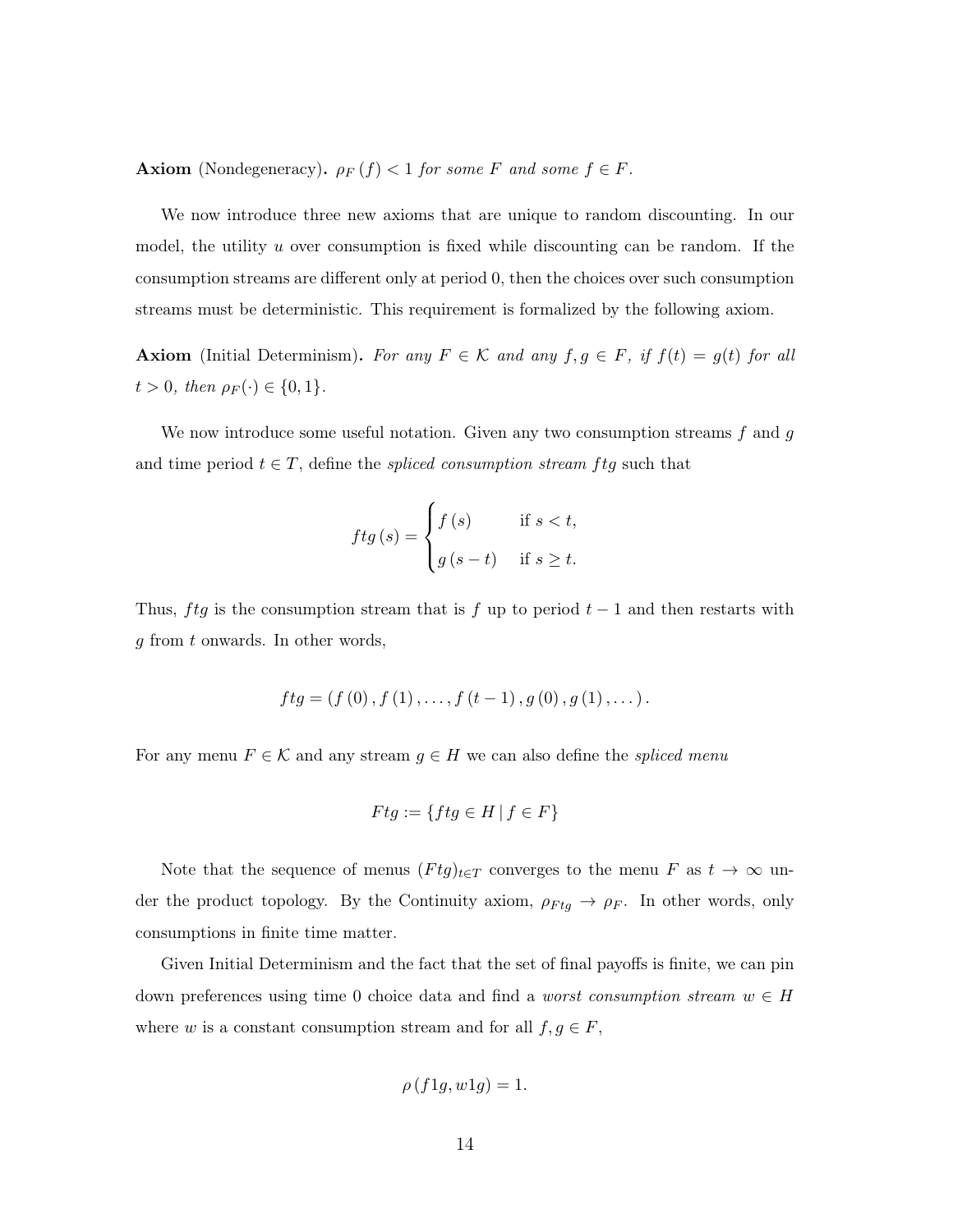Lemma 2 in the Appendix shows that given the standard axioms, the worst consumption stream is well-defined.

For any menu  $F \in \mathcal{K}$  and time period  $t \in T$ , let  $F(t)$  denote the menu of constant consumption streams that yield  $f(t)$  at each period for all  $f \in F$ . Formally,  $F(t) = \{f(t) \in$  $H | f \in F$ . We can now define our next axiom.

**Axiom** (Time Monotonicity). For all  $F \in \mathcal{K}$  and  $f \in F$ , if  $\rho_{F(t)1w}(f(t)1w) = 1$  for all  $t \in T$ , then  $\rho_F(f) = 1$ .

Time Monotonicity says that if the consumption at every time period of a stream is the best in a menu, then that stream must be chosen for sure. For example, suppose  $F =$  ${f, g}$  only consists of two consumption streams. Thus, at every period  $t \in T$ ,  $F(t)1w =$  $\{(f(t), w, w, \dots), (g(t), w, w, \dots)\}.$  If  $(f(t), w, w, \dots)$  is chosen over  $(g(t), w, w, \dots)$  for every t for sure, then f must be chosen over g for sure. It is the natural temporal analog of standard monotonicity axioms. Note that given the random expected utility axioms of Gul and Pesendorfer (2006), we can in fact replace the worst outcome  $w$  in Time Monotonicity with any other fixed consumption and our result would still hold.

Finally, we define *delayed consumptions*. For any  $f \in H$  and  $t \in T$ , let  $f^t := wt f$ . Hence,  $f^t$  is a consumption stream that consists of f delayed by t and with w at the beginning. In other words,

$$
f^t = (\underbrace{w, \ldots, w}_{t}, f(0), f(1), f(2), \ldots).
$$

For example,  $f^0 = f$  and  $f^1 = (w, f(0), f(1), \dots)$ . Impatience below states that earlier streams are always chosen over delayed ones.

**Axiom** (Impatience). For any  $f \in H$  and  $t \in T$ ,  $\rho(f, f^t) = 1$ .

We are now ready to state our general representation theorem.

**Theorem 2.**  $\rho$  has a Random Discounting Representation if and only if it satisfies Monotonicity, Linearity, Extremeness, Continuity, Nondegeneracy, Initial Determinism, Time Monotonicity and Impatience.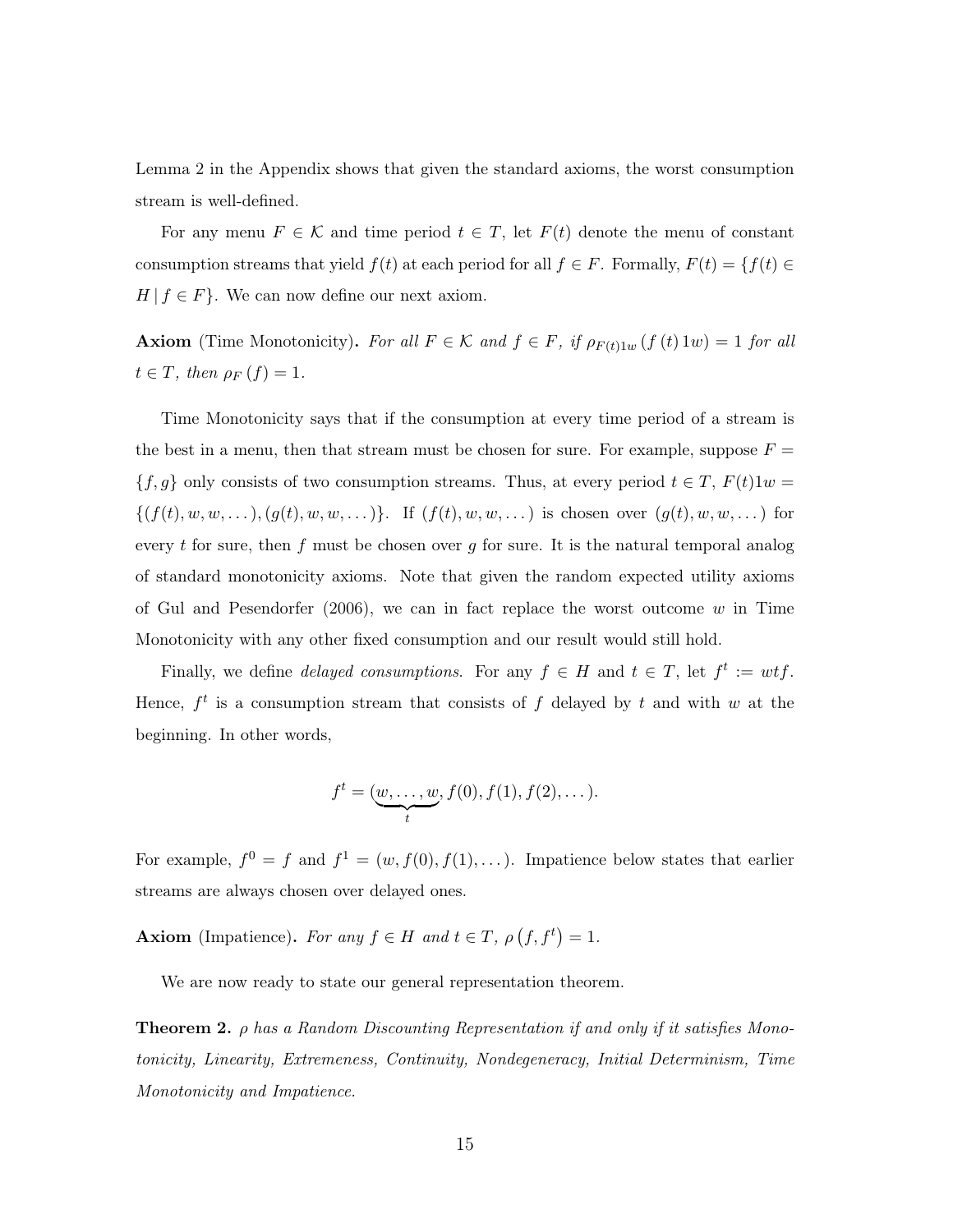The proof of Theorem 2 consists of two main steps. First, we use the standard arguments to obtain a representation for menus that consist of streams that yield non-worst consumptions only in a finite number of time periods. The second step consists of using Kolmogorov's Extension theorem along with our Continuity to obtain the representation for all menus.

# 4 Random Exponential and Quasi-Hyperbolic Discounting

In this section, we focus on two of the most popular models of discounting, exponential and quasi-hyperbolic. First, we introduce the stochastic version of the classic stationarity axiom. For any  $F \in \mathcal{K}$  and  $t \in T$ , let  $F^t = \{f^t | f \in F\}$  denote the delayed menu where all streams are delayed by  $t$  time periods.

**Axiom** (Stochastic Stationarity). For any  $f \in H$  and  $t \in T$ ,

$$
\rho_F\left(f\right) = \rho_{F^t}\left(f^t\right).
$$

This is the stochastic version of the deterministic stationarity axiom as proposed by Koopmans (1960). It is weaker than deterministic stationary in the sense that if choices are deterministic and satisfy Koopmans' stationary, then they must satisfy Stochastic Stationarity. The converse, however, is not true. In fact, there is some empirical evidence that shows how Stochastic Stationarity can be satisfied in aggregated data despite Koopmans' stationarity being frequently violated at the individual level. In a large field experiment conducted over two years, Meier and Sprenger (2015) elicited time preferences using incentivized choice experiments. They found that the aggregate distributions of discount factors and the proportion of present-biased individuals are found to be unchanged over the two years, implying that Stochastic Stationarity is satisfied in their data set.

In order to characterize random exponential discounting, Stochastic Stationarity is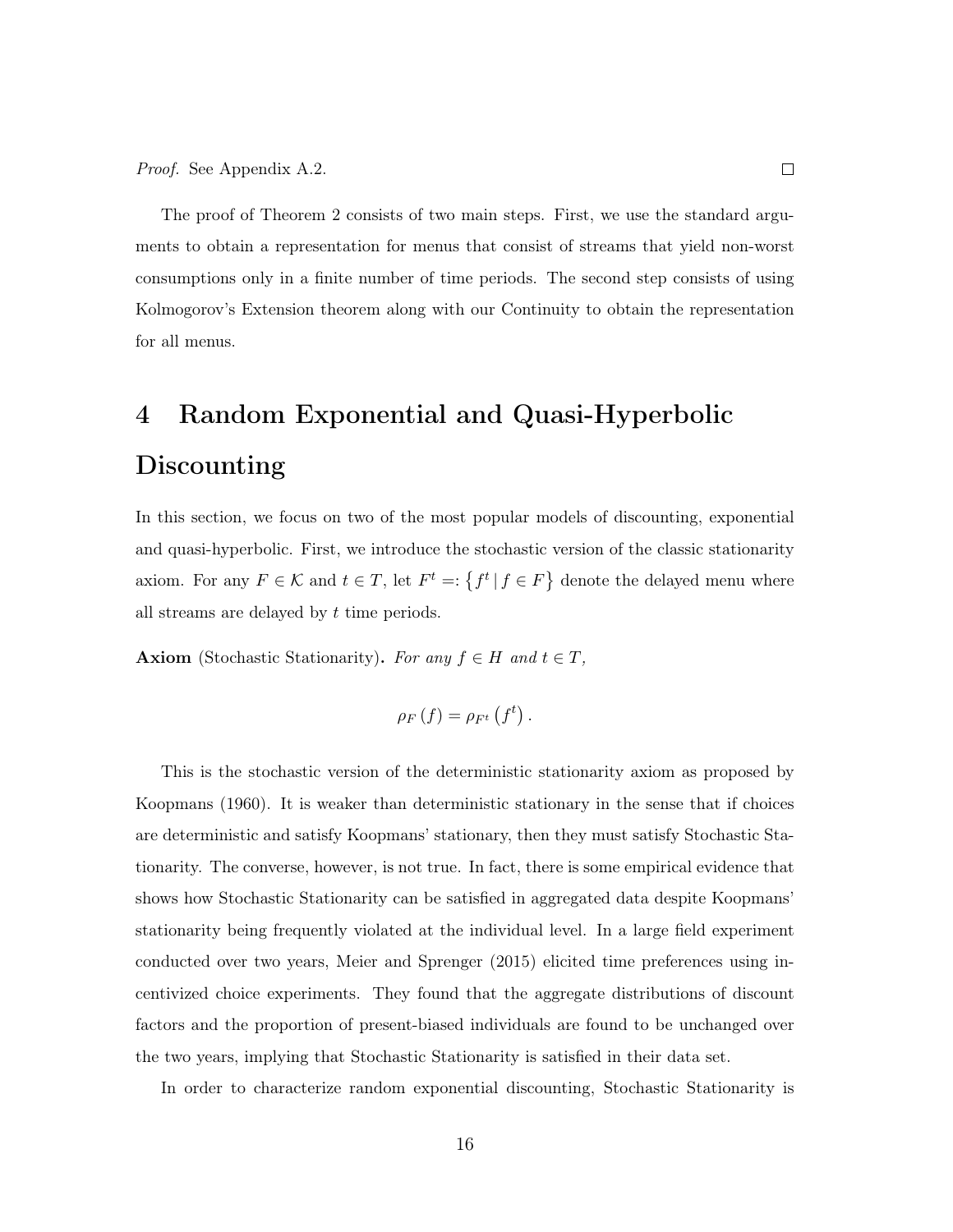insufficient (see example below). First, define a *forward consumption*  $f^{-1}$  by  $(f^{-1})^1 = f$ . Note that  $f^{-1}$  is well defined if and only if  $f(0) = w$ .

Axiom (Decreasing Impatience). For all f, g,  $h \in H$ , if  $f = ag^{-1} + (1 - a) w$  and  $g =$  $ah^{-1} + (1 - a) w$ , then

$$
\rho_{\{f,g,h\}}\left(\{f,h\}\right) = 1.
$$

To understand Decreasing Impatience, note that there are two aspects to intertemporal choices: the level of consumption and the timing of consumption. The condition  $g =$  $ah^{-1} + (1 - a) w$  (or  $f = ag^{-1} + (1 - a) w$ ) imply that there is a trade-off between these two aspects when an agent is choosing between g and h (or f and g). By choosing g over h (or f over g), the agent consumes earlier but at a lower level of consumption due to the mixing with the worst outcome. Thus,  $f$  is the earliest, lowest consumption,  $h$  is the latest, highest consumption while  $g$  is something in between. If an agent is just impatient enough so that he weakly prefers  $f$  to  $g$ , then a lower level of impatience one time period later would imply that he weakly prefers  $h$  to  $g$ . In a menu consists of all three streams, Decreasing Impatience says that he will never choose  $g$  (baring ties).<sup>18</sup>

The following result shows that Decreasing Impatience characterizes decreasing discount ratios over time.

**Proposition 1.** Let  $\rho$  be represented by  $(\mu, u)$ . Then  $\rho$  satisfies Decreasing Impatience if and only if for all  $t \in T$ ,  $\mu$ -a.s.  $D(t+2) = 0$  or

$$
\frac{D(t)}{D(t+1)} \ge \frac{D(t+1)}{D(t+2)}.
$$

Proof. See Appendix A.3.

Stochastic Stationarity along with Decreasing Impatience are necessary and sufficient for a random exponential discounting model.

**Theorem 3.** Let  $\rho$  be represented by  $(\mu, u)$ . Then  $\mu$  is exponential if and only if  $\rho$  satisfies Stochastic Stationarity and Decreasing Impatience.

 $\Box$ 

<sup>&</sup>lt;sup>18</sup>Technically, Decreasing Impatience is the intertemporal analog of the extremeness axiom from Gul and Pesendorfer (2006). See Appendix B for a precise statement of this relationship.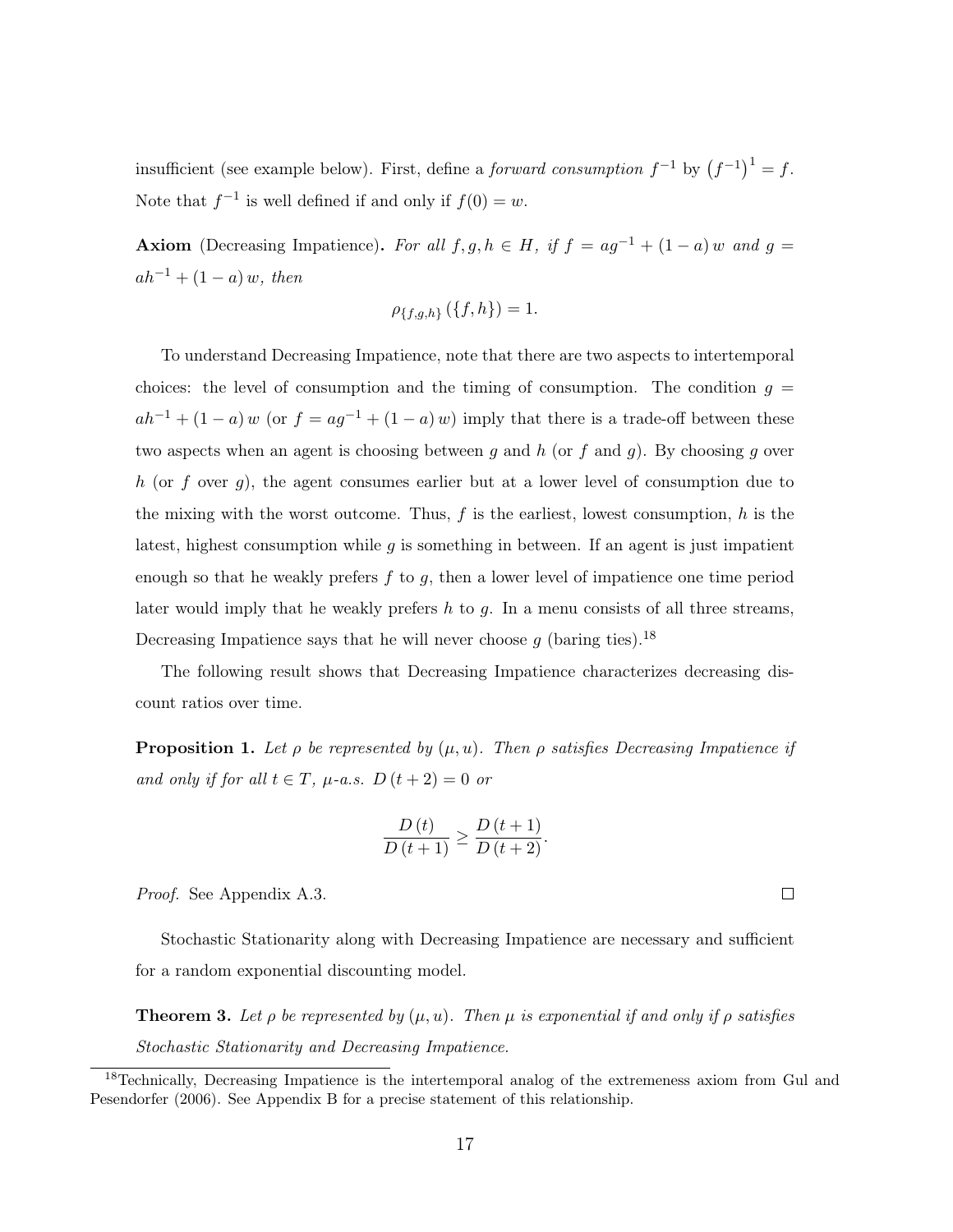Proof. See Appendix A.4.

In the case when  $\rho$  is deterministic, we can obtain a model of exponential discounting from the classical stationarity axiom alone. Thus, the fact that Decreasing Impatience is needed for random exponential discounting is a feature unique to random intertemporal choice.<sup>19</sup> To illustrate this, we provide an example of random discounting that satisfies Stochastic Stationarity but is not exponential.<sup>20</sup> This clarifies the importance of Decreasing Impatience in random intertemporal choice. For each  $\omega \in [0, 1]$  define

$$
D^{\omega}(t) = \begin{cases} e^{-2n} & \text{if } t = 2n, \\ e^{-2n - \frac{1}{2} - \omega} & \text{if } t = 2n + 1. \end{cases}
$$

In other words,  $D^{\omega} = (1, e^{-\frac{1}{2}-\omega}, e^{-2}, e^{-\frac{5}{2}-\omega}, e^{-4}, e^{-\frac{9}{2}-\omega}, \dots)$ . Let  $\mu$  be a random discounting representation which is uniform over  $\{D^{\omega} \mid \omega \in [0,1]\}.$ 



Figure 4.1: Non Exponential  $\mu$  which satisfies Stochastic Stationarity

<sup>&</sup>lt;sup>19</sup>One may wonder what restrictions on discount functions Stochastic Stationarity by itself implies. For every discount function D and set of time periods  $J \subset T$ , let  $(\tilde{D}_t)_{t \in J}$  denote the normalized discount rates at each  $t \in J$ . Then Stochastic Stationarity is equivalent to  $(\tilde{D}_t)_{t \in J}$  having the same distributions as  $(\tilde{D}_{t+s})_{t \in J}$  for all  $s\in T$  and  $J\subset T.$ 

<sup>&</sup>lt;sup>20</sup>For an example of random discounting that satisfies Decreasing Impatience but is not exponential, suppose  $D(t) = \delta^{t^2}$  for some  $\delta$ . This shows that Stochastic Stationarity and Decreasing Impatience are independent axioms.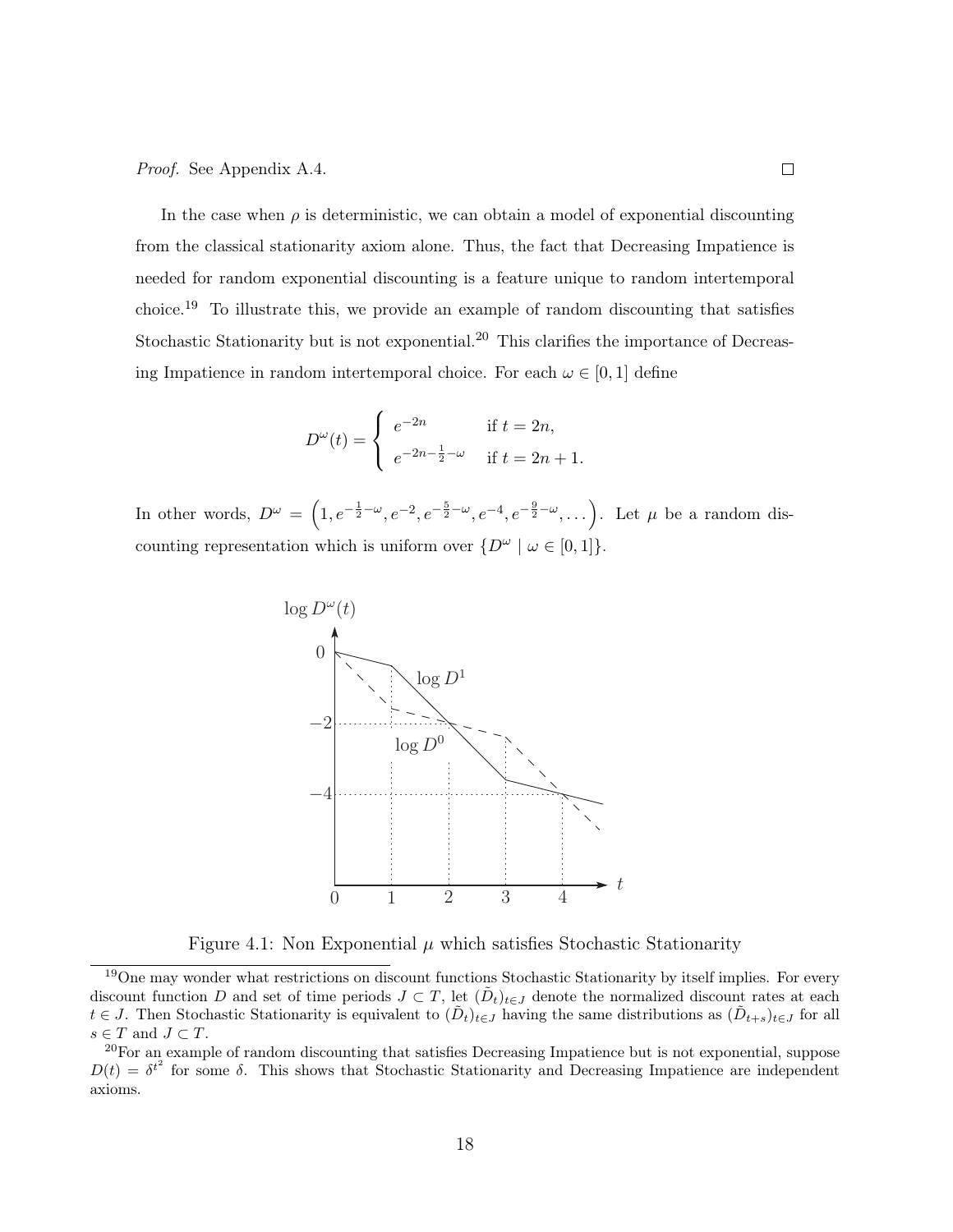**Proposition 2.** (i)  $\mu$  is not exponential but satisfies Stochastic Stationarity; (ii)  $\mu$  violates Decreasing Impatience, and its random choice cannot have a random exponential representation.

Proof. See Appendix A.5.

The formal proof is in the Appendix. Given Proposition 1, Figure 4.1 clearly shows that  $\mu$  violates Decreasing Impatience. We now provide a sketch of why  $\mu$  satisfies Stochastic Stationarity. If t is even, then  $(D^{\omega}(t), D^{\omega}(t+1), ...) = e^{-t}(D^{\omega}(0), D^{\omega}(1), ...)$ . Then, for any  $f, g \in H$ ,  $D^{\omega} \cdot (u \circ f^t) \ge D^{\omega} \cdot (u \circ g^t) \Leftrightarrow D^{\omega} \cdot (u \circ f) \ge D^{\omega} \cdot (u \circ g)$ . Note that this equivalence is captured in Figure 4.1 by the fact that the slope of  $\log D^{\omega}$  is the same between periods from 0 to 1 and periods from 3 to 4. Therefore, when t is even, each realization  $D^{\omega}$  predicts no violation of the deterministic stationarity axiom.

If t is odd, then  $(D^{\omega}(t), D^{\omega}(t+1), ...) = e^{-t}(D^{1-\omega}(0), D^{1-\omega}(1), ...)$ . Then, for any  $f, g \in H$ ,  $D^{\omega} \cdot (u \circ f^t) \ge D^{\omega} \cdot (u \circ g^t) \Leftrightarrow D^{1-\omega} \cdot (u \circ f) \ge D^{1-\omega} \cdot (u \circ g)$ . Note that this equivalence is captured in Figure 4.1 by the fact that the slope of  $\log D^1$  between periods from 0 to 1 is the same as the slope of  $\log D^0$  between periods from 1 to 2. Therefore when t is odd,  $D^{\omega}$  predicts a violation of the deterministic stationarity axiom if and only if  $D^{1-\omega}$  predicts the opposite direction of the violation. The two reversals cancel each other out and "on average", deterministic stationarity is satisfied implying that Stochastic Stationarity is satisfied. Hence (i) holds. To see why (ii) holds suppose by way of contradiction that  $\mu$  induces a random choice that has a random exponential representation. Since the discounting function at periods 2 and 4 are deterministic, choice must be deterministic at those periods and also at other periods such as 1 and 3, yielding a contradiction.

For the random quasi-hyperbolic discounting model, we need to weaken Stochastic Stationarity. In particular, suppose that Stochastic Stationarity holds only when menus are delayed by at least one period.

**Axiom** (Weak Stochastic Stationarity). For any  $F \in \mathcal{K}$  and  $t \geq 1$ ,

$$
\rho_{F^1}\left(f^1\right) = \rho_{F^t}\left(f^t\right).
$$

 $\Box$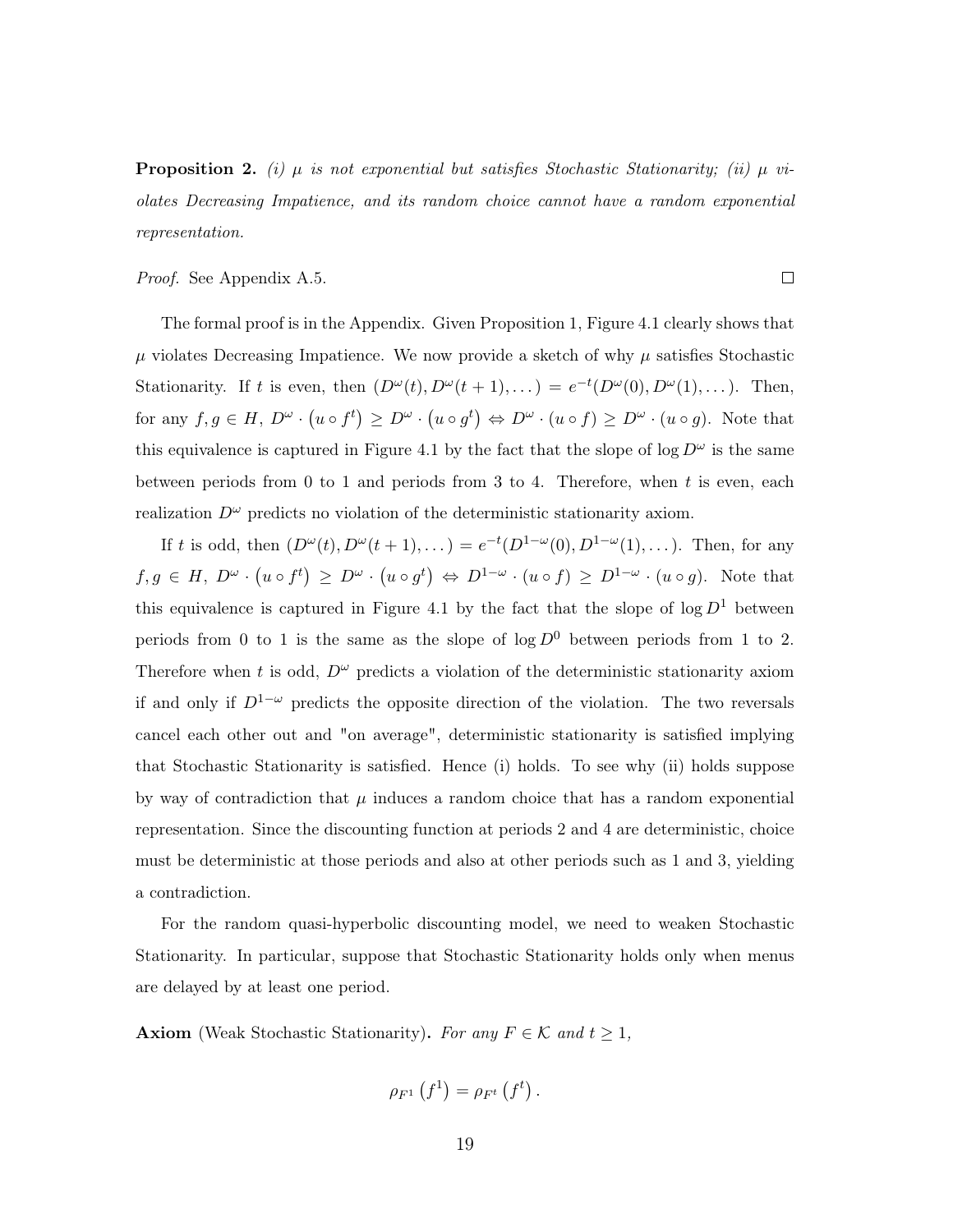The deterministic version of this axiom has appeared in Hayashi (2003) and Olea and Strzalecki (2014). In our model, Weak Stochastic Stationarity along with Decreasing Impatience exactly characterize random quasi-hyperbolic discounting. As mentioned above, Decreasing Impatience is unnecessary if choices are deterministic.

**Theorem 4.** Let  $\rho$  be represented by  $(\mu, u)$ . Then  $\mu$  is quasi-hyperbolic if and only if  $\rho$ satisfies Weak Stochastic Stationarity and Decreasing Impatience.

Proof. See Appendix A.4.

 $\Box$ 

# 5 Comparative Statics

We now present some comparative statics for our random discounting model. First, for any RCR  $\rho$  with a Random Discounting representation, let  $b_{\rho}$  and  $w_{\rho}$  denote its best and worst consumptions respectively. For any  $a \in [0,1]$ , we can define the lottery  $p^a_\rho :=$  $ab_{\rho} + (1 - a) w_{\rho}$ . Note that  $p_{\rho}^{a}$  is a normalized utility that allows us to compare valuations across random choices with different tastes.

Consider two consumption streams  $f$  and  $g$  such that  $f$  provides a lower payoff than g in time period  $t_1$  but a higher payoff than g in a later period  $t_2 > t_1$ . In any other time period, f and g are the same. Thus, f and g differ at two time periods and f is more back-loaded than to g. We say one RCR is stochastically more patient than another if the probability that the first chooses consumption stream  $f$  over  $g$  is always greater than the second.

**Definition.**  $\rho$  is stochastically more patient than  $\tau$  if for any  $f, g, f', g' \in H$ ,  $a_1 < b_1$ ,  $a_2 > b_2$  and  $t_1 < t_2$  such that  $f(t_i) = p_\rho^{a_i}, g(t_i) = p_\rho^{b_i}, f'(t_i) = p_\tau^{a_i}, g'(t_i) = p_\tau^{b_i}$  for  $i \in \{1,2\}$  and  $f(s) = g(s)$ ,  $f'(s) = g'(s)$  for all  $s \notin \{t_1, t_2\}$ , then

$$
\rho(f,g) \geq \tau(f',g') .
$$

Given two discount distributions  $\mu$  and  $\nu$ , let  $\mu \gg \nu$  denote the fact that for all  $t_1, t_2 \in T$  such that  $t_1 < t_2$  the distribution of  $D(t_2) / D(t_1)$  under  $\mu$  first-order stochastically dominates (FOSD) its distribution under  $\nu$ . This exactly captures the ordering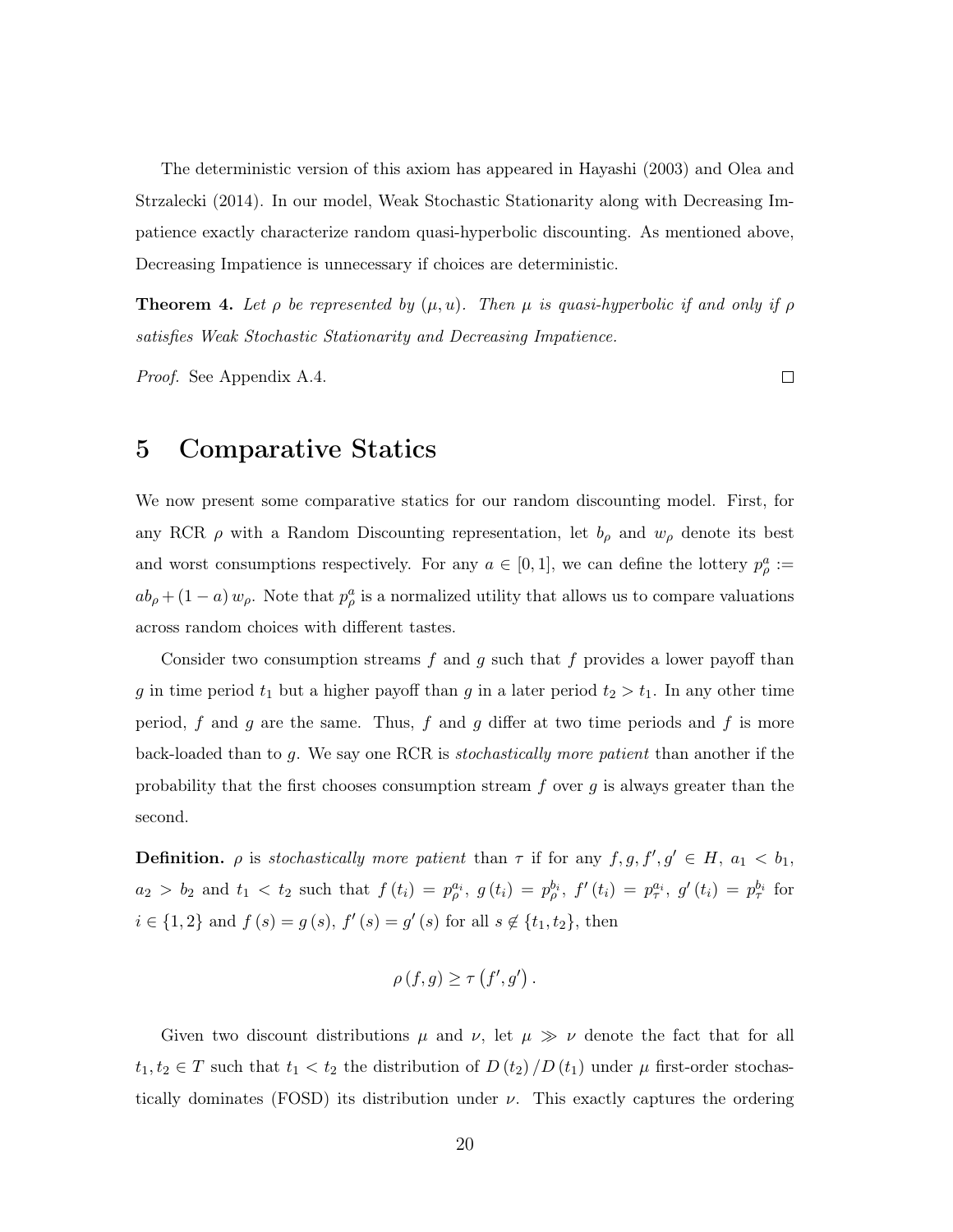of distributions of discount factors according to the level of patience. We now have the following result.

**Proposition 3.** Let  $\rho$  and  $\tau$  be represented by  $(\mu, u)$  and  $(\nu, v)$  respectively. Then  $\mu \gg \nu$ if and only if  $\rho$  is stochastically more patient than  $\tau$ .

*Proof.* Without loss of generality, we can normalize u and v such that  $u(b_\rho) = v(b_\tau) = 1$ and  $u(w_{\rho}) = v(w_{\tau}) = 0$ . Define  $f, g, f', g' \in H$ ,  $a_1 < b_1$ ,  $a_2 > b_2$  and  $t_1 < t_2$  as in the definition of more stochastic patience. Thus,

$$
\rho(f,g) \geq \tau(f',g')
$$
  
\n
$$
\Leftrightarrow \mu\{D \in \mathcal{D} \mid D(t_1) a_1 + D(t_2) a_2 \geq D(t_1) b_1 + D(t_2) b_2\}
$$
  
\n
$$
\geq \nu\{D \in \mathcal{D} \mid D(t_1) a_1 + D(t_2) a_2 \geq D(t_1) b_1 + D(t_2) b_2\}
$$
  
\n
$$
\Leftrightarrow \mu\{D \in \mathcal{D} \mid D(t_1) (b_1 - a_1) \leq D(t_2) (a_2 - b_2)\}
$$
  
\n
$$
\geq \nu\{D \in \mathcal{D} \mid D(t_1) (b_1 - a_1) \leq D(t_2) (a_2 - b_2)\},
$$

Since  $a_1 < b_1$  and  $a_2 > b_2$ , the result follows.

Note that this immediately implies the following result that allows us to perform FOSD comparisons of exponential discount distributions using random choice.

**Corollary 1.** Let  $\rho$  and  $\tau$  be represented by  $(\mu, u)$  and  $(\nu, v)$  respectively where both  $\mu$  and ν are exponential. Then  $\mu$  FOSD  $\nu$  if and only if  $\rho$  is stochastically more patient than  $\tau$ .

Proof. Follows immediately from Proposition 3 above.

One may wonder if it would be possible to generalize our definition of greater stochastic patience. Under deterministic choice, our notion of greater patience is equivalent to exhibiting a greater preference for  $f$  over  $g$  whenever  $f$  single-crosses  $g$  from below, that is, there exists some  $t^*$  such that f gives a lower (higher) payoff than g when  $t \leq t^*$  ( $t \geq t^*$ ).<sup>21</sup> In stochastic choice however, this equivalence fails. In other words, it is no longer true that  $\mu \gg \nu$  if and only if  $\rho(f,g) \geq \tau(f,g)$  for consumption steams f and g where f single-crosses  $g$  from below. The following example illustrates.

 $\Box$ 

 $\Box$ 

 $21$ See Benoit and Ok (2007).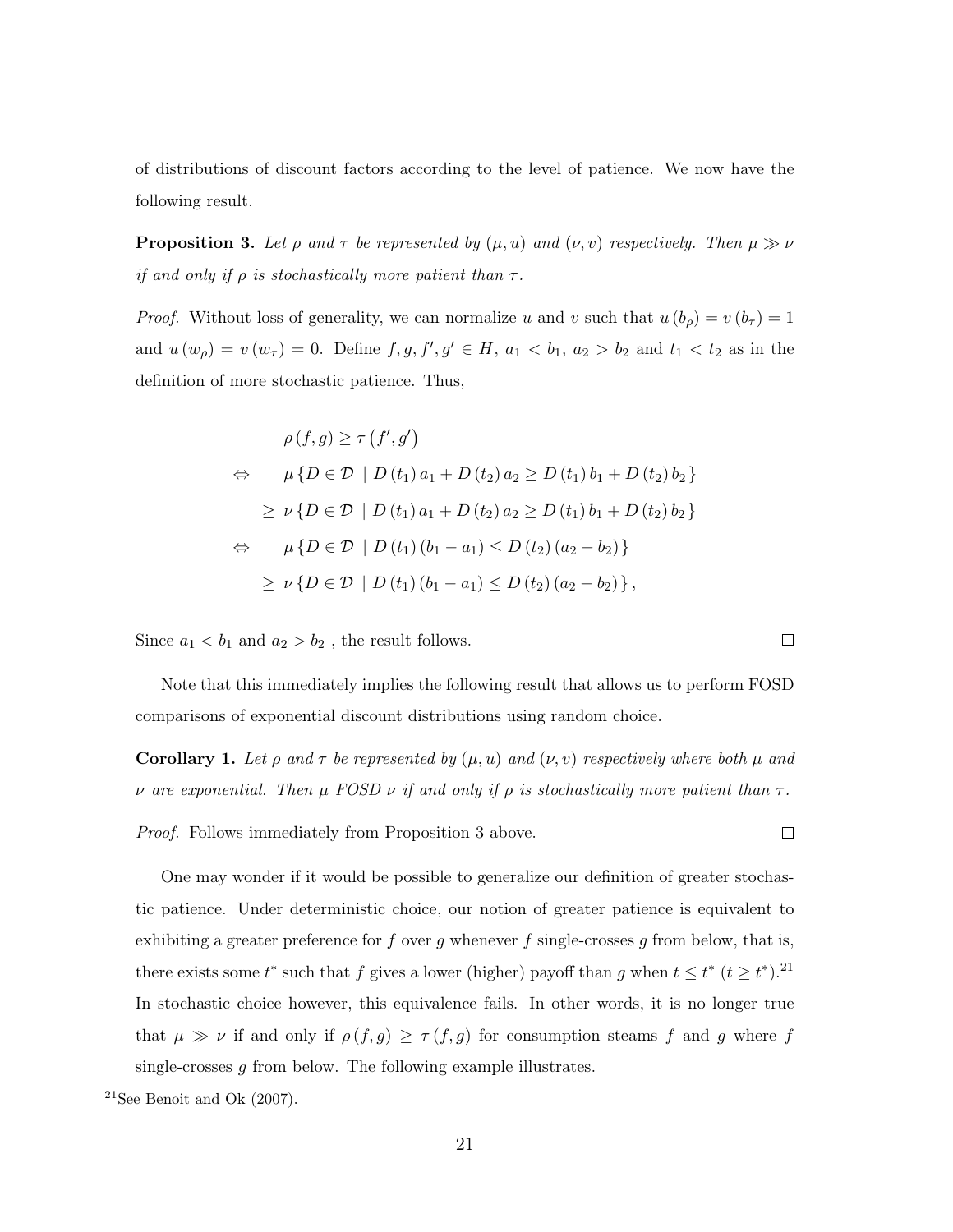**Example 1.** Let  $D_1 = (1, \frac{1}{2})$  $\frac{1}{2}, \frac{1}{2}$  $(\frac{1}{2}, 0, \ldots), D_2 = (1, 1, 0, 0, \ldots), D'_1 = (1, \frac{1}{2})$  $(\frac{1}{2}, 0, 0, \dots)$  and  $D_2' \,=\, \big(1,1,\tfrac{1}{2}$  $(\frac{1}{2}, 0, \dots)$  Suppose  $\mu = \frac{1}{2}$  $\frac{1}{2}\delta_{D_1} + \frac{1}{2}$  $\frac{1}{2}\delta_{D_2}$  and  $\nu = \frac{1}{2}$  $\frac{1}{2}\delta_{D'_1}+\frac{1}{2}$  $\frac{1}{2}\delta_{D_2'}$ . Let  $\rho$  and  $\tau$  be represented by  $(\mu, u)$  and  $(\nu, v)$  respectively. It is easy to check that  $\mu \gg \nu$ . Consider  $f, g \in H$  such that

$$
u \circ f = (0, 1, 1, 0, ...)
$$
  
 $u \circ g = \left(\frac{5}{4}, 0, 0, 0, ... \right)$ 

and note that  $f$  single-crosses  $g$  from below. However, note that

$$
\rho(f,g) = 0 < \frac{1}{2} = \tau(f,g).
$$

# 6 Extension

### 6.1 Random vN-M Utility

In this section, we consider a general model where there is randomness in both discounting and utilities. Idiosyncratic shocks to the economy may change the agent's perception of future consumption (i.e. discounting function) as well as his taste (i.e. vNM utility). One important question is to ask whether it is possible to distinguish the randomness of the discounting function from the randomness of the vNM utility. To address the question, we first provide an axiomatic characterization of the general model and then show that this distinction is possible.

We introduce new primitives as follows. Let U denote the set of vNM utilities on  $\Delta X$ . Although utilities are random, we still need to assume that there exists some universally worst consumption. For instance, there may be shocks to risk aversion but the agent still prefers more money to less. Fix some outcome  $w \in X$  and let  $U^* \subset U$  denote the set of non-constant utilities such that  $u(x) \geq u(w)$  for all  $x \in X$ . The existence of a worst consumption w also allows us to define delayed streams.

**Definition.**  $\rho$  is said to have a *General Random Discounting Representation* if there exists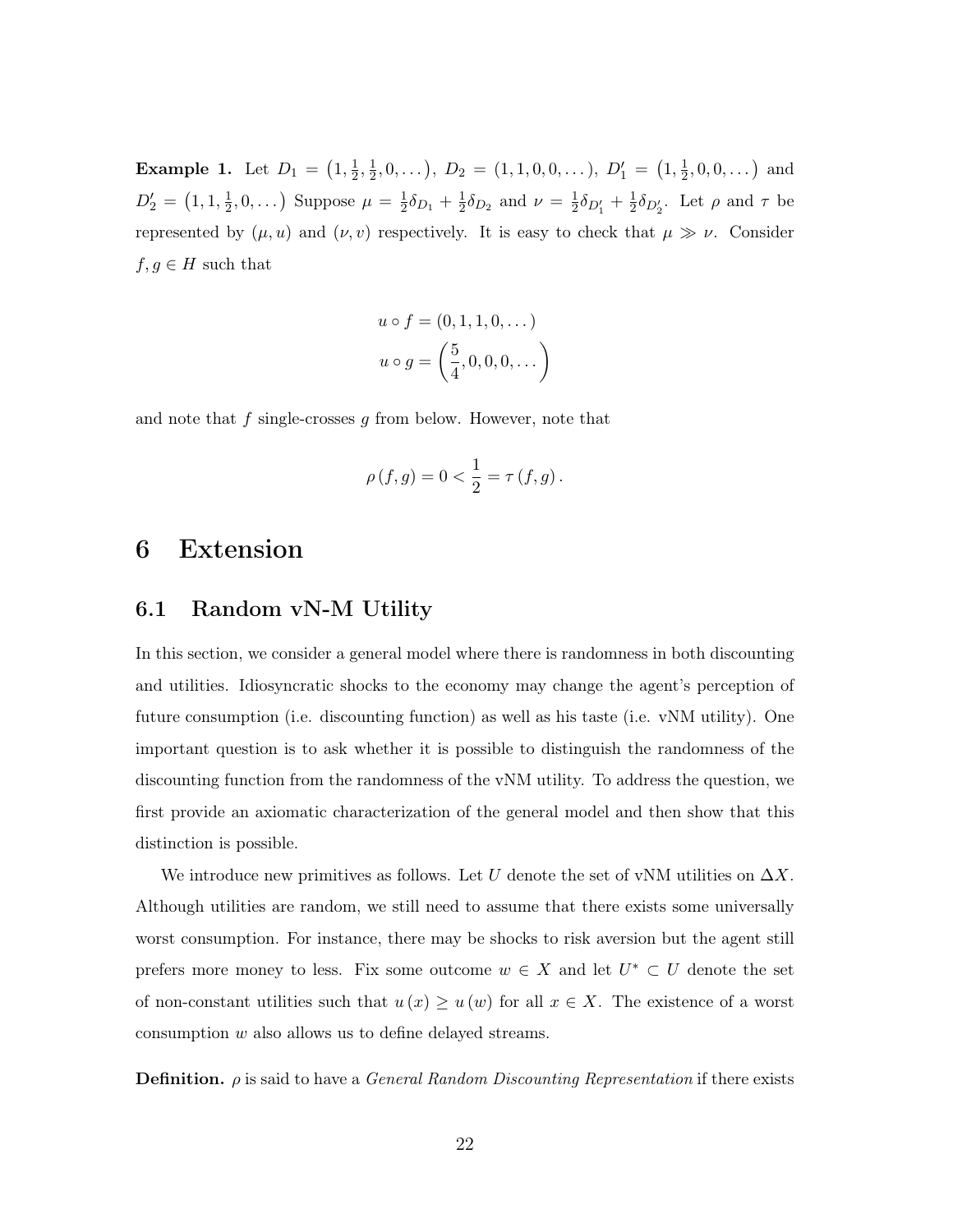a regular measure  $\pi$  on  $\mathcal{D} \times U^*$  such that<sup>22</sup>

$$
\rho_F(f) = \pi \left\{ (D, u) \in \mathcal{D} \times U^* \middle| \sum_t D(t) \left[ u(f(t)) - u(g(t)) \right] \ge 0 \text{ for all } g \in F \right\}.
$$

In this case, we say  $\rho$  is represented by  $\pi$ . Since tastes are random in a General Random Discounting representation, Initial Determinism clearly cannot be satisfied. Nevertheless, the following condition ensures that  $w$  is a worst consumption.

Axiom (Worst).  $\rho(f_1w, w) = 1$  for all  $f \in H$ .

With this condition, we can define delayed streams as before and Impatience is welldefined. The next axiom ensures that utilities are time-invariant. It states that constant consumption streams are always chosen over streams with time-varying payoffs.<sup>23</sup>

Axiom (Time Invariance). For  $t \in T$ , suppose that  $f(s) \in \{p,q\} \subset \Delta X$  for all  $f \in F$ and all  $s \leq t$ . If  $p, q \in F$ ,<sup>24</sup> then

$$
\rho_{Ftw}\left(\{ptw,qtw\}\right)=1
$$

Finally, we assume a nondegeneracy condition for initial consumptions. Analogous to Nondegeneracy, this rules out the case where the agent is indifferent between all initial consumptions at time 0.

**Axiom** (Initial Nondegeneracy).  $\rho_{F1w} (f1w) < 1$  for some F and some  $f \in F$ .

The following is the representation result for a General Random Discounting Representation.

Theorem 5. ρ has a General Random Discounting Representation if and only if it satisfies Monotonicity, Linearity, Extremeness, Continuity, Initial Nondegeneracy, Worst, Time Invariance, and Impatience.

<sup>&</sup>lt;sup>22</sup>As before, regularity means that the random utilities of two consumption streams are either always or never equal.

<sup>&</sup>lt;sup>23</sup>Time Invariance is the random choice analog of the classic state-by-state independence condition in subjective expected utility.

<sup>&</sup>lt;sup>24</sup>Here, we use the convention where p and q refer to the constant consumption streams corresponding to their respective lotteries.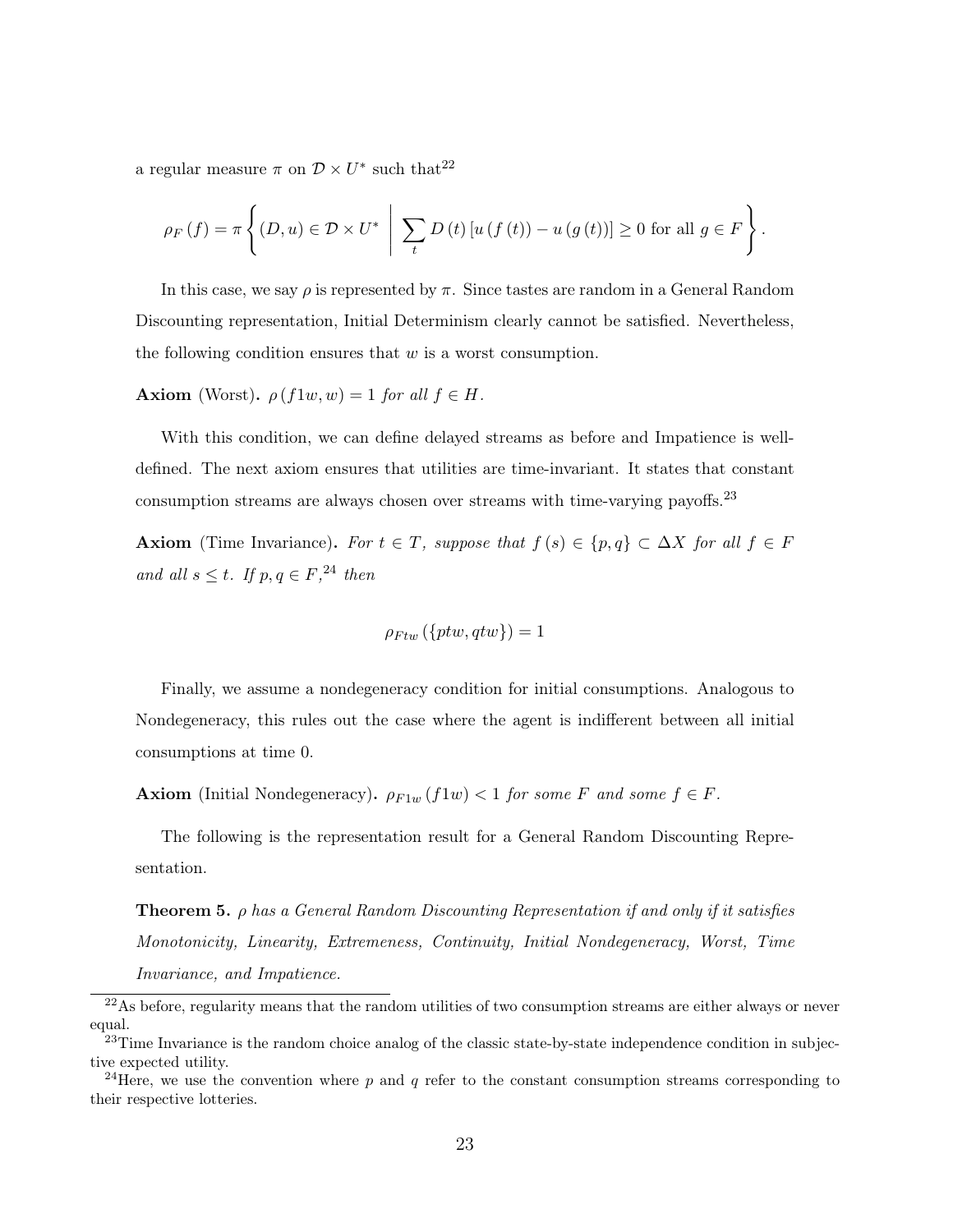Finally, the following uniqueness result generalizes Theorem 1 to General Random Discounting. To see this, note that we can identify the utility shocks from streams that only have consumption at some fixed time period. We can then identify the discount shocks as any randomness above and beyond that generated by the utility shocks.

**Theorem 6.** Let  $\rho$  and  $\tau$  be represented by  $\pi$  and  $\eta$  respectively. Then  $\pi = \eta$  if and only if  $\rho(f,g) = \tau(f,g)$  for all  $f,g \in H$ .

#### Proof. See Appendix A.7.

This shows that the joint distribution of discounting and utilities can be recovered from random choice. Moreover, as before, binary choice data will suffice for this identification exercise. For instance, if we interpret the random choice as reflecting repeated choices of an individual, then we can detect when two agents exhibit the same randomness in discounting attitudes but one agent's utility is more random than that of the other. We can also be used to provide some measurement that captures the degree to which utilities vary across decision times.

### 6.2 Dynamic Random Choice

In the previous sections, we assumed that the agent's choices are static and made only at period 0. In this section, we study the agent's dynamic choice. We extend our primitive as follows. For each  $t \in T$ , let  $H^t$  denote the set of all consumption streams endowed with the product topology which yield the outcome w for each period  $s \in T$  such that  $s \leq t-1$ . We denote by  $\mathcal{K}^t$  the set of all menus of consumption streams endowed with the Hausdorff metric which yield the outcome w for each period  $s \in T$  such that  $s \leq t - 1$ .

**Definition.** For each  $t \in T$ ,  $\rho^t$  is a function from  $\mathcal{K}^t \to \Delta(H^t)$  such that  $\rho_F^t(F) = 1$ . We call  $\rho^t$  the random choice rule (RCR) at period  $t \in T$ .

The observable data set now consists of  $\{\rho^t\}_{t\in T}$ . The RCR  $\rho$  in the previous sections can be understood as  $\rho^0$ . As before, we interpret the random choice  $\rho^t$  as ex-ante choice observed at period t. Also as before, this can be interpreted as either an individual's random

 $\Box$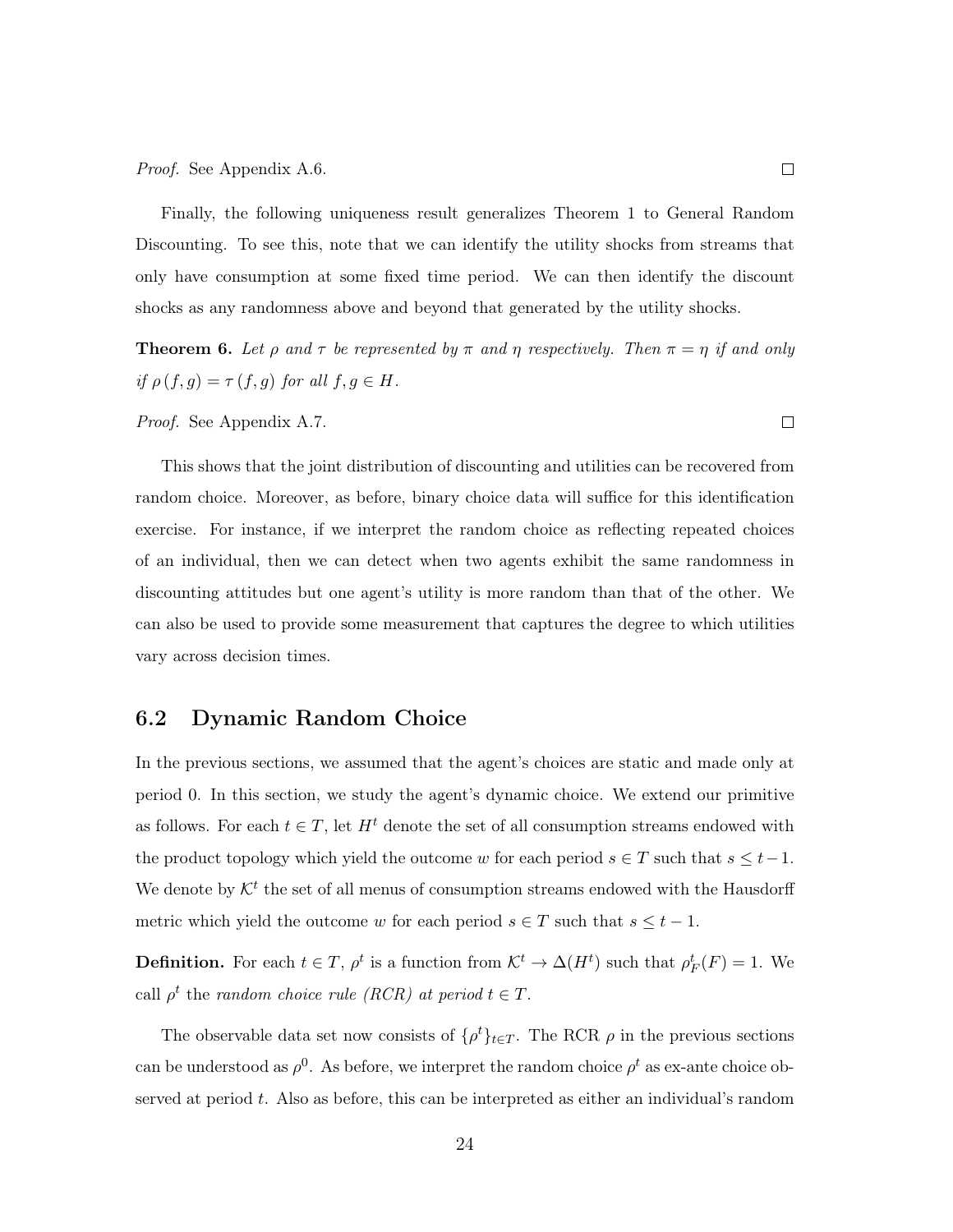choice or aggregated random choice across population of agents. The latter interpretation applies in experimental settings where random choice corresponds to aggregated choices. For example, in Halevy (2015), subjects are asked to choose between a sooner but smaller consumption and a later but larger consumption at two different time periods (i.e., week 0, week 4). The aggregated choices are random because of the unobserved heterogeneity of subjects from the perspective of the outside observer. By aggregating choices across the subjects at the two time periods, we can elicit  $\rho^{\text{week0}}$  and  $\rho^{\text{week4}}$ . Note that in all these settings, we interpret the worst outcome as "no consumption".

For each  $t \in T$ , we can impose the same axioms on  $\rho^t$  as in the previous sections just by changing  $K$  to  $K<sup>t</sup>$ . One new axiom is a natural extension of the dynamic consistency axiom to the stochastic setting.

**Axiom.** (Stochastic Dynamic Consistency) For any  $t, s \in T$  such that  $t < s$ , for any  $F \in \mathcal{K}^s$  and any  $f \in F$ ,

$$
\rho_F^t(f) = \rho_F^s(f).
$$

Since  $F \in \mathcal{K}^s$ , the agent's payoff is constant, namely zero, between period t and  $s - 1$ . As a result, if the agent is dynamically consistent, then he should not change his choice at period s after making his choice at period t. Hence, we require that  $\rho_F^t(f) = \rho_F^s(f)$ .

**Proposition 4.**  $\{\rho^t\}_{t \in T}$  satisfies Stochastic Dynamic Consistency and for each  $t \in T$ ,  $\rho^t$ satisfies the axioms in Theorems 2 and 3 (defined with  $\mathcal{K}^t$  instead of  $\mathcal{K}$ ) if and only if there exists a probability measure  $\mu$  on [0,1] and a vN-M function u on  $\Delta X$  such that for all  $t \in T$ ,  $F \in \mathcal{K}^t$ , and  $f \in F$ 

$$
\rho_F^t(f) = \mu \left\{ \delta \in [0,1] \; \left| \; \sum_{s \in T : s \ge t} \delta^{s-t} u(f(s)) \ge \sum_{s \in T : s \ge t} \delta^{s-t} u(g(s)) \text{ for all } g \in F \right. \right\}.
$$
\n
$$
(6.1)
$$

Proof. See Appendix A.8.

Here, we show that  $\{\rho^t\}_{t\in T}$  satisfies Stochastic Dynamic Consistency. Fix any  $t, s' \in T$ 

 $\Box$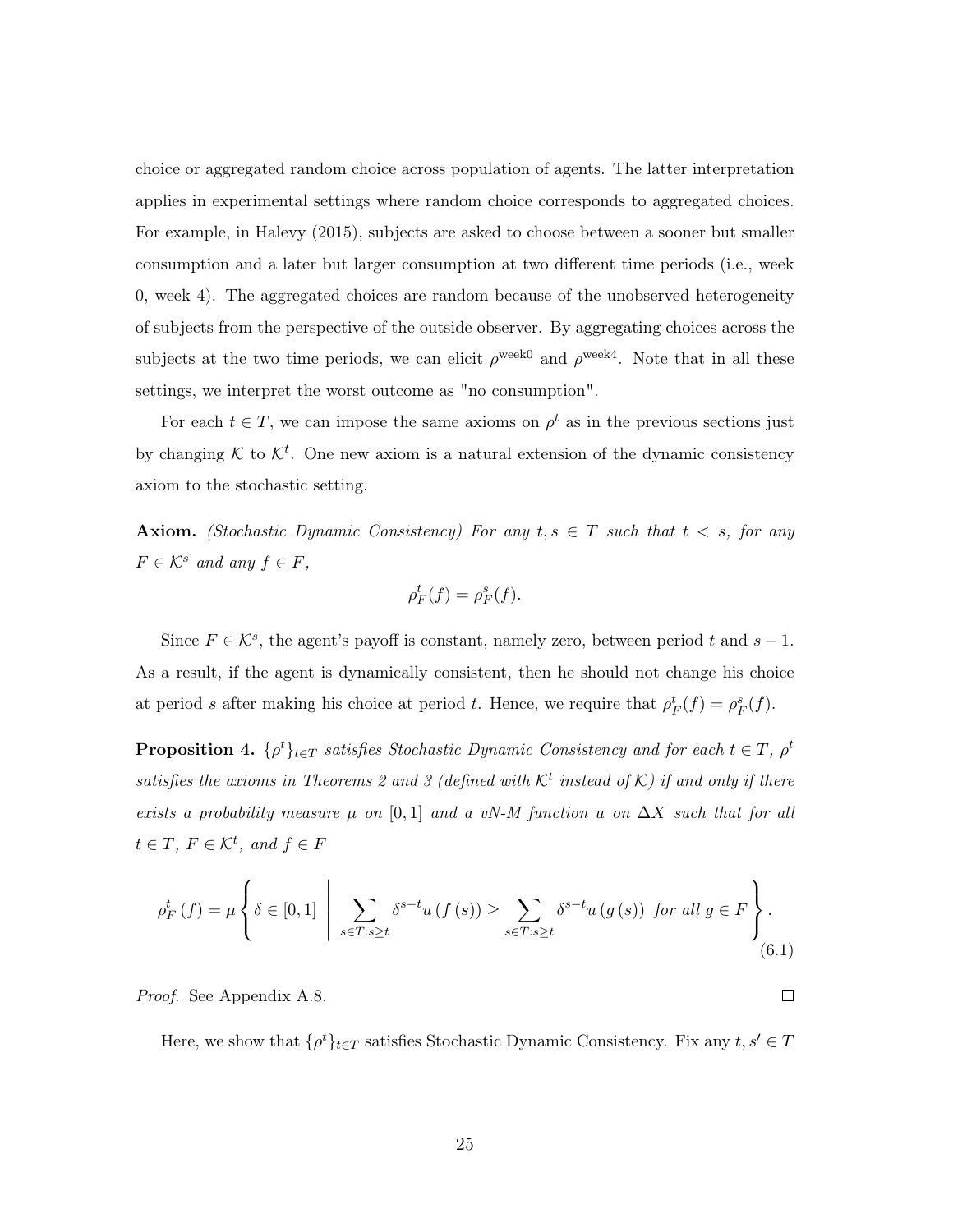such that  $t < s'$ . Choose any  $F \in \mathcal{K}^{s'}$  and any  $f \in F$ ,

$$
\rho_F^t(f) = \mu \left\{ \delta \in [0,1] \; \Big| \; \sum_{s \in T : s \ge t} \delta^{s-t} u(f(s)) \ge \sum_{s \in T : s \ge t} \delta^{s-t} u(g(s)) \text{ for all } g \in F \right\}
$$
\n
$$
= \mu \left\{ \delta \in [0,1] \; \Big| \; \sum_{s \in T : s \ge s'} \delta^{s-t} u(f(s)) \ge \sum_{s \in T : s \ge s'} \delta^{s-t} u(g(s)) \text{ for all } g \in F \right\}
$$
\n
$$
(\because u(h(s)) = 0 \text{ for all } h \in F \text{ and } s \in T \text{ such that } t \le s \le s'-1)
$$
\n
$$
= \mu \left\{ \delta \in [0,1] \; \Big| \; \delta^{s'-t} \sum_{s \in T : s \ge s'} \delta^{s-s'} u(f(s)) \ge \delta^{s'-t} \sum_{s \in T : s \ge s'} \delta^{s-s'} u(g(s)) \text{ for all } g \in F \right\}
$$
\n
$$
= \mu \left\{ \delta \in [0,1] \; \Big| \; \sum_{s \in T : s \ge s'} \delta^{s-s'} u(f(s)) \ge \sum_{s \in T : s \ge s'} \delta^{s-s'} u(g(s)) \text{ for all } g \in F \right\}
$$
\n
$$
= \rho_F^{s'}(f).
$$
\n(6.2)

To understand why Stochastic Dynamic Consistency is sufficient, note that by Theorem 1, it implies that the marginal distributions of the discount functions after a common time period are the same. Random exponential discounting then ensures that the distribution of  $\delta$  must be the same.

Note that the same extension is impossible for the Random Discounting model defined in Section 2.2 where the utility is fixed and the discounting function is random and may not necessarily be exponential. This is because Stochastic Dynamic Consistency may be violated. To see this, note that the third equation of (6.2) may not hold with a general discounting function.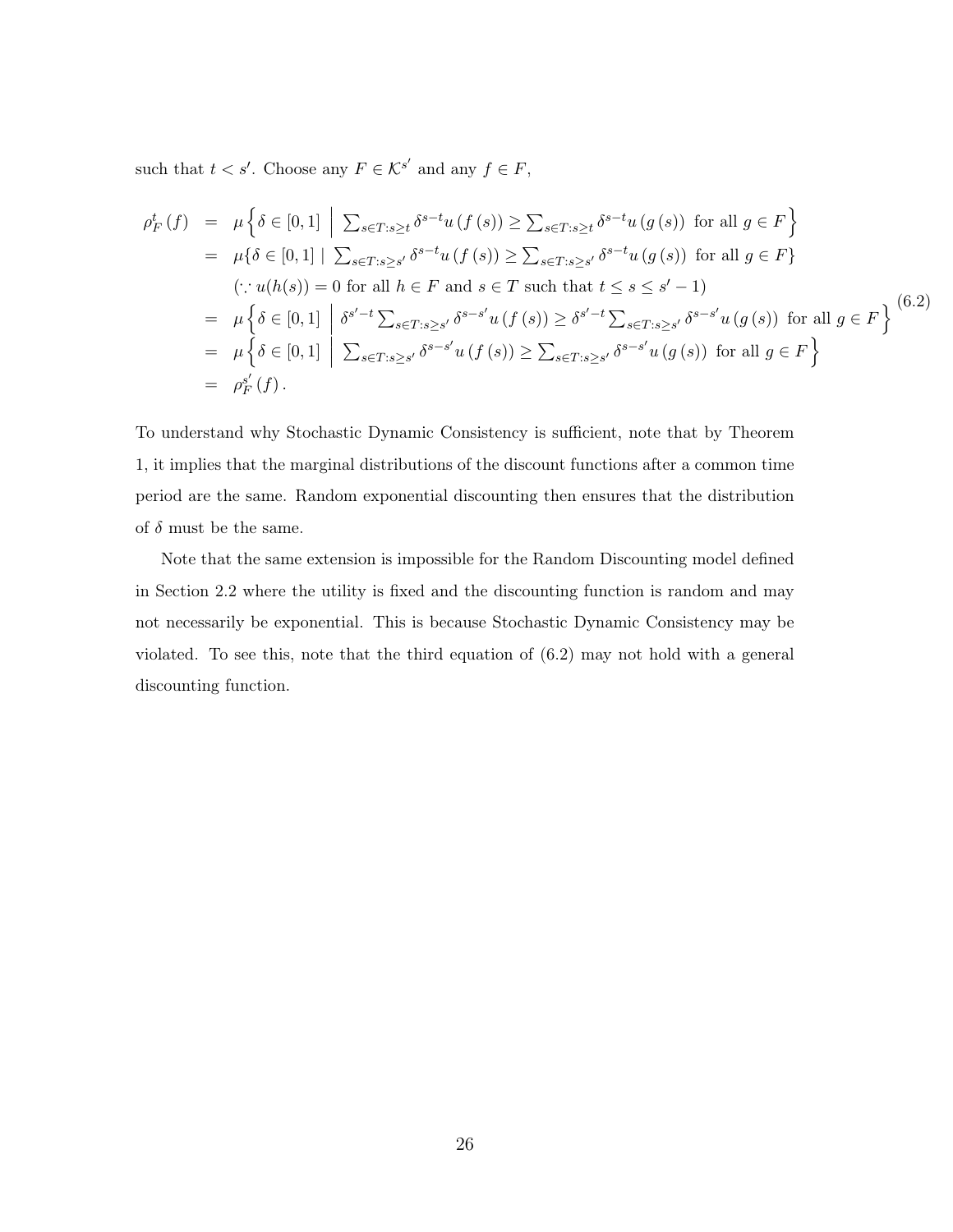# A Appendix: Proofs

Recall that  $T = \{0, 1, \ldots, \infty\}$ . For every  $D \in [0, 1]^T$ ,  $f \in H$ , and vN-M utility function u on  $\Delta X$ , we use the condensed notation

$$
D \cdot (u \circ f) := \sum_{t=0}^{\infty} D(t) u(f(t))
$$

whenever the limit is well-defined, which may be infinite. Note that this converges for all  $D \in \mathcal{D}$  since  $\sum_{s>t} D(s) \to 0$  as  $t \to \infty$  and u is bounded since X is finite. Given consumption streams  $f, g \in H$  and  $t \in T$ , recall the spliced consumption stream

$$
ftg(s) = \begin{cases} f(s) & \text{if } s < t, \\ g(s-t) & \text{if } s \ge t. \end{cases}
$$

For any  $F \in \mathcal{K}$ ,  $Ftg = \{ fftg \in H | f \in F \}$  denotes the spliced menu. Finally, recall that we use  $\rho(f,g)$  to denote  $\rho_{\{f,g\}}(f)$  for any  $f,g \in H$ .

### A.1 Proof of Theorem 1

Let  $\rho$  and  $\tau$  be represented by  $(\mu, u)$  and  $(\nu, v)$  respectively. Note that if part (3) is true, then  $\rho_F(f) = \tau_F(f)$  for all  $f \in H$  from the representation. Moreover, since  $\rho(f, g)$  $\rho(g, f) = 1$  iff  $\tau(f, g) = \tau(g, f) = 1$  iff f and g are tied, both RCRs have the same ties so  $\rho = \tau$  and part (2) is true. Since part (2) implies part (1) trivially, we have that (3) implies  $(2)$  and  $(2)$  implies  $(1)$ .

Hence, all that remains is to prove that part  $(1)$  implies part  $(3)$ . Suppose  $(1)$  is true so  $\rho(f,g) = \tau(f,g)$  for all  $f,g \in H$ . First, note that for any  $p,q,r \in \Delta X$ ,  $u (p) \geq u (q) \Leftrightarrow \mu \{D \in \mathcal{D} \mid u (p) \geq u (q) \} = 1 \Leftrightarrow \rho (p1r, q1r) = 1 \Leftrightarrow \tau (p1r, q1r) = 1$  $1 \Leftrightarrow \tau \{ D \in \mathcal{D} \mid v(p) \geq v(q) \} = 1 \Leftrightarrow v(p) \geq v(q)$ , so  $u = \alpha v + \beta$  for some  $\alpha > 0$  and a real number  $\beta$ . Without loss of generality, we can let  $u = v$  and  $w \in \Delta X$  be the worst stream for both  $\rho$  and  $\tau$ . Fix some finite  $J \subset T$  and let  $f \in H$  be such that  $f(t) = w$  for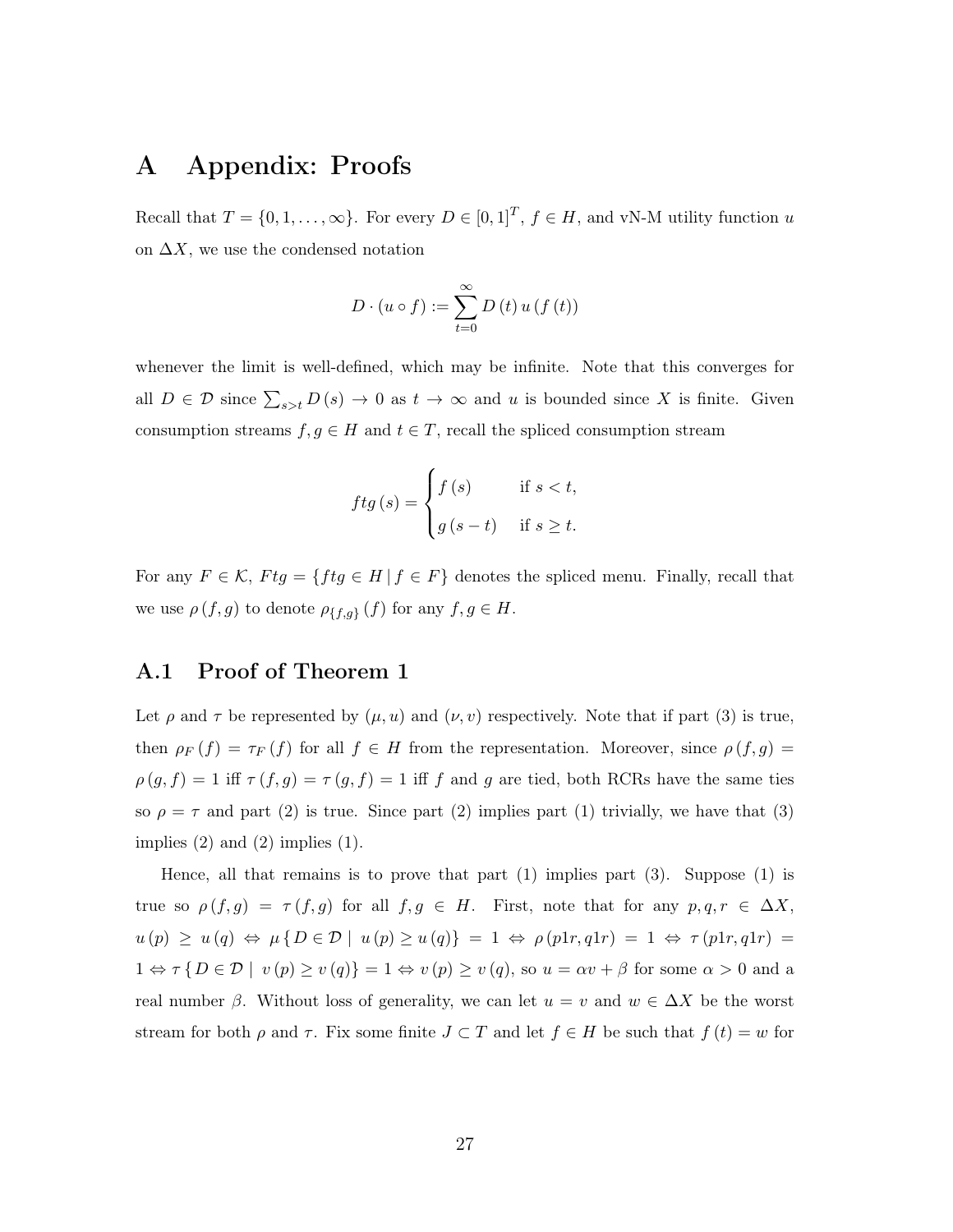all  $t \notin J$ . Let  $p \in \Delta X$  such that  $u(p) = v(p) = a \in [0,1]$  and note that

$$
\mu\left\{D \in \mathcal{D} \mid \sum_{t \in J} D(t) u(f(t)) \ge a \right\} = \rho(f, p1w)
$$
  
=  $\tau(f, p1w)$   
=  $\nu \left\{D \in \mathcal{D} \mid \sum_{t \in J} D(t) v(f(t)) \ge a \right\}.$ 

Since this is true for all  $a \in [0,1]$  and such f, it must be that the distribution of  $\sum_{t\in J} D(t) z(t)$  for all  $z \in [0,1]^J$  must be the same under  $\mu$  and  $\nu$ . Note we can easily extend this for all  $z \in \mathbb{R}^J_+$  by scaling so by the Cramer-Wold Theorem,<sup>25</sup>  $(D(t))_{t \in J}$  has the same distribution under  $\mu$  and  $\nu^{26}$  Since this is true for all  $J \subset T$ , by Kolmogorov's Extension Theorem,  $\mu = \nu$ . This proves (3).

### A.2 Proof of Theorem 2

#### A.2.1 Worst Consumption Stream is Well-Defined

We first prove that the worst consumption stream  $w$  is well-defined. First, we prove a technical lemma showing that under linearity, we can show the following.

**Lemma 1.** If  $\rho$  satisfies Linearity, then  $\rho$  (p1f, q1f) =  $\rho$  (p1g, q1g) for all  $p, q \in \Delta X$  and  $f, g \in H$ .

*Proof.* Let  $r := \frac{1}{2}p + \frac{1}{2}$  $\frac{1}{2}q$  and note that

$$
\frac{1}{2}(p1f) + \frac{1}{2}(q1g) = r1\left(\frac{1}{2}f + \frac{1}{2}g\right) = \frac{1}{2}(p1g) + \frac{1}{2}(q1f),
$$
  

$$
\frac{1}{2}(q1f) + \frac{1}{2}(q1g) = q1\left(\frac{1}{2}f + \frac{1}{2}g\right) = \frac{1}{2}(q1g) + \frac{1}{2}(q1f).
$$

 $25$ See Billingsley (1986).

<sup>&</sup>lt;sup>26</sup>For each  $z \in \mathbb{R}^j$ , we can find  $k \in \mathbb{Z}_{++}$  such that  $z/k \in [0,1]^J$  because J is finite. Define  $\mu(D \in D^J | D \cdot z \ge$  $a) = \mu(D \in D<sup>J</sup>|D \cdot (z/k) \ge a/k$ . Note that the definition does not depend on k.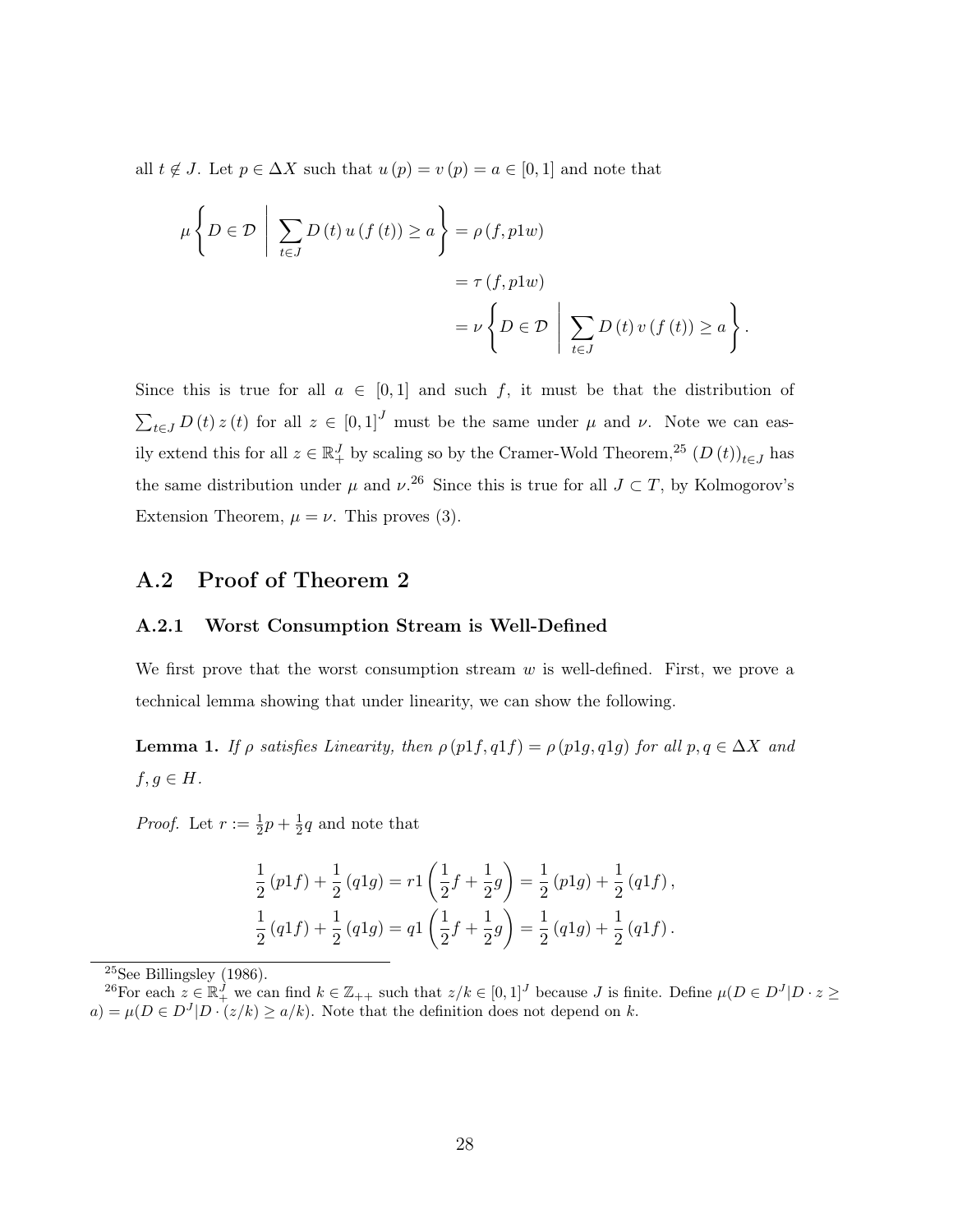By Linearity, this implies that

$$
\rho(p1f, q1f) = \rho\left(\frac{1}{2}(p1f) + \frac{1}{2}(q1g), \frac{1}{2}(q1f) + \frac{1}{2}(q1g)\right)
$$

$$
= \rho\left(\frac{1}{2}(p1g) + \frac{1}{2}(q1f), \frac{1}{2}(q1g) + \frac{1}{2}(q1f)\right) = \rho(p1g, q1g)
$$

 $\Box$ 

as desired.

We can now show that the worst consumption stream  $w \in H$  is well-defined.

Lemma 2. Suppose ρ satisfies Monotonicity, Linearity, Extremeness, Continuity and Initial Determinism. Then there exists a constant consumption stream  $w \in H$  such that  $\rho(f1g, w1g) = 1$  for all  $f, g \in H$ .

*Proof.* Fix some consumption lottery  $r \in \Delta X$ . Consider the random choice rule  $\tau$  on  $\Delta X$ such that for any finite set of lotteries  $C \subset \Delta X$  and  $p \in C$ ,

$$
\tau_C(p) = \rho_{C1r}(p1r).
$$

Note that by Initial Determinism,  $\tau$  is deterministic. Hence, from Lu (2016),  $\tau$  can be represented by a deterministic expected utility u on  $\Delta X$ . Let  $w \in \Delta X$  be some worst lottery according to u. Note that w exists as X is finite. Let  $w \in H$  denote the constant consumption stream that yields  $w$  every period. From Lemma 1, this implies that for any  $f, g \in H$ ,  $\rho(f1g, w1g) = \rho(f1r, w1r) = \tau(f(0), w) = 1$ , as desired.  $\Box$ 

#### A.2.2 Sufficiency of Theorem 2

In order to prove that a Random Discounting Representation exists, we first prove it exists for a subset of menus. For each finite  $J \subset T$  such that  $0 \in J$ , let  $H^J$  be the subset of streams such that  $f(t) = w$  for all  $t \notin J$ , where the existence of w follows from Lemma 2. Let  $\mathcal{K}^J \subset \mathcal{K}$  be the subset of menus that only contain streams in  $H^J$ . Hence, we can define a RCR  $\rho^J$  on  $\mathcal{K}^J$  such that for all  $F \in \mathcal{K}^J$  and  $f \in F$ ,

$$
\rho_{F}^{J}(f)=\rho_{F}(f).
$$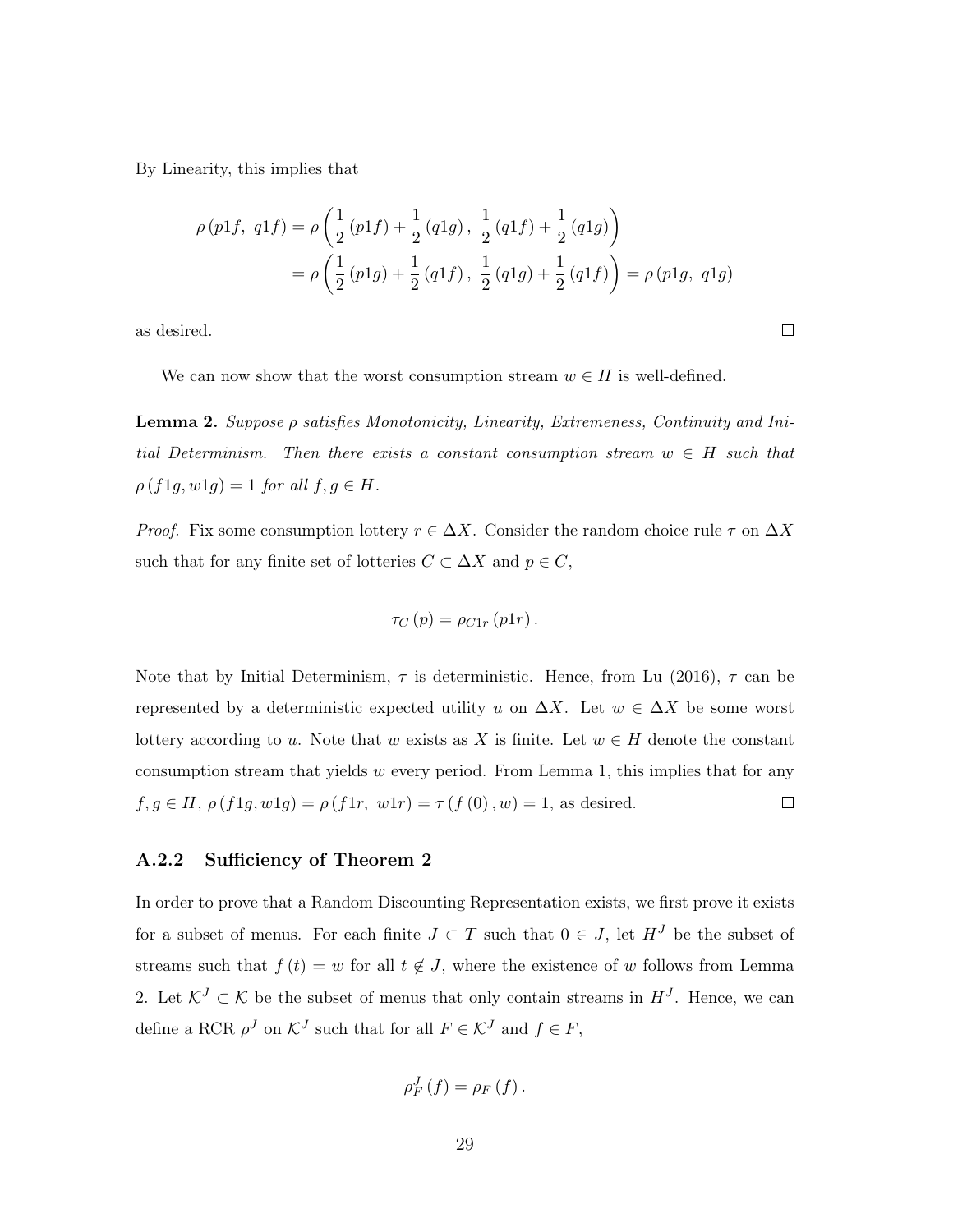By the same argument as in Lu (2016), for every finite J, we can find a measure  $\nu<sup>J</sup>$  on  $\Delta J$  and a vN-M utility  $u$  on  $\Delta X$  such that for every  $F\in\mathcal{K}^J$  and  $f\in F$ 

$$
\rho_F^J(f) = \nu^J \{ p \in \Delta J \mid p \cdot (u \circ f - u \circ g) \ge 0 \text{ for all } g \in F \}
$$

Note that Initial Determinism and Time Monotonicity imply that this  $u$  is fixed and independent of J. We normalize  $u : \Delta X \to [0, 1]$  such that  $u(w) = 0$ . Choose  $f \in H$  such that  $u(f(t)) = 1$  for some  $t \in T$  and  $f(s) = w$  for all  $s \neq t$ . Then by Impatience, for any *J* such that  $\{t, t + 1\} \subset J$ , we have

$$
1 = \rho(f, f^{1}) = \rho^{J}(f, f^{1}) = \nu^{J}\left\{p \in \Delta J \mid p(t) \ge p(t+1)\right\}.
$$

Hence, p is decreasing  $\nu^{J}$ -a.s. for all finite J where  $0 \in J$ . For any  $J \subset T$  such that  $0 \in J$ , let  $\mathcal{D}^J \subset [0,1]^J$  be such that  $D(0) = 1$  for all  $D \in \mathcal{D}^J$ . We can define a measure  $\mu^J$  on  $\mathcal{D}^J$  such that for every  $F \in \mathcal{K}^J$  and  $f \in F$ ,

$$
\rho_F^J(f) = \mu^J \left\{ D \in \mathcal{D}^J \middle| D \cdot (u \circ f - u \circ g) \ge 0 \text{ for all } g \in F \right\}.
$$

We now extend this representation from any finite  $J$  to all of  $T$  by using Kolmogorov's Extension Theorem. Hence, we need to check for the following consistency condition. Let  $0 \in S \subset J \subset T$ . For any  $F \in \mathcal{K}^S$  and  $f \in F$ ,  $\mu^S \left\{ D \in \mathcal{D}^S \mid D \cdot (u \circ f - u \circ g) \geq 0$  for all  $g \in F \right\} =$  $\rho_F^S(f) = \rho_F(f) = \rho_F^J(f) = \mu^J \{ D \in \mathcal{D}^J \mid D \cdot (u \circ f - u \circ g) \ge 0 \text{ for all } g \in F \}.$ Let  $f \in H^S$  and  $p \in \Delta X$  such that  $u(p) = a \in [0, 1]$ . Since  $p1w \in H^S$ , we then have

$$
\mu^S\left\{\,D\in\mathcal{D}^S\,\,\big|\,\,D\cdot(u\circ f)\geq a\right\}=\mu^J\left\{\,D\in\mathcal{D}^J\,\,\big|\,\,D\cdot(u\circ f)\geq a\right\}.
$$

In other words, for all  $z \in [0,1]^S$ , the distribution of  $D \cdot z$  under  $\mu^S$  is the same as that under  $\mu^{J}$ . As in the proof of Theorem 1, we can easily extend this for all  $z \in \mathbb{R}^{S}_{+}$  so by Cramer-Wold, it must be that  $\mu^S$  is exactly the projection of  $\mu^J$  on  $\mathcal{D}^S$ . Formally, if we let  $\chi_{JS}: \mathcal{D}^J \to \mathcal{D}^S$  be the projection mapping from  $\mathcal{D}^J$  to  $\mathcal{D}^S$ , then

$$
\mu^S = \mu^J \circ \chi_{JS}^{-1}.
$$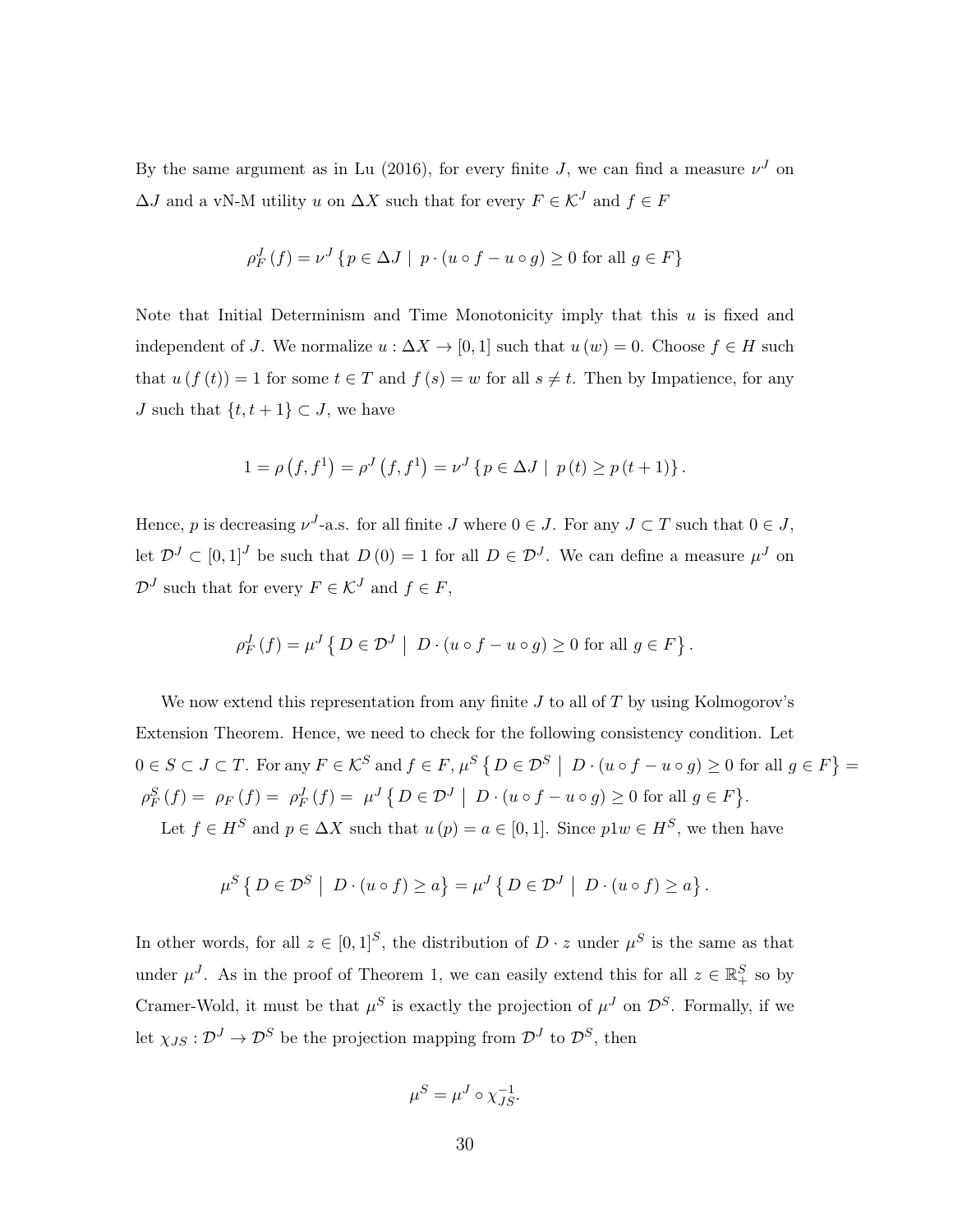Hence, from Kolmogorov's Extension Theorem, we know there exists a measure  $\mu$  on  $\mathcal{D}^T$ such that for any finite  $J \subset T$  and  $F \in \mathcal{K}^J$ ,

$$
\rho_F(f) = \mu^J \{ D \in \mathcal{D}^J \mid D \cdot (u \circ f - u \circ g) \ge 0 \text{ for all } g \in F \}
$$
  
= 
$$
\mu \{ D \in \mathcal{D}^T \mid D \cdot (u \circ f - u \circ g) \ge 0 \text{ for all } g \in F \}.
$$

Moreover, we can assume that  $\mu$  is a measure on the Borel  $\sigma$ -algebra corresponding to pointwise convergence on the product topology (see exercise I.6.35 of Cinlar (2011)).

We now need to generalize the representation for all  $F \in \mathcal{K}$ . First, for every  $f \in F \in \mathcal{K}$ and finite  $t \in T$ , define the following two sets of maximizing discount functions

$$
\mathcal{N}(f, F) := \left\{ D \in \mathcal{D}^T \mid D \cdot (u \circ f - u \circ g) \ge 0 \text{ for all } g \in F \right\},\
$$
  

$$
\mathcal{N}^t(f, F) := \left\{ D \in \mathcal{D}^T \mid D \cdot (u \circ (f tw) - u \circ (g tw)) \ge 0 \text{ for all } g \in F \right\}.
$$

Note that  $\mathcal{N}(f, F)$  is well-defined only if  $D \cdot (u \circ f - u \circ g)$  is well-defined for all  $f, g \in F$ .

**Lemma 3.** Suppose  $D \cdot (u \circ f - u \circ g)$  is well-defined for all  $f, g \in F$  and  $D \in \mathcal{D}^T$ . Then

(1)  $\rho_F(f) = \mu(\mathcal{N}(f, F))$  for all  $f \in F$ , (2)  $\mu \{ D \in \mathcal{D}^T \mid D \cdot (u \circ f - u \circ g) = 0 \} \in \{0, 1\} \text{ for all } f, g \in F.$ 

*Proof.* We first show that if the premise holds, then  $\rho_F(f) \leq \mu(\mathcal{N}(f, F))$ . In order to show this, we prove that  $\limsup_t \mathbf{1}_{\mathcal{N}^t(f,F)}(D) \leq \mathbf{1}_{\mathcal{N}(f,F)}(D)$  for all  $D \in \mathcal{D}^T$ . Suppose  $\limsup_t \mathbf{1}_{\mathcal{N}^t(f,F)}(D) = 1$  so for any  $t \in T$ , we can find some  $t' > t$  where  $D \in \mathcal{N}^{t'}(f,F)$ or

$$
\sum_{s\leq t'} D(s) \cdot (u(f(s))-u(g(s))) \geq 0
$$

for all  $g \in F$ . Since  $D \cdot (u \circ f - u \circ g)$  is well-defined for all  $f, g \in F$  and  $D \in \mathcal{D}^T$ , this implies that

$$
D \cdot (u \circ f - u \circ g) = \lim_{t} \sum_{s \le t} D(s) \cdot (u(f(s)) - u(g(s))) \ge 0
$$

for all  $g \in F$  so  $D \in \mathcal{N}(f, F)$ . Hence,  $\limsup_t \mathbf{1}_{\mathcal{N}^t(f, F)}(D) \leq \mathbf{1}_{\mathcal{N}(f, F)}(D)$ . Recall that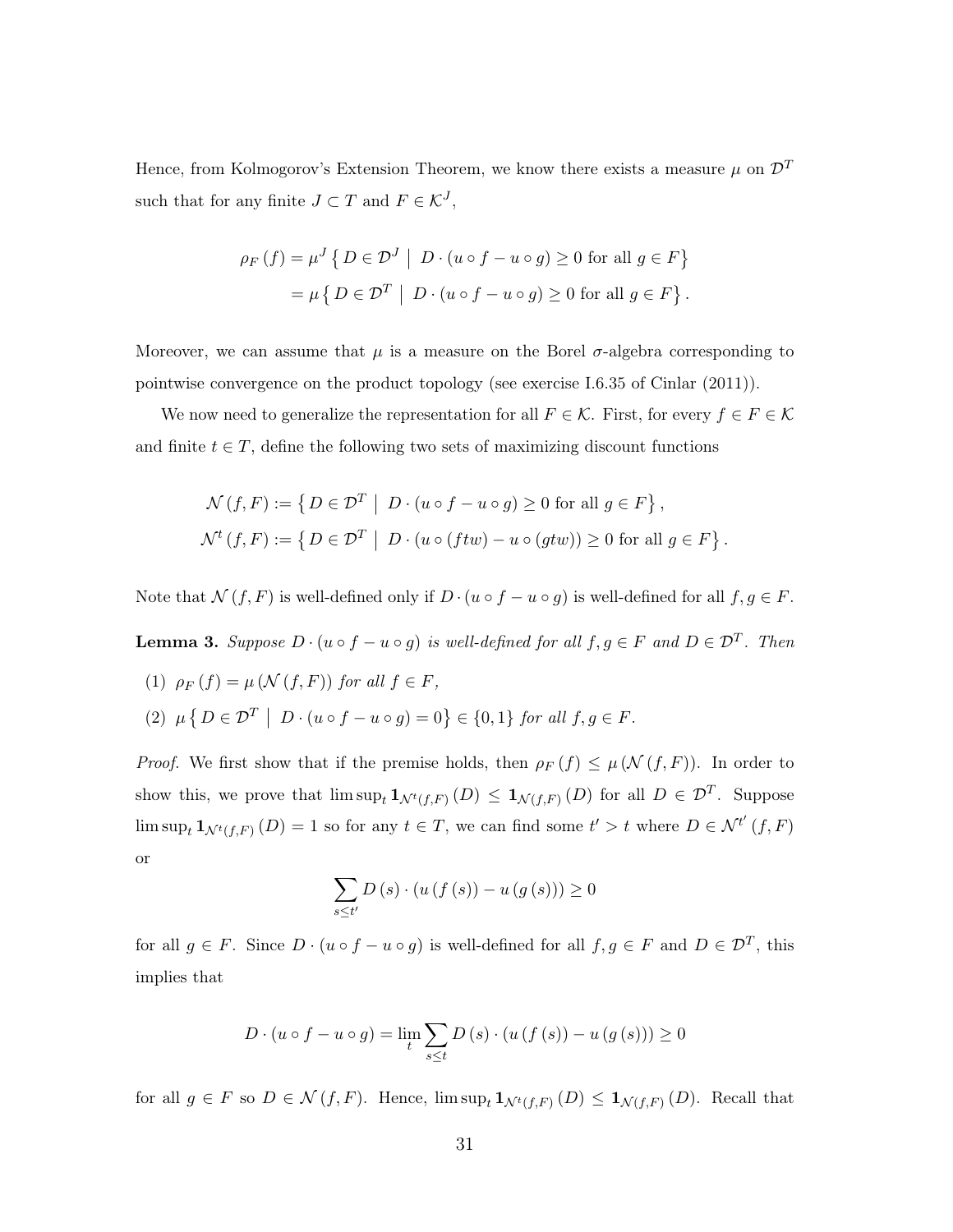$F tw = \{ftw | f \in F\}.$  Now, by Fatou's Lemma,

$$
\lim_{t} \rho_{Ftw} (ftw) = \lim_{t} \mu \left( \mathcal{N}^t (f, F) \right)
$$
  
\n
$$
\leq \int_{\mathcal{D}^T} \lim_{t} \sup_{t} \mathbf{1}_{\mathcal{N}^t (f, F)} (D) \mu (dD)
$$
  
\n
$$
\leq \int_{\mathcal{D}^T} \mathbf{1}_{\mathcal{N} (f, F)} (D) \mu (dD) = \mu (\mathcal{N} (f, F))
$$

Since  $Ftw \to F$ , by Continuity, this implies that

$$
\rho_F\left(f\right) = \lim_{t} \rho_{Ftw}\left(ftw\right) \le \mu\left(\mathcal{N}\left(f,F\right)\right) \tag{A.1}
$$

as desired.

Before completing the proof of part (1), we will now prove part (2). Fix  $f, g \in F$ and note that if f and g are tied, then from equation (A.1), we have  $1 = \rho(f, g) \le$  $\mu(N(f,\lbrace f,g \rbrace))$  and  $1 = \rho(g,f) \leq \mu(N(g,\lbrace f,g \rbrace))$  so  $\mu(\lbrace D \in \mathcal{D}^T \mid D \cdot (u \circ f - u \circ g) = 0 \rbrace =$ 1.

Now, suppose f and g are not tied. Let  $r \in \Delta X$  be such that  $u(r) = 1$ . By linearity, we can assume without loss of generality that  $\frac{1}{2}u(f(0)) + \frac{1}{2}u(g(0)) < u(r)$ . For any  $\varepsilon > 0$ , let  $p_{\varepsilon} \in \Delta X$  be such that  $u(p_{\varepsilon}) = \frac{1}{2}u(f(0)) + \frac{1}{2}u(g(0)) + \varepsilon$  and define  $h_{\varepsilon} \in H$ such that  $h_{\varepsilon}(0) = p_{\varepsilon}$  and  $h_{\varepsilon}(t) = \frac{1}{2}f(t) + \frac{1}{2}g(t)$  for all  $t > 0$ . Now, for all  $D \in \mathcal{D}^{T}$ ,

$$
D \cdot (u \circ f - u \circ h_{\varepsilon}) = D \cdot \left( u \circ f - u \circ \left( \frac{1}{2} f + \frac{1}{2} g \right) - (\varepsilon, 0, 0, \dots) \right) = \frac{1}{2} D \cdot (u \circ f - u \circ g) - \varepsilon,
$$

which is well-defined as  $D \cdot (u \circ f - u \circ g)$  is well-defined.

By symmetric argument,  $D \cdot (u \circ g - u \circ h_{\varepsilon}) = \frac{1}{2}D \cdot (u \circ g - u \circ f) - \varepsilon$ . For all positive number  $\varepsilon$ , define  $F_{\varepsilon} = \{f, g, h_{\varepsilon}\}\.$  Then,

$$
\mathcal{N}(f, F_{\varepsilon}) = \{ D \in \mathcal{D}^T \mid D \cdot (u \circ f - u \circ g) \ge 2\varepsilon \},\
$$
  

$$
\mathcal{N}(g, F_{\varepsilon}) = \{ D \in \mathcal{D}^T \mid D \cdot (u \circ g - u \circ f) \ge 2\varepsilon \}.
$$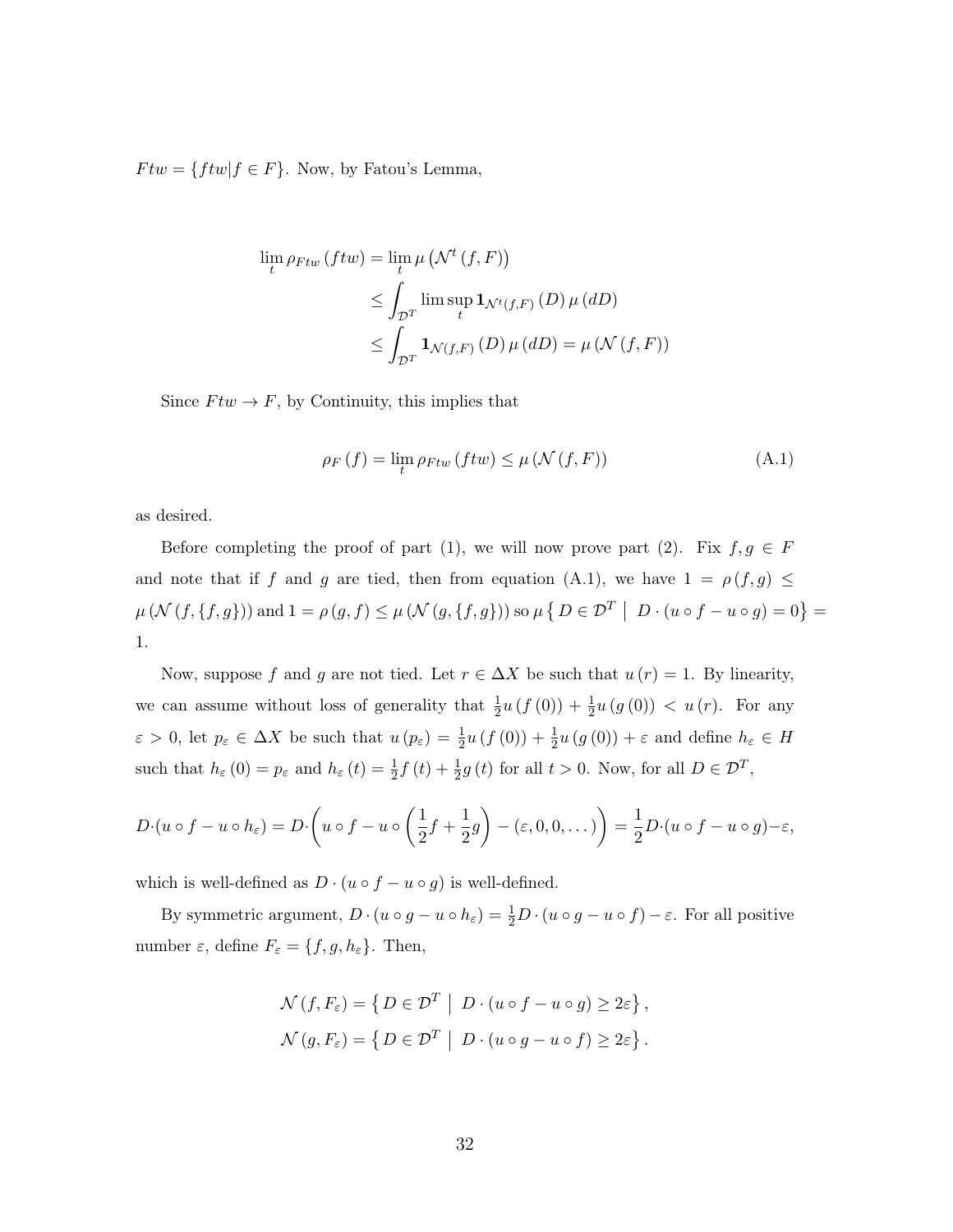Note that  $\mathcal{N}(f, F_{\varepsilon}) \cap \mathcal{N}(g, F_{\varepsilon}) = \emptyset$  as  $\varepsilon > 0$ . Now, from equation (A.1) again, we have

$$
\rho_{F_{\varepsilon}}(f) + \rho_{F_{\varepsilon}}(g) \leq \mu \left(\mathcal{N}(f, F_{\varepsilon})\right) + \mu \left(\mathcal{N}(g, F_{\varepsilon})\right) = \mu \left(\mathcal{N}(f, F_{\varepsilon}) \cup \mathcal{N}(g, F_{\varepsilon})\right) \leq 1.
$$

Consider a sequence of menus  $F_{\varepsilon_i}$  as  $\varepsilon_i \to 0$ . Suppose there are three menus  $F_{\varepsilon_i}, F_{\varepsilon_j}$ , and  $F_{\varepsilon_k}$  in this sequence that are not in  $\mathcal{K}_0$ . Since f and g are not tied, it must be that  $h_{\varepsilon_i}, h_{\varepsilon_j}$ , and  $h_{\varepsilon_k}$  are tied with f or g, respectively. Therefore, there exist  $l, l' \in \{i, j, k\}$ such that  $h_{\varepsilon_l}$  and  $h_{\varepsilon_{l'}}$  are tied with f or both of them are tied with g. Without loss of generality, we assume that  $h_{\varepsilon_j}$  and  $h_{\varepsilon_k}$  are both tied with f (the case for both tied with g is symmetric). Hence,  $h_{\varepsilon_j}$  and  $h_{\varepsilon_k}$  must be tied, so  $h_{\varepsilon_j}$  and  $\frac{1}{2}f + \frac{1}{2}$  $\frac{1}{2}g$  must be tied. By Linearity, this implies that  $r1w$  is tied with w, contradicting the representation from above. Hence, there cannot be more than two menus in this sequence that are not in  $\mathcal{K}_0$ . So we can always remove menus  $F_{\varepsilon_i}$  that are not in  $\mathcal{K}_0$ . Hence, we can assume that  $F_{\varepsilon_i} \in \mathcal{K}_0$  for all i without loss of generality. By Continuity, we thus have that  $1 = \rho(f,g) + \rho(g,f) = \lim_i \left( \rho_{F_{\varepsilon_i}}(f) + \rho_{F_{\varepsilon_i}}(g) \right) \leq \lim_i \mu(\mathcal{N}(f,F_{\varepsilon_i}) \cup \mathcal{N}(g,F_{\varepsilon_i}))$ . Hence,

$$
\mu\left\{D \in \mathcal{D}^T \middle| D \cdot (u \circ f - u \circ g) = 0\right\} = \lim_{i} \mu\left\{D \in \mathcal{D}^T \middle| -2\varepsilon_i < D \cdot (u \circ f - u \circ g) < 2\varepsilon_i\right\}
$$
\n
$$
= 1 - \lim_{i} \mu\left(\mathcal{N}\left(f, F_{\varepsilon_i}\right) \cup \mathcal{N}\left(g, F_{\varepsilon_i}\right)\right) = 0.
$$

This proves part (2) of the lemma.

We now return to the proof of part (1). Suppose that the inequality in equation  $(A.1)$ is strict for some  $f \in F$ . Let  $F^* \subset F$  be the subset of streams in F that are not tied and  $f \in F$ . If we sum over all the non-tied streams  $F^*$ , then

$$
1=\sum_{g\in F^*}\rho_F\left(g\right)<\sum_{g\in F^*}\mu\left(\mathcal{N}\left(g,F\right)\right)\leq 1,
$$

where the last inequality follows from part  $(2)$  as  $F^*$  contains no ties. Since this cannot be true, it must be that  $\rho_F(f) = \mu(\mathcal{N}(f, F))$  for all  $f \in F$ . This completes the proof for the lemma.  $\Box$ 

We now complete the sufficiency proof. Let  $r \in \Delta X$  such that  $u(r) = 1$  and note that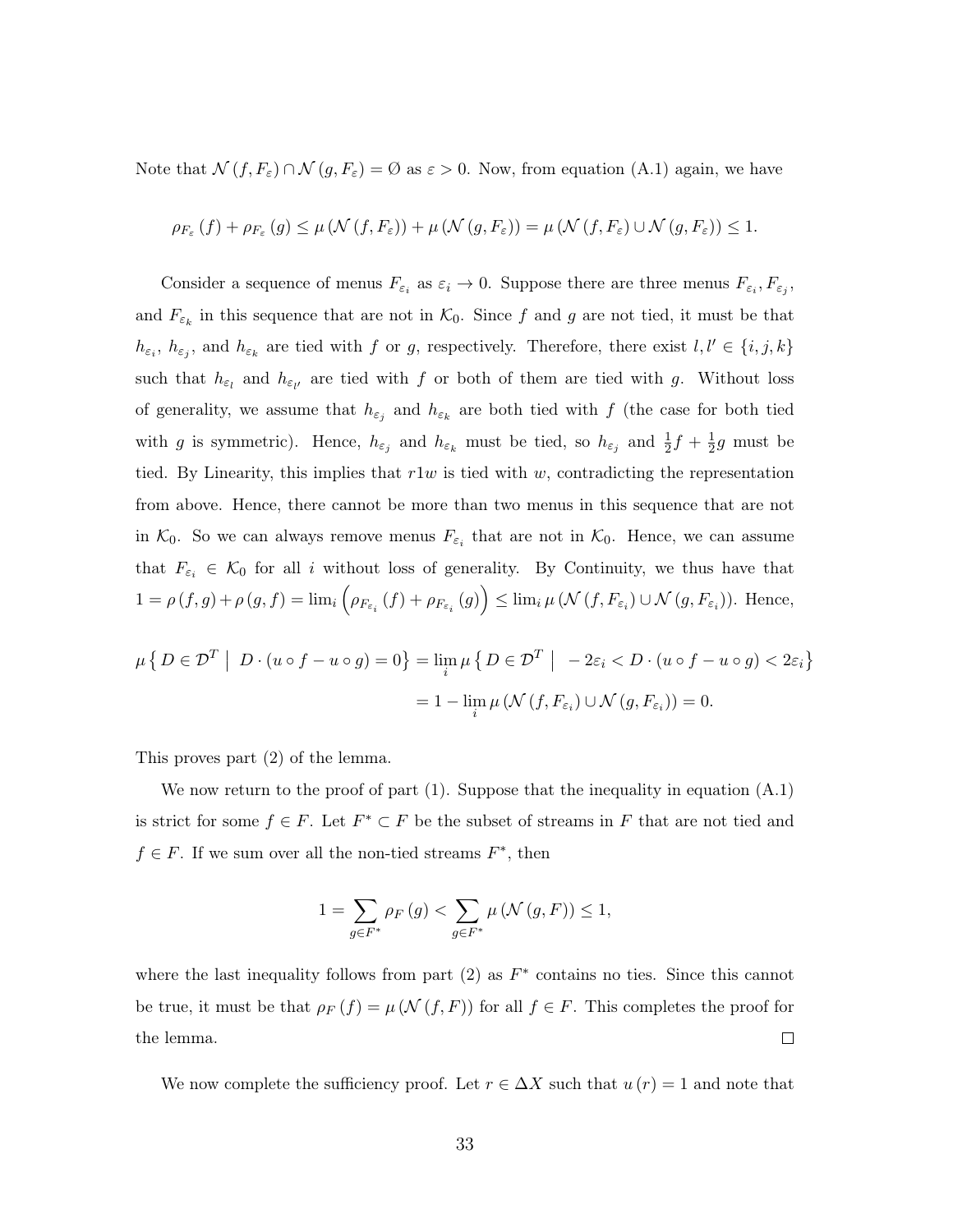$wtr \to w$  as  $t \to \infty$ . Now, for every  $D \in \mathcal{D}^T$ ,

$$
S_t(D) := D \cdot (u \circ (wtr)) = \sum_{s \ge t} D(s)
$$

is well-defined, which may be infinite. Hence, by part (1) of Lemma 3 and Continuity, we have  $1 = \lim_{t \to 0} \rho(w, wt) = \lim_{t \to 0} \mu\{D \in \mathcal{D}^T \mid S_t(D) = 0\}$ , as  $\{w, wt\} \to \{w\}$ . Since S is decreasing in t,  $\lim_{t\to\infty} S_t$  is well-defined, although it could be infinite. Moreover, if  $S_t(D) = 0$  for some  $t \in T$ , then  $\lim_{t' \to \infty} S_{t'}(D) \leq S_t(D) = 0$ . So for all  $D \in \mathcal{D}^T$ ,

$$
\lim \sup_{t} \mathbf{1}_{\{S_t(D)=0\}}(D) \leq \mathbf{1}_{\{\lim_{t\to\infty} S_t(D)=0\}}(D).
$$

By Fatou's Lemma again,

$$
1 = \lim_{t} \int_{\mathcal{D}^T} \mathbf{1}_{\{S_t(D) = 0\}}(D) \mu(dD)
$$
  
\n
$$
\leq \int_{\mathcal{D}^T} \limsup_{t} \mathbf{1}_{\{S_t(D) = 0\}}(D) \mu(dD)
$$
  
\n
$$
\leq \int_{\mathcal{D}^T} \mathbf{1}_{\{\lim_{t \to \infty} S_t(D) = 0\}}(D) \mu(dD) = \mu \left\{ D \in \mathcal{D}^T \mid \lim_{t \to \infty} S_t(D) = 0 \right\}.
$$

Hence,  $\lim_{t\to\infty}\sum_{s\geq t}D(s)=0$   $\mu$ -a.s.. Note this implies that  $D\cdot(u\circ f-u\circ g)$  converges for all  $f, g \in F$ . Since D is decreasing  $\mu$ -a.s. follows trivially from Impatience,  $\mu(\mathcal{D}) = 1$ . Hence, by part (1) of Lemma 3, we have for all  $F \in \mathcal{K}$  and  $f \in F$ ,

$$
\rho_F(f) = \mu \{ D \in \mathcal{D} \mid D \cdot (u \circ f) \ge D \cdot (u \circ g) \text{ for all } g \in F \}.
$$

Moreover, the regularity of  $\mu$  follows from part (2) of Lemma 3. We thus have a Random Discounting Representation as desired.

#### A.2.3 Necessity of Theorem 2

We now prove necessity of the axioms under a Random Discounting Representation. Note that Monotonicity, Linearity, Extremeness and Nondegeneracy follows by similar argument as in Lu (2016). To see Initial Determinism, note that if  $f(t) = g(t)$  for all  $t > 0$  and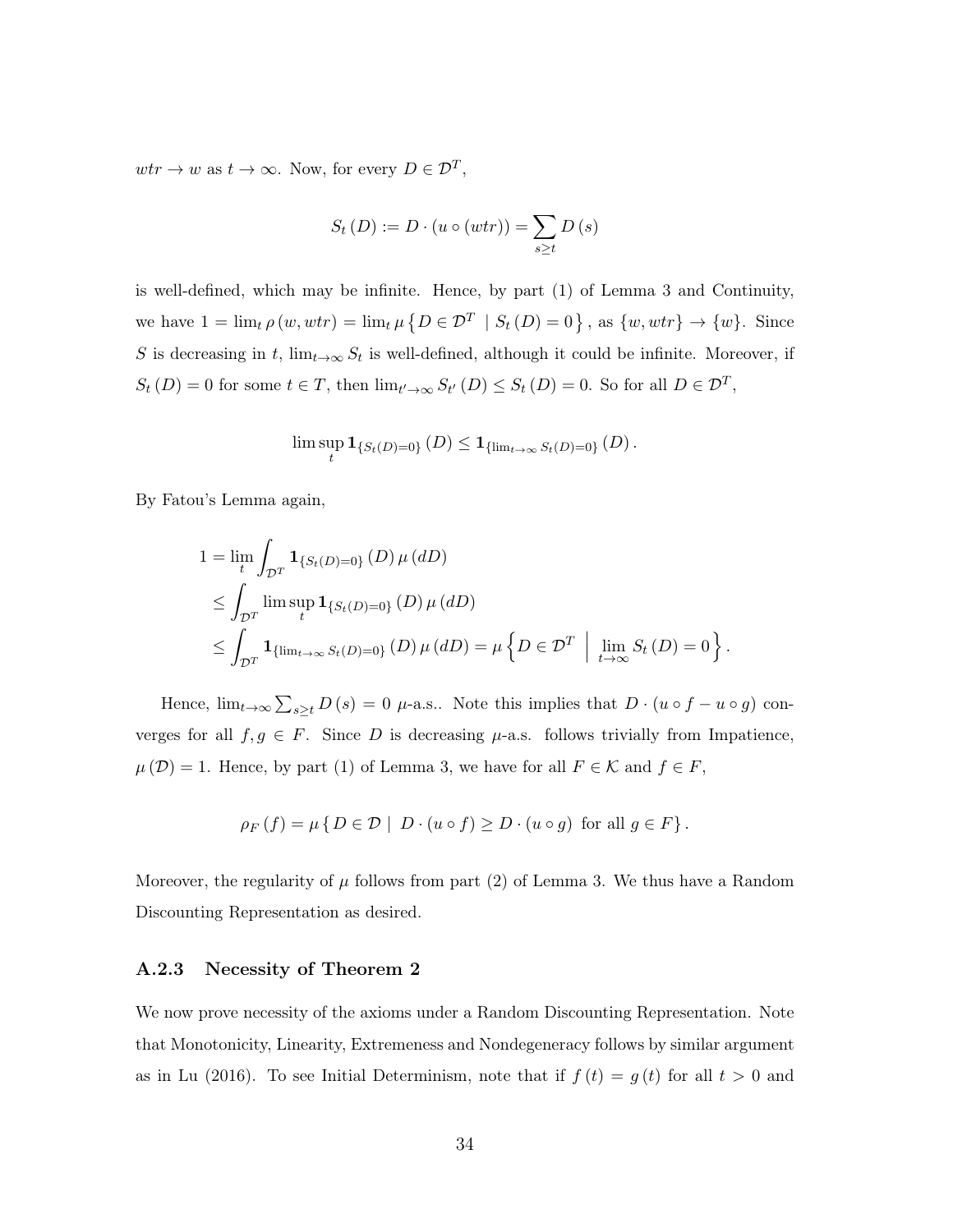$f, g \in F$ , then for any  $f \in F$ ,  $\rho_F(f) = \mu\{D \in \mathcal{D} \mid u(f(0)) \geq u(g(0))$  for all  $g \in F\}$  ${0,1}$ , as desired. To see Time Monotonicity, note that for  $f \in F$ , if  $u(f(t)) \geq u(g(t))$ for all  $g \in F$ ,  $\rho_F(f) = \mu \{ D \in \mathcal{D} \mid D \cdot (u \circ f - u \circ g) \ge 0 \text{ for all } g \in F \} = 1$ , as desired. To see Impatience, note that

$$
\rho(f, f^t) = \mu \{ D \in \mathcal{D} \mid D \cdot (u \circ f - u \circ f^t) \ge 0 \}
$$

$$
= \mu \{ D \in \mathcal{D} \mid \sum_{s \in T} (D(s) - D(s + t)) u(f(s)) \ge 0 \} = 1
$$

as D is decreasing  $\mu$ -a.s..

Finally, we prove Continuity. Let  $F_k \to F$  where  $F_k, F \in \mathcal{K}_0$ . Note that for any  $f, g \in F_k$ , f and g are not tied. Since  $\mu$  is regular, this implies that  $D \cdot (u \circ f - u \circ g) = 0$ with  $\mu$ -measure zero. Now, define

$$
\mathcal{I} := \bigcup_{f,g \in F_k \cup F} \{ D \in \mathcal{D} \mid D \cdot (u \circ f) = D \cdot (u \circ g) \}
$$

as the set of all discount functions that rank some  $f, g \in F_k \cup F$  as the same. Note that  $\mu(\mathcal{I}) = 0$  so if we let  $\mathcal{D}^* := \mathcal{D}\backslash\mathcal{I}$ , then  $\mu(\mathcal{D}^*) = 1$ . Let  $\mu^*$  be the restriction of  $\mu$  on  $\mathcal{D}^*$ . We will now define random variables  $\xi_k : \mathcal{D}^* \to H$  and  $\xi : \mathcal{D}^* \to H$  that have distributions  $\rho_{F_k}$  and  $\rho_F$  respectively. For each  $F_k$ , let  $\xi_k : \mathcal{D}^* \to H$  be such that

$$
\xi_k(D) := \arg\max_{f \in F_k} D \cdot (u \circ f)
$$

and define  $\xi$  similarly for F. Note that these are well-defined because there exists a unique maximizer f for  $D \in \mathcal{D}^*$ . For any measurable set  $E \subset H$ ,

$$
\xi_k^{-1}(E) = \{ D \in \mathcal{D}^* | \xi_k(D) \in E \cap F_k \}
$$
  
= 
$$
\bigcup_{f \in E \cap F_k} \{ D \in \mathcal{D}^* | D \cdot (u \circ f) > D \cdot (u \circ g) \ \forall g \in F_k \}
$$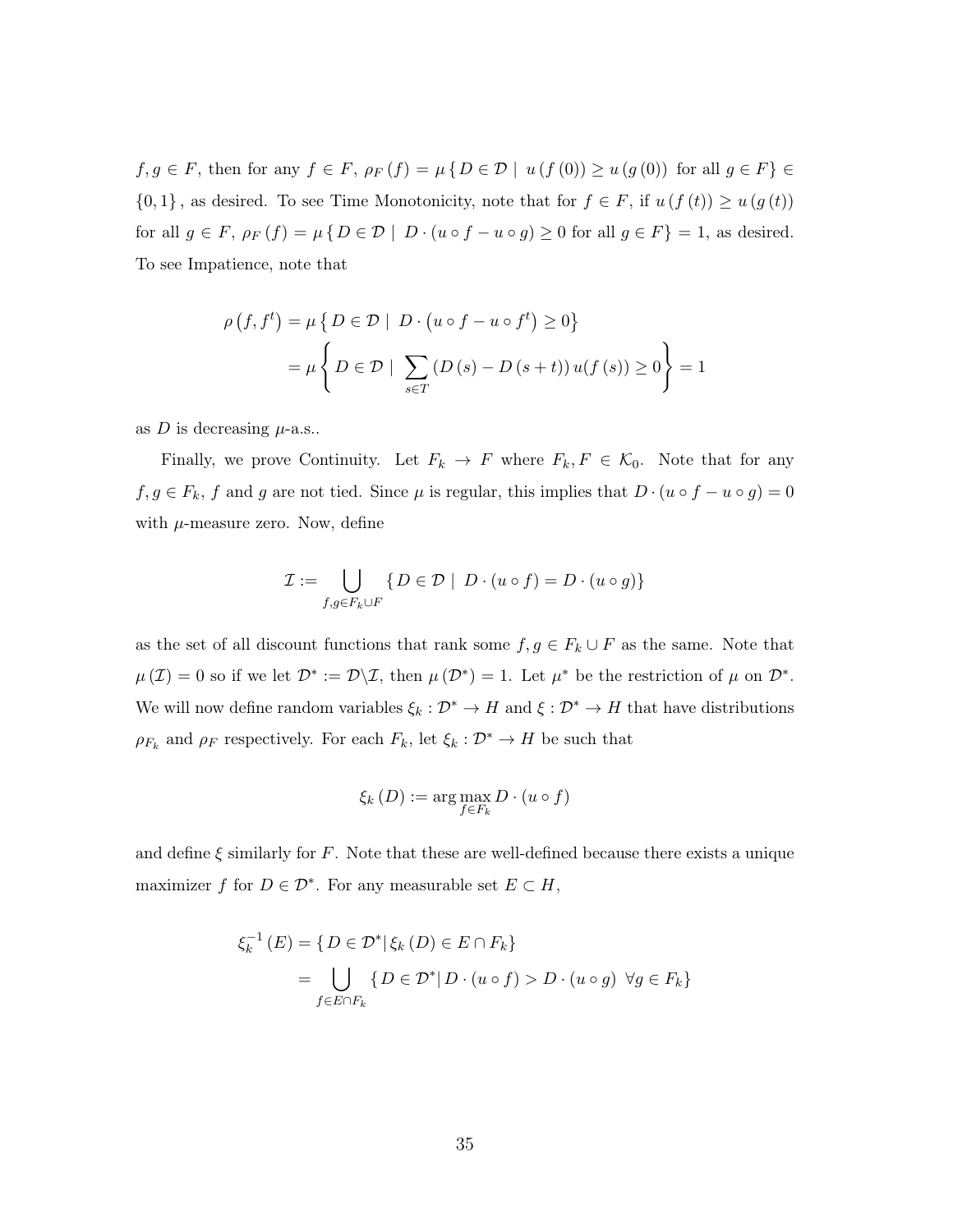which is measurable. Hence,  $\xi_k$  and  $\xi$  are random variables. Note that

$$
\mu^* \circ \xi_k^{-1}(E)
$$
  
= 
$$
\sum_{f \in E \cap F_k} \mu^* \{ D \in \mathcal{D}^* | D \cdot (u \circ f) > D \cdot (u \circ g) \ \forall g \in F_k \}
$$
  
= 
$$
\sum_{f \in E \cap F_k} \mu \{ D \in \mathcal{D} | D \cdot (u \circ f) \ge D \cdot (u \circ g) \ \forall g \in F_k \}
$$
  
= 
$$
\rho_{F_k}(E \cap F_k)
$$
  
= 
$$
\rho_{F_k}(E)
$$

so  $\rho_{F_k}$  and  $\rho_F$  are the distributions of  $\xi_k$  and  $\xi$  respectively. Note that for any  $D \in \mathcal{D}^* \subset \mathcal{D}$ ,  $D \cdot (u \circ f)$  is bounded and thus continuous in f. Hence, by the Maximum Theorem,  $\xi_k(D) = \arg \max_{f \in F_k} D \cdot (u \circ f)$  is upper hemi-continuous in  $F_k$ . Since  $\xi_k$  is single-valued,  $\xi_k$  is continuous as a function of  $F_k$ . Since  $F_k \to F$ ,  $\xi_k \to \xi \mu^*$ -a.s.. Finally, since a.s. convergence implies convergence in distribution,  $\rho_{F_k} \to \rho_F$  as desired.

# A.3 Proof of Proposition 1

#### A.3.1 Sufficiency Proposition 1

Let  $\rho$  be represented by  $(\mu, u)$  and suppose satisfies Decreasing Impatience. Choose  $r \in$  $\Delta X$  such that  $u(r) = 1$ . Define  $h \in H$  such that  $h(2) = r$ , and  $h(s) = w$  for all  $s \neq 2$ . Also, for any  $a \in (0,1]$ , define  $f_a, g_a \in H$  such that  $g_a = ah^{-1} + (1-a) w$  and  $f_a = ag_a^{-1} + (1 - a) w$ . Hence, we can write down the utility streams for  $f_a, g_a, h$  as follows:

$$
u \circ h = (0, 0, 1, 0, \dots), \ u \circ g_a = (0, a, 0, 0, \dots), \ u \circ f_a = (a^2, 0, 0, 0, \dots).
$$

Moreover, for any  $t \in T$ , the utility streams for the t-delayed streams  $f_a^t, g_a^t, h^t$  are as follows:

$$
u \circ h^{t} = (0, \ldots, 0, 0, 1, 0, \ldots), \ u \circ g_{a}^{t} = (0, \ldots, 0, a, 0, 0, \ldots), \ u \circ f_{a}^{t} = (0, \ldots, a^{2}, 0, 0, 0, \ldots),
$$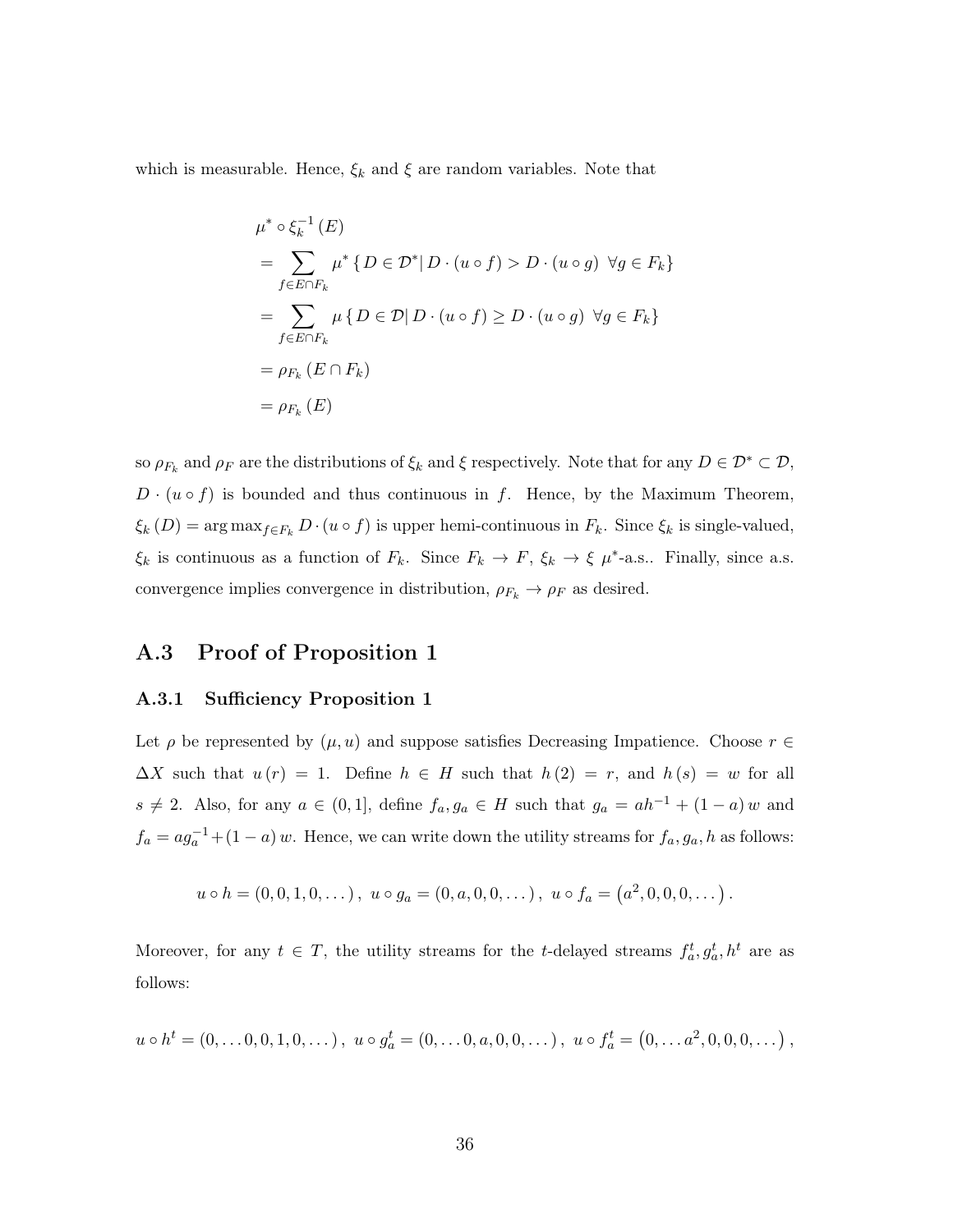where  $h(2) = r$ . Note that for  $D \in \mathcal{D}$ 

$$
D \cdot (u \circ h^{t}) = D(t + 2), \ D \cdot (u \circ g_{a}^{t}) = D(t + 1) a, \ D \cdot (u \circ f_{a}^{t}) = D(t) a^{2}.
$$

Fix  $t \in T$  and let  $F_a^t := \{f_a^t, g_a^t, h^t\}$  for any  $a > 0$ .

Because of the regularity, note that either  $D(t+1) = 0$   $\mu$ -a.s. or  $D(t+1) > 0$   $\mu$ a.s..<sup>27</sup> If  $D(t+1) = 0$   $\mu$ -a.s., then Proposition 1 holds. So consider the latter case. Since discount functions are decreasing, we know that  $D(t) \ge D(t+1) > 0$   $\mu$ -a.s.. We will now show that  $\mu$ -a.s.

$$
\frac{D(t+1)}{D(t)} \le \frac{D(t+2)}{D(t+1)}.
$$

First, we show that there is at most one value  $a \in (0,1]$  such that  $g_a^t$  and  $h^t$  are tied. To see this suppose there exists  $b \neq a$  such that  $g_b^t$  and  $h^t$  are tied. Then, since both  $g_a^t$ and  $g_b^t$  are tied with  $h^t$ , then  $D(t+1)a = D(t+1)b$  which implies that  $D(t+1) = 0$  $\mu$ -a.s. a contradiction. Next, we show that there is at most one value  $a \in (0,1]$  such that  $g_a^t$  and  $f_a^t$  are tied. To see this suppose there exists another  $b \neq a$  such that  $g_b^t$  and  $f_b^t$ are tied. Then, we have  $D(t+1) = D(t) a$  and  $D(t+1) = D(t) b$  which implies that  $D(t) = 0$   $\mu$ -a.s. again a contradiction.

Therefore, for almost all  $a \in (0,1]$ , we have  $g_a^t$  is not tied with  $f_a^t$  nor  $h^t$ . Since  $F_a^t$ contains no ties, by Decreasing Impatience,

$$
0 = \rho_{F_a^t} (g_a^t)
$$
  
=  $\mu \{ D \in \mathcal{D} \mid D(t+1) a \ge D(t+2) \text{ and } D(t+1) a \ge D(t) a^2 \}$   
=  $\mu \{ D \in \mathcal{D} \mid \frac{D(t+1)}{D(t)} \ge a \ge \frac{D(t+2)}{D(t+1)} \}$   
=  $\mu \{ D \in \mathcal{D} \mid X_t \ge a \ge Y_t \},$ 

where we define  $X_t := \frac{D(t+1)}{D(t)} \geq 0$  and  $Y_t := \frac{D(t+2)}{D(t+1)} \geq 0$ . Hence,

$$
0 = \mu \{ D \in \mathcal{D} \mid X_t \ge a \ge Y_t \}.
$$

<sup>&</sup>lt;sup>27</sup>Consider a consumption stream f such that  $f(t + 1) = r$  and  $f(s) = w$  for all  $s \neq t + 1$ . By Determinism,  $\rho(f, w) \in \{0, 1\}$ . If  $\rho(w, f) = 0$ , then  $D(t + 1) > 0$   $\mu$ -a.s.. Otherwise,  $D(t + 1) = 0$   $\mu$ -a.s..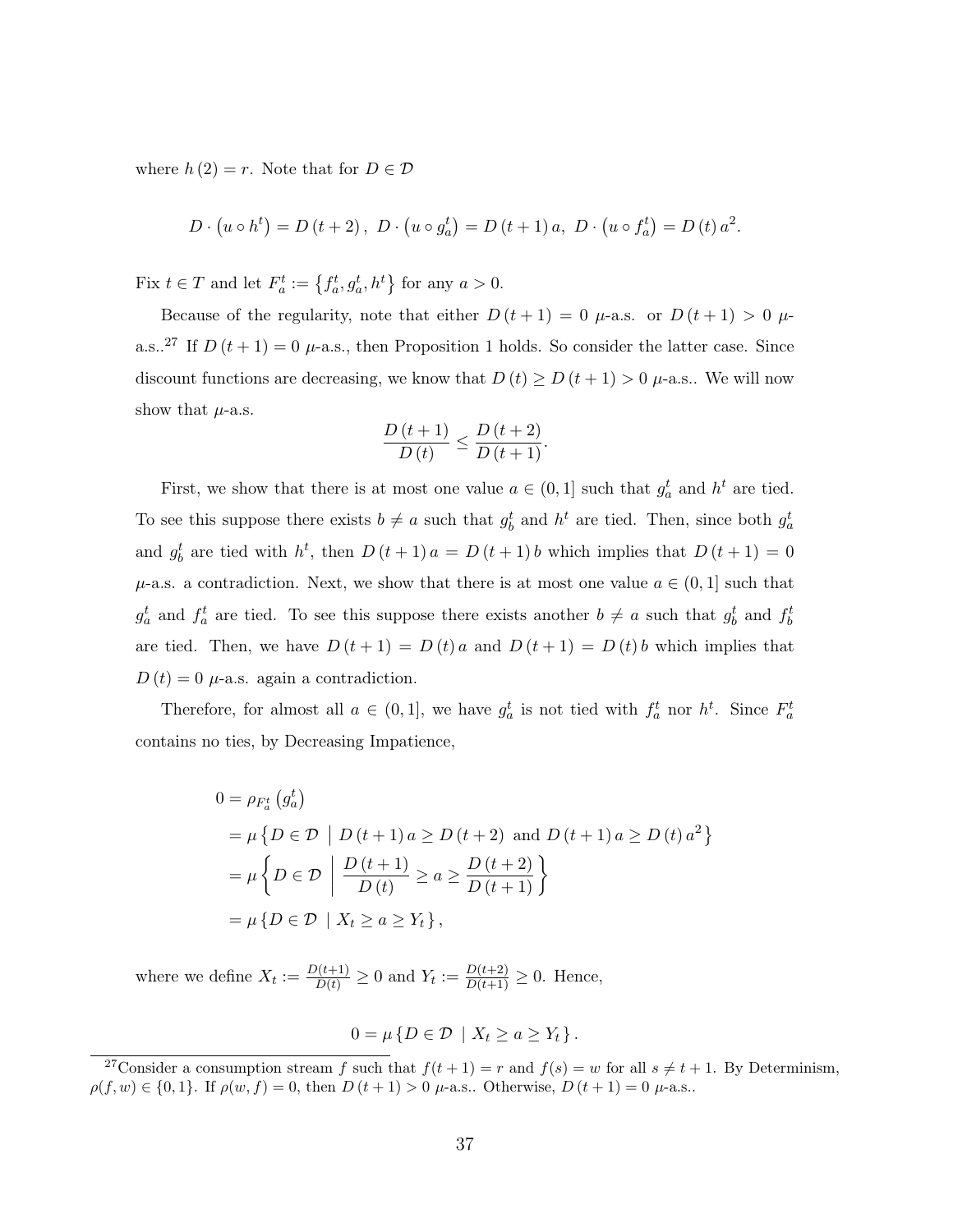Since this is true for almost all  $a > 0$ , it must be that  $\mu$ -a.s.

$$
\frac{D(t+1)}{D(t)} = X_t \le Y_t = \frac{D(t+2)}{D(t+1)}
$$

as desired.

#### A.3.2 Necessity of Proposition 1

Let  $\rho$  be represented by  $(\mu, u)$ . Suppose  $f = ag^{-1} + (1 - a) w$  and  $g = ah^{-1} + (1 - a) w$ . Note that if g is tied with either f or h, then  $\rho_{\{f,g,h\}}(\{f,h\}) = 1$  trivially so suppose g is not tied with f nor h. We will show that  $\rho_{\{f,g,h\}}(g) = 0$ . Let  $T^+$  be the set of  $t \in T$  such that  $D(t+1) > 0$   $\mu$ -a.s.. Note that

$$
D \cdot (u \circ g - u \circ h) = \sum_{t \in T} [D(t+1)a - D(t+2)] u (h(t+2))
$$
  
\n
$$
\leq \sum_{t \in T^+} [D(t+1)a - D(t+2)] u (h(t+2))
$$
  
\n
$$
= \sum_{t \in T^+} D(t) \frac{D(t+1)}{D(t)} \left( a - \frac{D(t+2)}{D(t+1)} \right) u (h(t+2))
$$
  
\n
$$
\leq \sum_{t \in T^+} D(t) \frac{D(t+1)}{D(t)} \left( a - \frac{D(t+1)}{D(t)} \right) u (h(t+2))
$$

since  $\frac{D(t+2)}{D(t+1)} \geq \frac{D(t+1)}{D(t)}$  $\frac{D(t+1)}{D(t)}$   $\mu$ -a.s. for all  $t \in T^+$ . Note that

$$
\frac{D(t+1)}{D(t)}\left(a-\frac{D(t+1)}{D(t)}\right)\leq a\left(a-\frac{D(t+1)}{D(t)}\right)
$$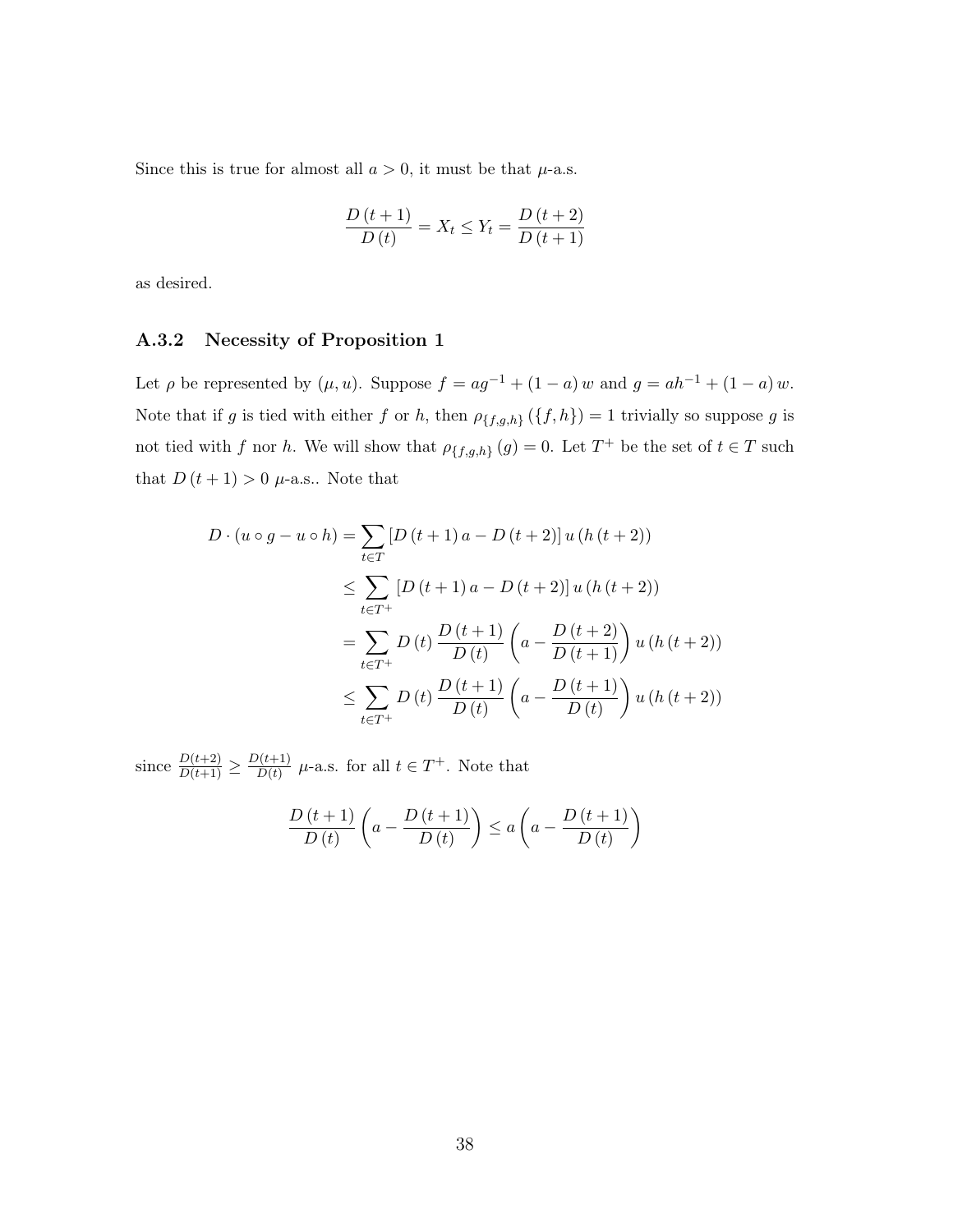$$
D \cdot (u \circ g - u \circ h) \le \sum_{t \in T^+} D(t) a \left( a - \frac{D(t+1)}{D(t)} \right) u (h(t+2))
$$
  
= 
$$
\sum_{t \in T^+} (D(t) a^2 - D(t+1) a) u (h(t+2))
$$
  

$$
\le \sum_{t \in T} (D(t) a^2 - D(t+1) a) u (h(t+2))
$$
  
= 
$$
D \cdot (u \circ f - u \circ g).
$$

Thus,  $D \cdot (u \circ f) \le D \cdot (u \circ g)$  implies  $D \cdot (u \circ g) \le D \cdot (u \circ h)$  so  $\rho_{\{f,g,h\}}(g) = 0$  as desired.

# A.4 Proof of Theorems 3 and 4

We will now prove Theorems 3 and 4. We will prove them in reverse order as Theorem 3 follows easily from Theorem 4. Let  $\rho$  be represented by  $(\mu, u)$ 

#### A.4.1 Necessity of Theorem 4

Suppose  $\mu$  is quasi-hyperbolic. We will show that  $\rho$  satisfies Decreasing Impatience and Weak Stochastic Stationary. Note that since  $\mu$  is quasi-hyperbolic, for every  $t > 0$ 

$$
\frac{D(1)}{D(0)} = \beta \delta \le \delta = \frac{D(t+1)}{D(t)}
$$

Hence,  $\rho$  satisfies Decreasing Impatience by Proposition 1. We now prove Weak Stochastic Stationarity. Now, for any  $t \ge 1$  and  $f, g \in F$ ,

$$
D \cdot (u \circ f^t - u \circ g^t) = \sum_s \beta \delta^{s+t} [u(f(s)) - u(g(s))]
$$
  

$$
= \delta^{t-1} \sum_s \beta \delta^{s+1} [u(f(s)) - u(g(s))]
$$
  

$$
= \delta^{t-1} [D \cdot (u \circ f^1 - u \circ g^1)]
$$

so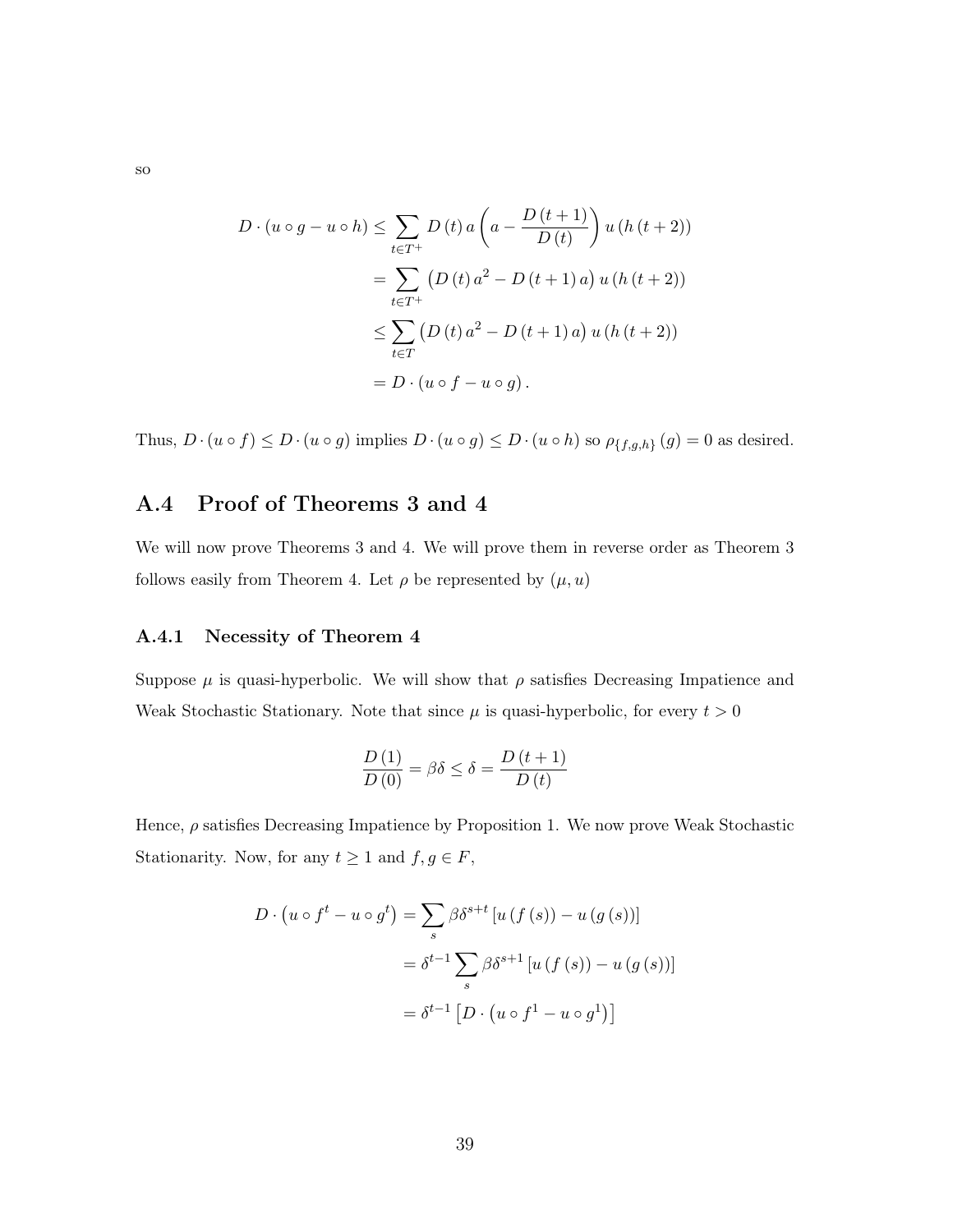Hence,

$$
\rho_{F^t}(f^t) = \mu \{ D \in \mathcal{D} \mid D \cdot (u \circ f^t - u \circ g^t) \ge 0 \text{ for all } g^t \in F^t \}
$$

$$
= \mu \{ D \in \mathcal{D} \mid D \cdot (u \circ f^1 - u \circ g^1) \ge 0 \text{ for all } g^1 \in F^1 \} = \rho_{F^1}(f^1)
$$

so Weak Stochastic Stationarity is satisfied.

#### A.4.2 Necessity of Theorem 3

We now prove that if  $\mu$  is exponential, then  $\rho$  must satisfy Decreasing Impatience and Stochastic Stationarity. Note that Decreasing Impatience follows immediately from the necessity proof of Theorem 4. To show Stochastic Stationarity, note that for any  $t \in T$ and  $f, g \in F$ ,

$$
D \cdot \left( u \circ f^t - u \circ g^t \right) = \sum_{s \in T} \delta^{s+t} \left[ u \left( f \left( s \right) \right) - u \left( g \left( s \right) \right) \right] = \delta^t \left[ D \cdot \left( u \circ f - u \circ g \right) \right].
$$

Hence,

$$
\rho_{F^t}(f^t) = \mu \{ D \in \mathcal{D} \mid D \cdot (u \circ f^t - u \circ g^t) \ge 0 \text{ for all } g^t \in F^t \}
$$
  
= 
$$
\mu \{ D \in \mathcal{D} \mid D \cdot (u \circ f - u \circ g) \ge 0 \text{ for all } g \in F \} = \rho_F(f),
$$

so Stochastic Stationarity is satisfied.

#### A.4.3 Sufficiency of Theorem 4

We now prove the sufficiency of Theorem 4. First, we show the following lemma.

**Lemma 4.** Let  $\rho$  be represented by  $(\mu, u)$ .

- (1) If  $\rho$  satisfies Weak Stochastic Stationarity, then for all  $t \geq 1$ ,  $\mu \{D \in \mathcal{D} \mid D(1) = 0\}$  $\mu\left\{D \in \mathcal{D} \mid D(t) = 0\right\}.$
- (2) If  $\rho$  satisfies Stochastic Stationarity, then for all  $t \in T$ ,  $\mu \{D \in \mathcal{D} \mid D(t) = 0\} = 0$ .

*Proof.* Suppose  $\rho$  is represented by  $(\mu, u)$ . Let  $r \in \Delta X$  be such that  $u(r) = 1$ . We prove the two cases separately.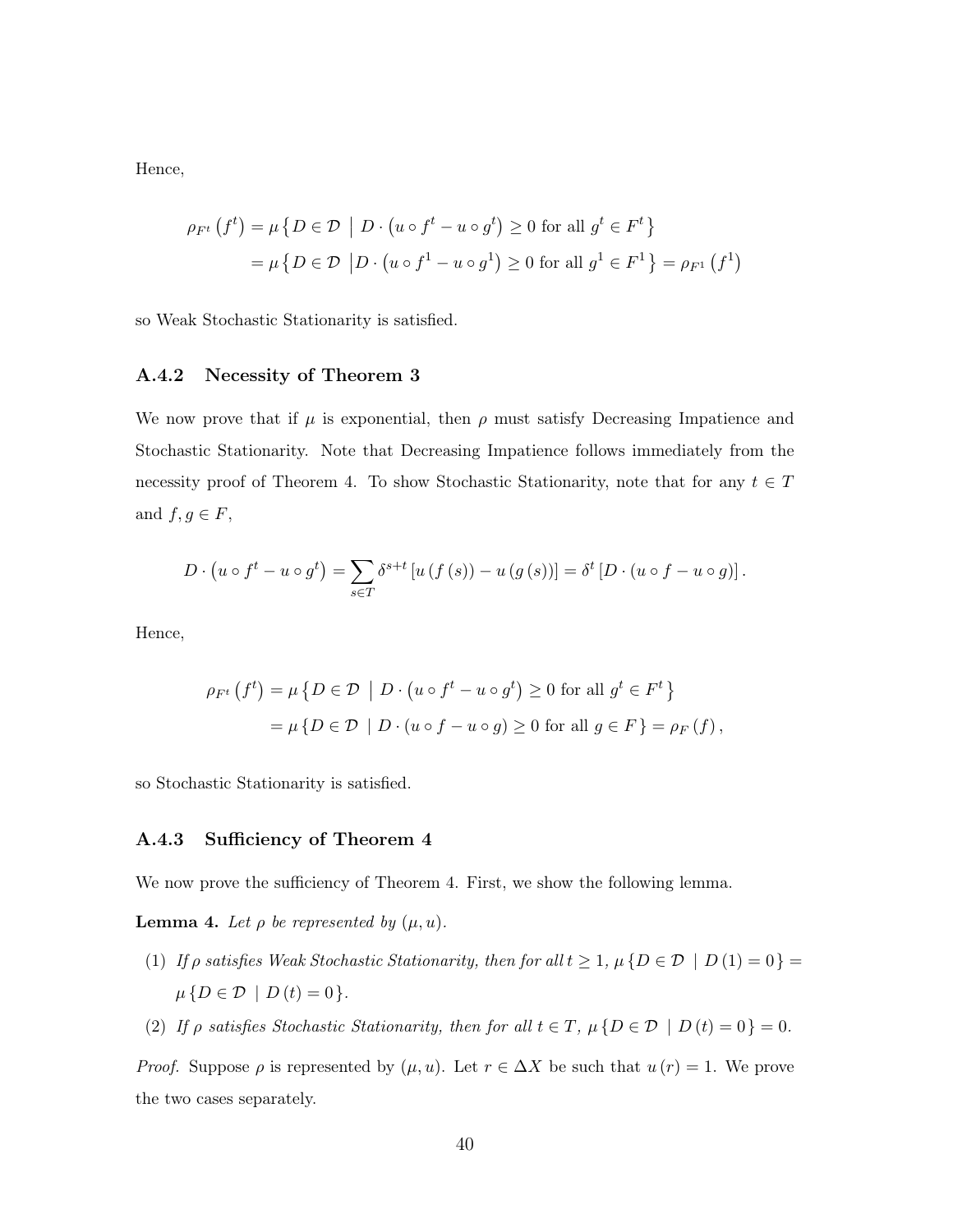- (1) First, suppose  $\rho$  satisfies Weak Stochastic Stationarity. Let  $f \in H$  be such that  $f(0) = r$  and  $f(s) = w$  for all  $s > 0$ . Now, by Weak Stochastic Stationarity, for any  $t \geq 1$ ,  $\mu\{D \in \mathcal{D} \mid D(1) = 0\} = \rho(w^1, f^1) = \rho(w^t, f^t) = \rho(w, f^t) =$  $\mu\{D \in \mathcal{D} \mid D(t) = 0\}$ , as desired.
- (2) Now, suppose  $\rho$  satisfies Stochastic Stationarity. If we let  $h \in H$  be such that  $h(0) = r$  and  $h(s) = w$  for all  $s > 0$ , then by the same argument as above we have  $\mu\{D \in \mathcal{D} \mid D(0) = 0\} = \rho(w, h) = \rho(w^t, h^t) = \mu\{D \in \mathcal{D} \mid D(t) = 0\}.$  Since  $D(0) = 1$ , the result follows.

Since  $\rho$  satisfies Weak Stochastic Stationarity, from Lemma 4 and the fact that  $\mu$  is regular, we know that for all  $t \geq 1$ ,

$$
\mu\{D \in \mathcal{D} \mid D(t) = 0\} = \mu\{D \in \mathcal{D} \mid D(1) = 0\} \in \{0, 1\}
$$
 (A.2)

By this result, it suffices to consider the following two cases.

Case 1:  $\mu\{D \in \mathcal{D} \mid D(1) = 0\} = 1$ . Then by (A.2),  $\mu\{D \in \mathcal{D} \mid D(t) = 0\} = 1$  for all  $t \geq 1$ . Then since T is countable, this implies that  $D(t) = 0$  for all  $t \geq 1$   $\mu$ -a.s.. Hence,  $\rho_F(f) = \mu\{D \in \mathcal{D} \mid u(f(0)) \geq u(g(0)) \text{ for all } g \in F\}$ , so  $\mu$  is trivially quasi-hyperbolic with  $\beta = 0$ .

Case 2:  $\mu\{D \in \mathcal{D} \mid D(1) = 0\} = 0$ . Then by (A.2),  $\mu\{D \in \mathcal{D} \mid D(t) = 0\} = 0$  for all  $t \ge 1$ . Since  $D \ge 0$ ,  $\mu\{D \in \mathcal{D} \mid D(t) > 0\} = 1$  for all  $t \ge 1$ . So  $D(t) > 0$   $\mu$  a.s. for all  $t \in T$ . Hence,  $D(t+1)/D(t)$  is well defined  $\mu$  a.s. for all  $t \in T$ .

Choose  $r \in \Delta X$  such that  $u(r) = 1$ . Define  $h \in H$  such that  $h(2) = r$ , and  $h(s) = w$ for all  $s \neq 2$ . Also, for any  $a \in (0,1]$ , define  $f_a, g_a \in H$  such that  $g_a = ah^{-1} + (1 - a) w$ and  $f_a = ag_a^{-1} + (1 - a) w$ . Hence, we can write down the utility streams for  $f_a, g_a, h$  as follows:

$$
u \circ h = (0, 0, 1, 0, ...), \ u \circ g_a = (0, a, 0, 0, ...), \ u \circ f_a = (a^2, 0, 0, 0, ...).
$$

Moreover, for any  $t \in T$ , the utility streams for the t-delayed streams  $f_a^t, g_a^t, h^t$  are as

 $\Box$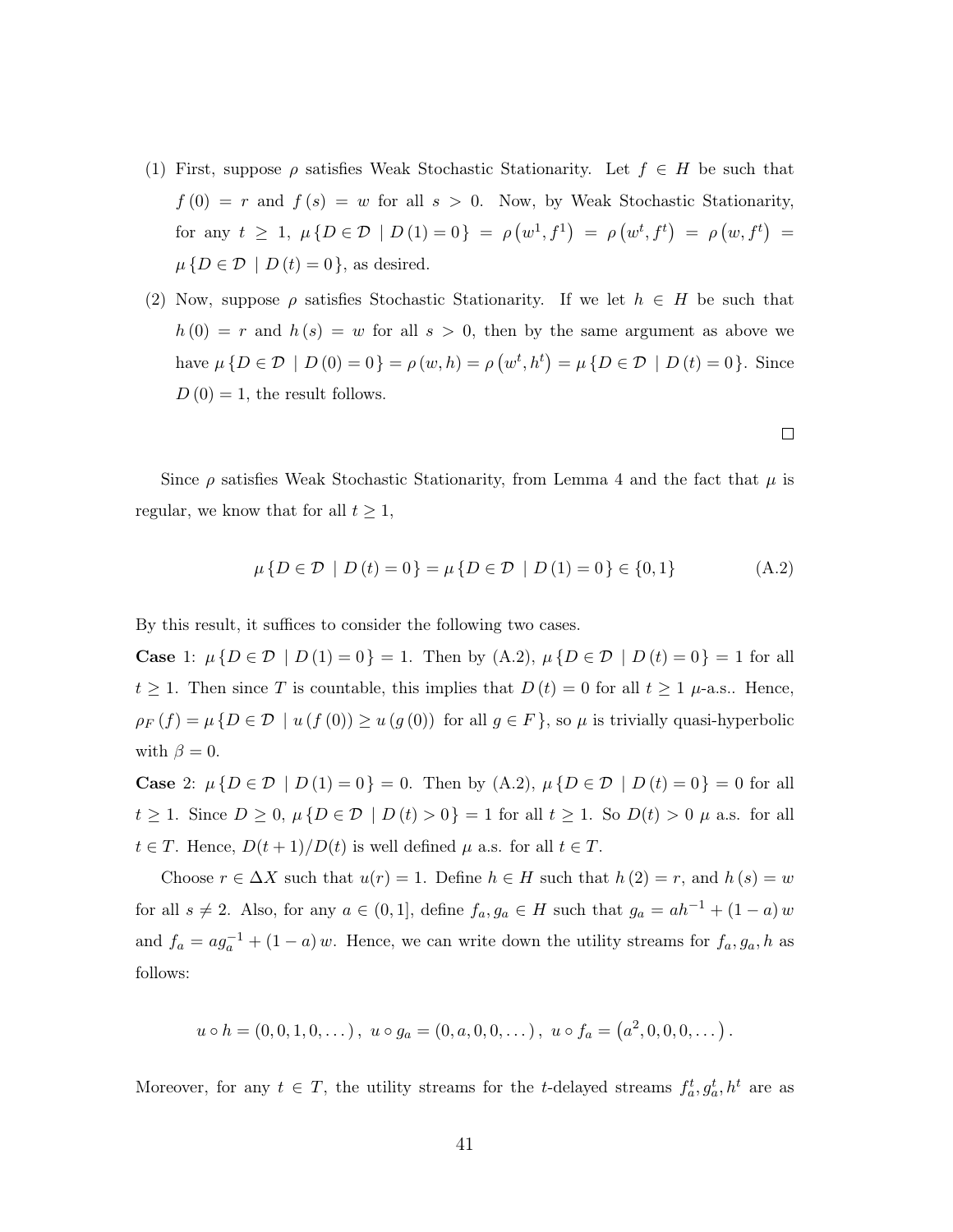follows:

$$
u \circ h^{t} = (0, \ldots, 0, 0, 1, 0, \ldots), \ u \circ g^{t}_{a} = (0, \ldots, 0, a, 0, 0, \ldots), \ u \circ f^{t}_{a} = (0, \ldots, a^{2}, 0, 0, 0, \ldots),
$$

where  $h(2) = r$ . Note that for  $D \in \mathcal{D}$ 

$$
D \cdot (u \circ h^{t}) = D(t + 2), \ D \cdot (u \circ g_{a}^{t}) = D(t + 1) a, \ D \cdot (u \circ f_{a}^{t}) = D(t) a^{2}.
$$

Let  $F_a^t := \{f_a^t, g_a^t, h^t\}$ . We now consider two cases.

**Subcase** 2.1: Suppose there exists some  $a > 0$  such that  $g_a^1$  is tied with either  $f_a^1$  or  $h^1$ . Consider the case in which  $g_a^1$  is tied with  $h^1$ . Hence,  $\rho(g_a^1, h^1) = 1 = \rho(h^1, g_a^1)$ . By Weak Stochastic Stationarity, for all  $t \in T$ ,  $\rho(g_a^t, h^t) = \rho(g_a^1, h^1) = 1 = \rho(h^1, g_a^1) = \rho(h^t, g_a^t)$ . Hence, for all  $t \in T$ ,  $1 = \mu \{D \in \mathcal{D} \mid D(t+1) a = D(t+2) \}$ . Thus, if we let  $\beta = \frac{D(1)}{a}$ a and  $\delta = a \leq 1$ , then for all  $t > 0$ , we have  $\mu$ -a.s.

$$
D(t) = \frac{D(1)}{a}a^{t} = \beta \delta^{t}
$$

The case for  $g_a^1$  is tied with  $f_a^1$  is symmetric. Finally, we show that  $\beta \leq 1$   $\mu$ -a.s. By Proposition 1 again,

$$
\beta \delta = D(1) = X_0 \le Y_0 = \frac{D(2)}{D(1)} = \delta
$$

so  $\beta \leq 1$   $\mu$ -a.s. Hence  $\mu$  is quasi-hyperbolic as desired.

**Subcase** 2.2: Now consider the second case where  $g_a^1$  is not tied with  $f_a^1$  nor  $h^1$  for all  $a > 0$ . Note that by Weak Stochastic Stationarity, this implies that for all  $t \geq 1$ ,  $g_a^t$  is not tied with  $f_a^t$  nor  $h^t$ .

Note that  $\{f_a^{t+1}, g_a^{t+1}\} = a\{g_a^t, h^t\} + (1 - a) w$ . Hence, by Weak Stochastic Stationarity and Linearity  $\rho(f_a^t, g_a^t) = \rho(f_a^{t+1}, g_a^{t+1}) = \rho(g_a^t, h^t)$  for any  $t \ge 1$ . This implies that for every  $t \geq 1$ ,

$$
\mu\left\{D \in \mathcal{D} \mid D(t) a^2 \ge D(t+1) a\right\} = \mu\left\{D \in \mathcal{D} \mid D(t+1) a \ge D(t+2)\right\}
$$

So  $\mu\{D \in \mathcal{D} \mid X_t \le a\} = \mu\{D \in \mathcal{D} \mid Y_t \le a\}$ , where  $X_t := \frac{D(t+1)}{D(t)} \ge 0$  and  $Y_t :=$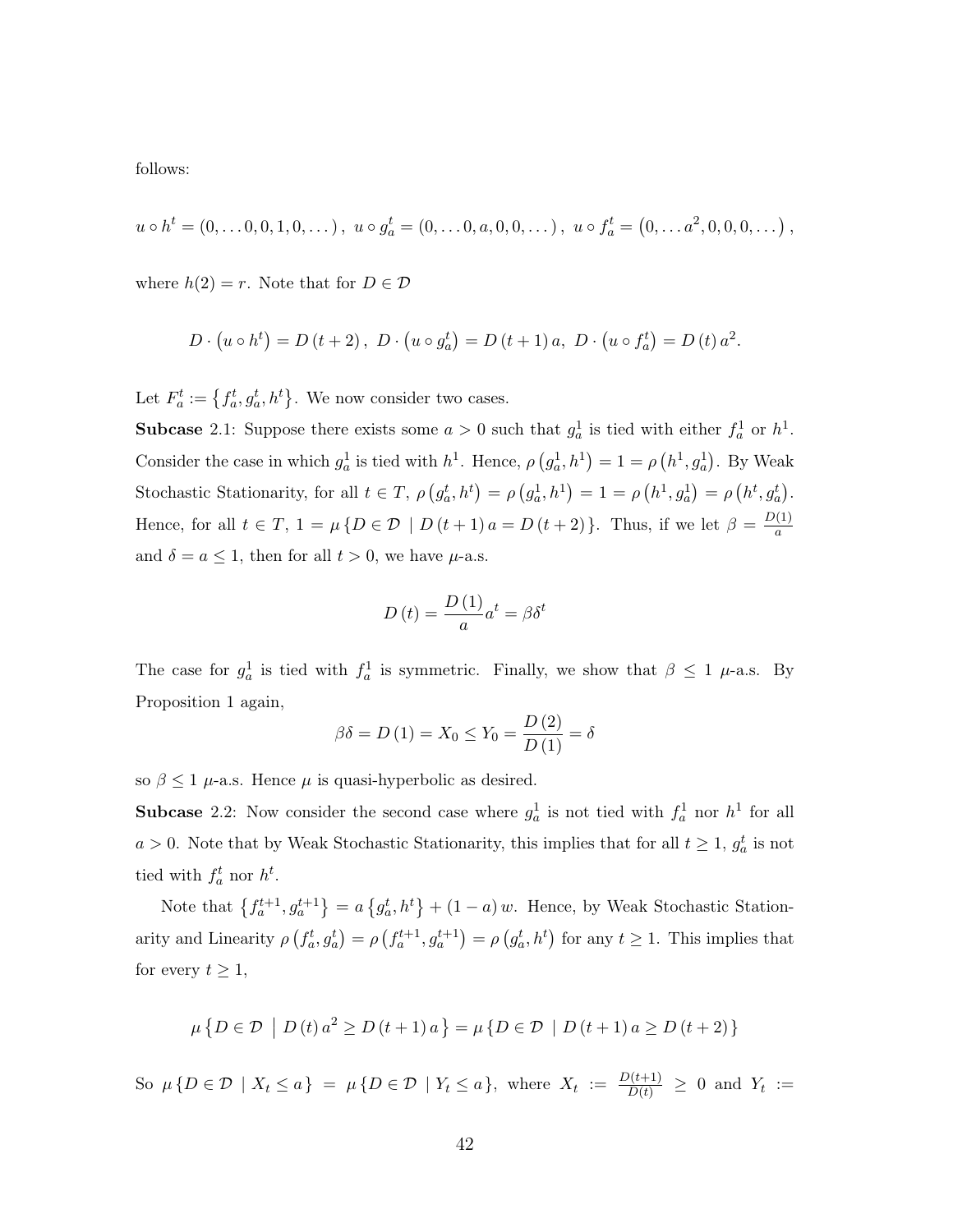$\frac{D(t+2)}{D(t+1)} \geq 0$ . By the inclusion-exclusion principle<sup>28</sup>, we have

$$
\mu\{D \in \mathcal{D} \mid X_t \le a \le Y_t\}
$$
\n
$$
= \mu\{D \in \mathcal{D} \mid X_t \le a\} + \mu\{D \in \mathcal{D} \mid a \le Y_t\} - \mu\{D \in \mathcal{D} \mid X_t \le a \text{ or } a \le Y_t\}
$$
\n
$$
= \mu\{D \in \mathcal{D} \mid Y_t \le a\} + \mu\{D \in \mathcal{D} \mid a \le Y_t\} - \mu\{D \in \mathcal{D} \mid X_t \le a \text{ or } a \le Y_t\}
$$
\n
$$
= 1 - \mu\{D \in \mathcal{D} \mid X_t \le a \text{ or } a \le Y_t\}
$$
\n
$$
= \mu\{D \in \mathcal{D} \mid X_t \ge a \ge Y_t\}
$$

where the third and fourth equalities hold because  $g_a^t$  is not tied with  $f_a^t$  nor  $h^t$ . Since  $\rho$ satisfies Decreasing Impatience, by Proposition 1,  $X_t \leq Y_t$   $\mu$ -a.s. for all  $t \in T$ . Since this holds for any  $a > 0$ , it must be that for all  $t \geq 1$ ,

$$
\frac{D(t+1)}{D(t)} = X_t = Y_t = \frac{D(t+2)}{D(t+1)}
$$

 $\mu$ -a.s. If we let  $\delta = \frac{D(2)}{D(1)} \leq 1$  and  $\beta = \frac{D(1)^2}{D(2)}$ , then for all  $t > 0$ ,

$$
D(t) = D(1) \left(\frac{D(2)}{D(1)}\right)^{t-1} = \beta \delta^t
$$

 $\mu$ -a.s. We can prove  $\beta \leq 1$   $\mu$ -a.s. as in the previous case.

#### A.4.4 Sufficiency of Theorem 3

Now, suppose  $\rho$  satisfies Stochastic Stationary and Decreasing Impatience. From Lemma 4, we know that  $D(t) > 0$   $\mu$ -a.s. for all  $t \in T$ . As in the sufficiency proof for Theorem 4, define the streams  $h, g_a, f_a$  and  $h^t, g_a^t, f_a^t$  such that for  $D \in \mathcal{D}$ ,

$$
D \cdot (u \circ h^{t}) = D(t + 2), \ D \cdot (u \circ g_{a}^{t}) = D(t + 1) a, \ D \cdot (u \circ f_{a}^{t}) = D(t) a^{2}.
$$

Again we consider two cases.

**Case** 1: Suppose there exists some  $a > 0$  such that  $g_a$  is tied with either  $f_a$  or h. Consider <sup>28</sup> For any two events A and B,  $\mathbb{P}(A \cap B) = \mathbb{P}(A) + \mathbb{P}(B) - \mathbb{P}(A \cup B)$ .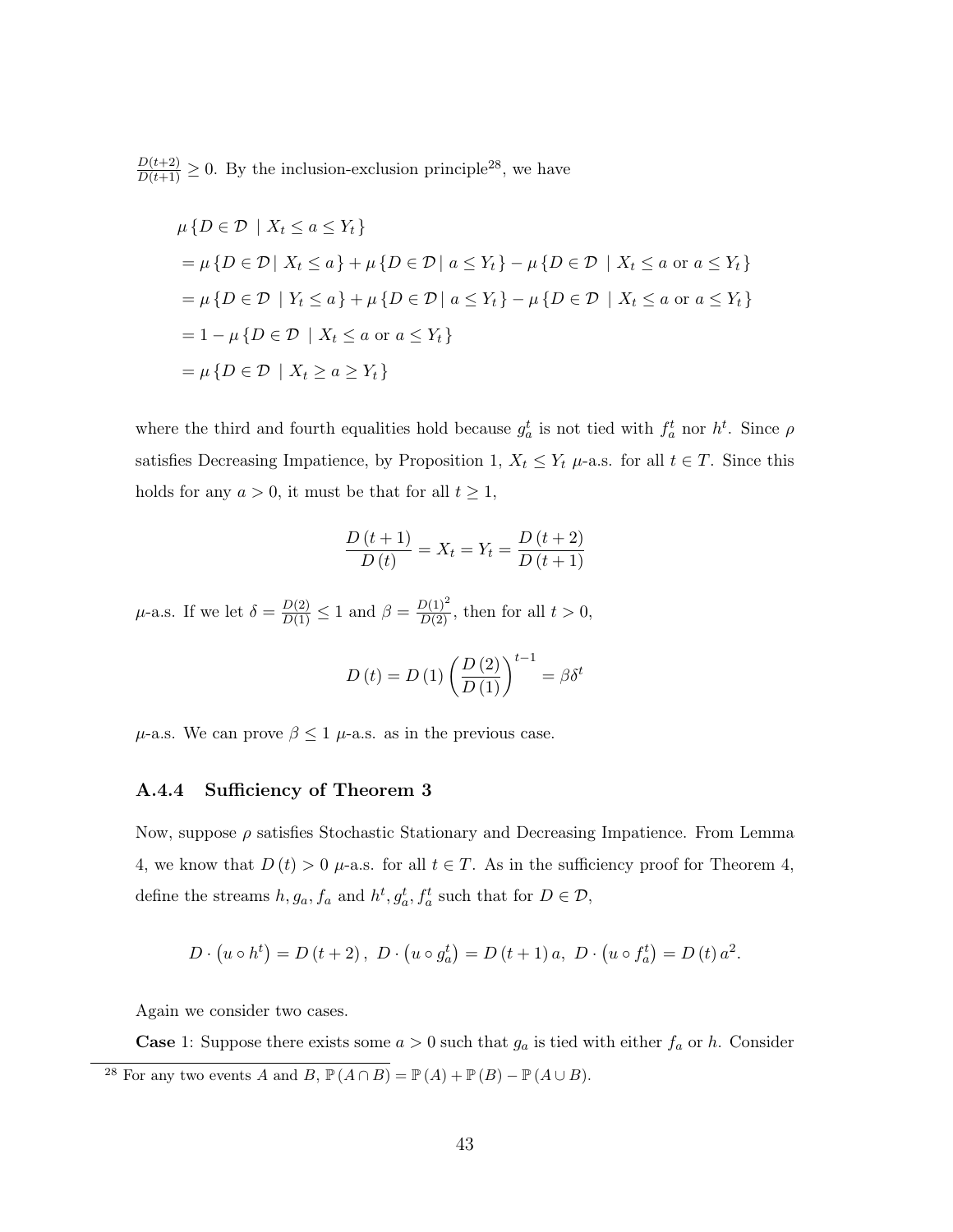the case in which  $g_a$  is tied with h. Hence,  $\rho(g_a, h) = 1 = \rho(h, g_a)$ . By Stochastic Stationarity, for all  $t \ge -1$ ,  $\rho(g_a^t, h^t) = 1 = \rho(h^t, g_a^t)$ . Hence, for all  $t \in T$ 

$$
1 = \mu \{ D \in \mathcal{D} \mid D(t) a = D(t+1) \} = \mu \left\{ D \in \mathcal{D} \mid \frac{D(t+1)}{D(t)} = a \right\}.
$$

If we let  $\delta = a$ , then for all  $t \in T$ , we have  $\mu$ -a.s.

$$
D(t) = D(0) a^t = \delta^t
$$

so  $\mu$  is exponential as desired. As before, the case for  $g_a$  is tied with  $f_a$  is symmetric.

**Case** 2: Now consider the second case where  $g_a$  is not tied with  $f_a$  nor h for all  $a > 0$ . By Stochastic Stationarity, this implies that for all  $t \in T$ ,  $g_a^t$  is not tied with  $f_a^t$  nor  $h^t$ . Let  $X_t := \frac{D(t+1)}{D(t)}$  $\frac{D(t+1)}{D(t)}$  and  $Y_t := \frac{D(t+2)}{D(t+1)}$  as before. Now, by the same argument as in the sufficiency proof for Theorem 4, Stochastic Stationarity and Linearity, imply that  $\mu\{D \in \mathcal{D} \mid X_t \leq a \leq Y_t\} = \mu\{D \in \mathcal{D} \mid X_t \geq a \geq Y_t\}.$  By the same argument as before, Proposition 1 implies that for all  $t \in T$ ,  $X_t \leq Y_t$   $\mu$ -a.s.. Since this holds for any  $a > 0$ , it must be that for all  $t \in T$ ,

$$
\frac{D(t+1)}{D(t)} = X_t = Y_t = \frac{D(t+2)}{D(t+1)}
$$

 $\mu$ -a.s.. If we let  $\delta = D(1)$ , then for all  $t \in T$ ,  $D(t) = D(1)^t = \delta^t \mu$ -a.s.. Since D is decreasing,  $\delta \leq 1$   $\mu$ -a.s.. Thus,  $\mu$  is exponential as desired.

#### A.5 Proof of Proposition 2

Obviously,  $\mu$  is not exponential. To show  $\mu$  satisfies Stochastic Stationarity, choose any  $d \in T$ . Consider the case in which d is even and  $d = 2n$ . Then  $(D^{\omega}(d), D^{\omega}(d+1), ...)$  $\exp(-2n)D^{\omega}$ .<sup>29</sup> Therefore, for any  $f, g \in H$ ,

$$
(D^{\omega}(d), D^{\omega}(d+1), \dots) \cdot u \circ f > (D^{\omega}(d), D^{\omega}(d+1), \dots) \cdot u \circ g \Leftrightarrow D^{\omega} \cdot u \circ f > D^{\omega} \cdot u \circ g. \tag{A.3}
$$

 $2^9(D^{\omega}(d), D^{\omega}(d+1), \dots) = (\exp(-2n), \exp(-2n - \frac{1}{2} - \omega), \exp(-2(n+1)), \exp(-2(n+1) - \frac{1}{2} - \omega), \dots) =$  $\exp(-2n)(1, \exp(-\frac{1}{2}-\omega), \exp(-2), \exp(-\frac{5}{2}-\omega), \dots) = \exp(-2n)D^{\omega}.$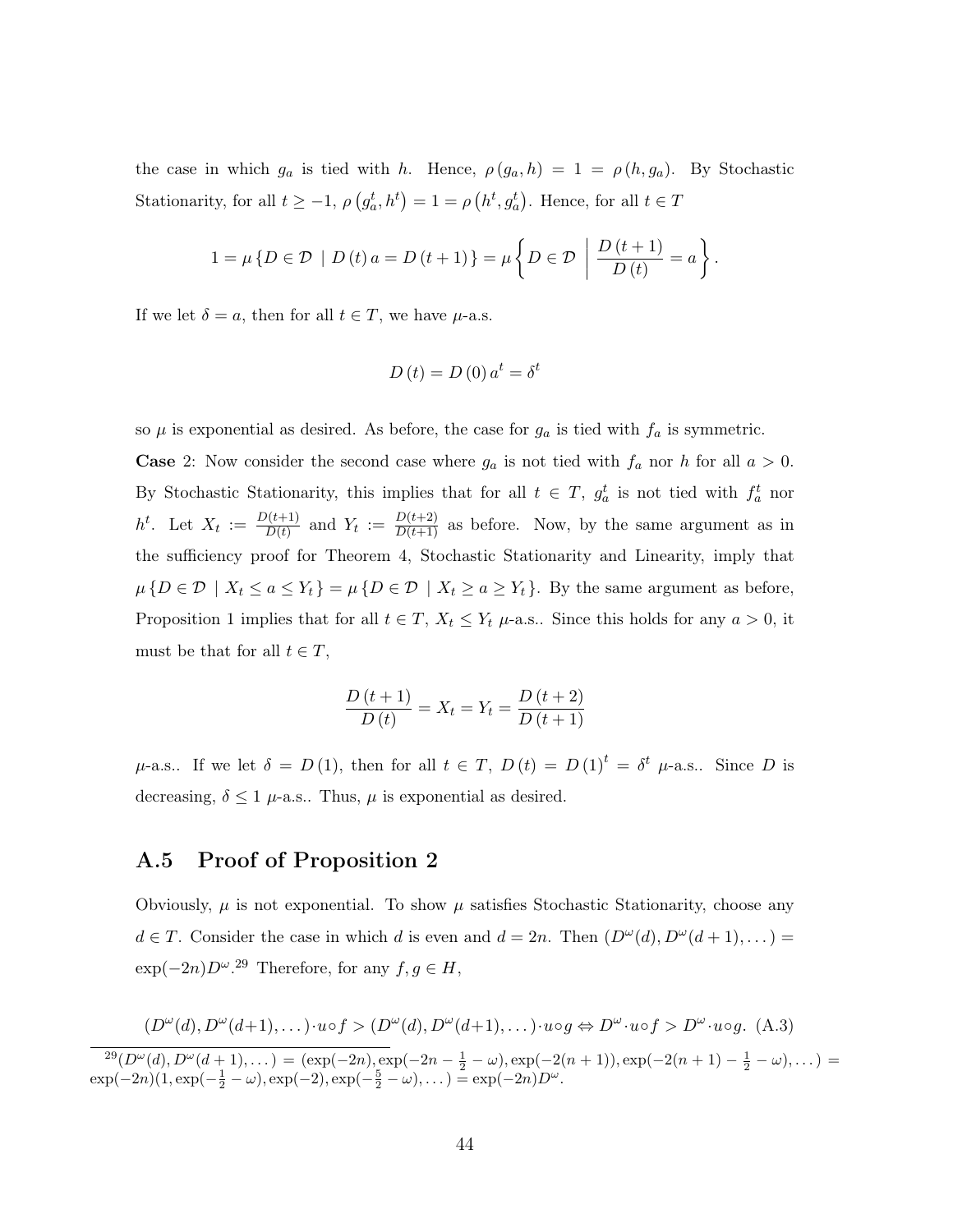So for any  $F \subset H$  and  $f \in F$ ,

$$
\rho_{F^d}(f^d)
$$
\n
$$
= \mu\{D^{\omega}|(D^{\omega}(d), D^{\omega}(d+1), \dots) \cdot u \circ f > (D^{\omega}(d), D^{\omega}(d+1), \dots) \cdot u \circ g \text{ for all } g \in F\}
$$
\n
$$
= \mu\{D^{\omega}|D^{\omega} \cdot u \circ f \ge D^{\omega} \cdot u \circ g \text{ for all } g \in F\} \qquad (\because (A.3))
$$
\n
$$
= \rho_F(f).
$$

Consider the case in which d is odd and  $d = 2n + 1$ . Then  $(D^{\omega}(d), D^{\omega}(d+1), ...)$  $\exp(-2n)D^{1-\omega}$ <sup>30</sup> Therefore, for any  $f, g \in H$ ,

$$
(D^{\omega}(d), D^{\omega}(d+1), \dots) \cdot u \circ f > (D^{\omega}(d), D^{\omega}(d+1), \dots) \cdot u \circ g \Leftrightarrow D^{1-\omega} \cdot u \circ f > D^{1-\omega} \cdot u \circ g.
$$
\n(A.4)

Let I be a uniform distribution over [0, 1]. Then for any  $F \subset H$  and  $f \in F$ ,

$$
\rho_{F^d}(f^d)
$$
\n
$$
= \mu\{D^{\omega}|(D^{\omega}(d), D^{\omega}(d+1), \dots) \cdot u \circ f > (D^{\omega}(d), D^{\omega}(d+1), \dots) \cdot u \circ g \text{ for all } g \in F\}
$$
\n
$$
= I(\{\omega|(D^{\omega}(d), D^{\omega}(d+1), \dots) \cdot u \circ f > (D^{\omega}(d), D^{\omega}(d+1), \dots) \cdot u \circ g \text{ for all } g \in F\})
$$
\n
$$
= I(\{\omega|D^{1-\omega} \cdot u \circ f > D^{1-\omega} \cdot u \circ g \text{ for all } g \in F\}) \qquad (\because (A.4))
$$
\n
$$
= I(\{1-\omega|D^{1-\omega} \cdot u \circ f > D^{1-\omega} \cdot u \circ g \text{ for all } g \in F\}) \qquad (\because I \text{ is uniform})
$$
\n
$$
= \mu\{D^{\omega}|D^{\omega} \cdot u \circ f > D^{\omega} \cdot u \circ g \text{ for all } g \in F\}
$$
\n
$$
= \rho_F(f).
$$

Finally, we show that  $\mu$  violates Decreasing Impatience. Fix  $r \in \Delta X$  such that  $u(r) =$  $1 > 0 = u(w)$ . Define  $h \in H$  such that  $h(2) = r$ , and  $h(t) = w$  for all  $t \in T$  such that  $t \neq 2$ . Fix  $a \in (0,1)$ . Define  $f, g \in H$  by  $f = ag^{-1} + (1 - a) w$  and  $g = ah^{-1} + (1 - a) w$ . Then for all  $s \in T$ 

$$
D^{\omega} \cdot u \circ g > D^{\omega} \cdot u \circ h \Leftrightarrow D_1^{\omega} a > D_2^{\omega} \Leftrightarrow a > \exp(-\frac{3}{2} + \omega),
$$
  

$$
D^{\omega} \cdot u \circ g > D^{\omega} \cdot u \circ f \Leftrightarrow D_1^{\omega} a > a^2 \Leftrightarrow \exp(-\frac{1}{2} - \omega) > a.
$$

Note that  $\exp(-\frac{1}{2}-\omega) > \exp(-\frac{3}{2}+\omega)$  if and only if  $\frac{1}{2} > \omega$ . Let  $a = \exp(-1)$ . Then for  ${}^{30}(D^{\omega}(d), D^{\omega}(d+1), \dots) = (\exp(-2n - \frac{1}{2} - \omega), \exp(-2(n+1)), \exp(-2(n+1) - \frac{1}{2} - \omega), \exp(-2(n+2)), \dots) =$  $\exp(-2n - \frac{1}{2} - \omega)(1, \exp(-\frac{1}{2} - (1 - \omega)), \exp(-2), \exp(-\frac{5}{2} - (1 - \omega)), \dots) = \exp(-2n)D^{1 - \omega}.$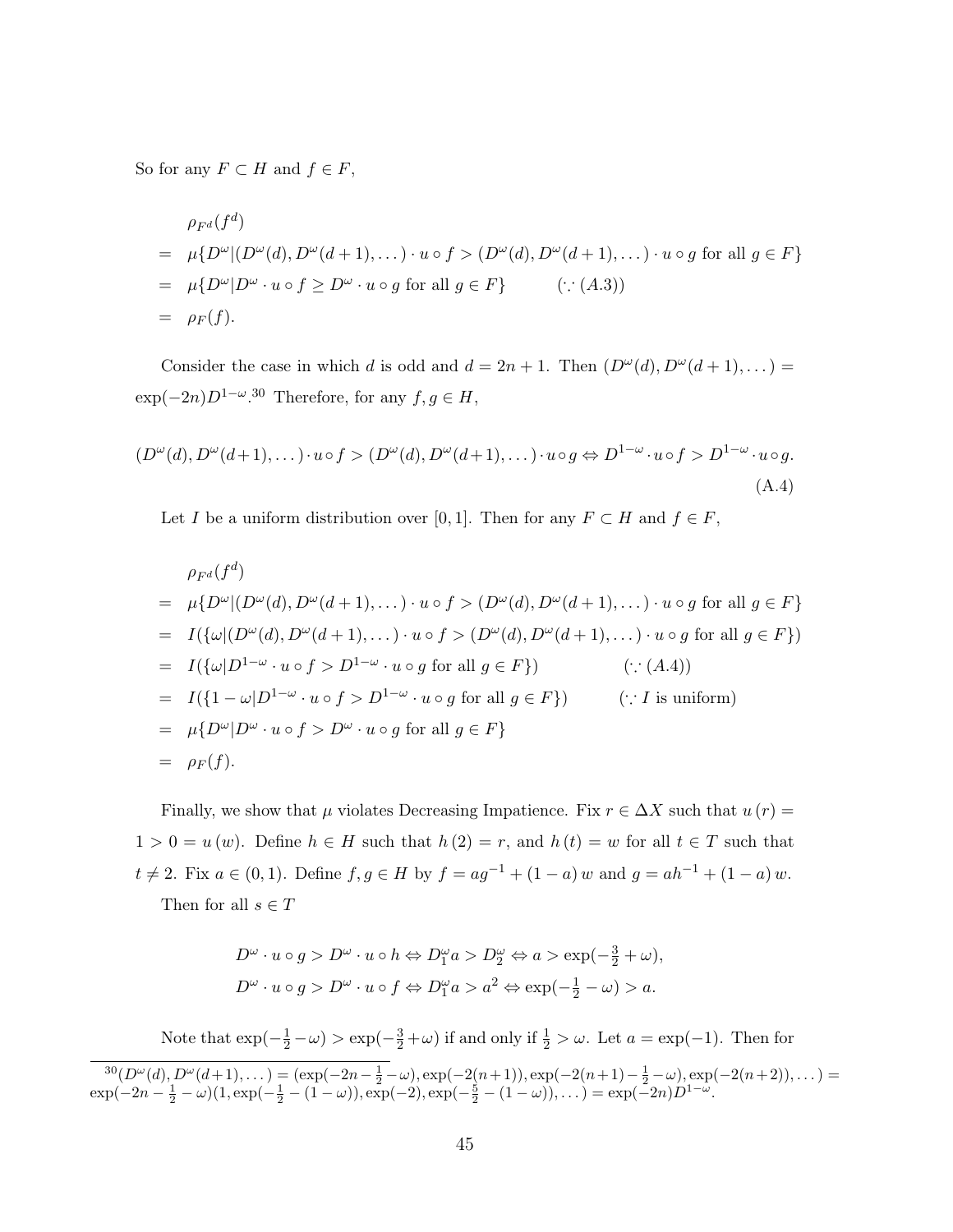all  $\omega < \frac{1}{2}$ , we have  $\exp(-\frac{1}{2} - \omega) > \exp(-1) > \exp(-\frac{3}{2} + \omega)$ . Hence,  $\rho_{\{f,g,h\}}(g) = I(\omega <$ 1  $\frac{1}{2}$  =  $\frac{1}{2}$  $\frac{1}{2}$ . This contradicts Decreasing Impatience.

### A.6 Proof of Theorem 5

First, we prove the following simple lemma.

**Lemma 5.** Let  $u, v \in U$  be non-constant and suppose  $u(p) > u(q)$  implies  $v(p) \geq v(q)$ for all  $p, q \in \Delta X$ . Then v is an affine transformation of u.

*Proof.* Suppose there exist  $p, q \in \Delta X$  such that  $u(p) > u(q)$  and  $v(p) = v(q)$ . By the linearity of u and v, there exists  $\varepsilon \in (0,1)$  such that  $u((1-\varepsilon)p + \varepsilon w) > u(q)$  and  $v((1 - \varepsilon)p + \varepsilon w) < v(q)$ , which gives a contradiction. Therefore, we have  $u(p) > u(q)$ implies  $v(p) > v(q)$  for all  $p, q \in \Delta X$ . The converse can be proved in the same way, so we have  $u(p) > u(q)$  if and only if  $v(p) > v(q)$  for all  $p, q \in \Delta X$ . Therefore, v is an affine transformation of u.  $\Box$ 

We now prove Theorem 5. For any finite  $J \subset T$  such that  $0 \in J$ , define  $H^J \subset H$ and  $\mathcal{K}^J \subset \mathcal{K}$  as in the proof of Theorem 2. From Lu (2016), Monotonicity, Linearity, Extremeness and Continuity imply that we can find a measure  $\nu^J$  on  $\Delta J \times U^J$  such that for all  $F \in \mathcal{K}^J$ ,

$$
\rho_F^J(f) = \nu^J \left\{ (r, u) \in \Delta J \times U^J \middle| \sum_{t \in J} r(t) \left[ u_t(f(t)) - u_t(g(t)) \right] \ge 0 \text{ for all } g \in F \right\}
$$

Moreover,  $\nu^J$  satisfies regularity.

For every  $t \in T$  and  $p \in \Delta X$ , let  $p_t \in H$  denote the stream such that  $p_t(t) = p$  and  $p_t(s) = w$  for all  $s \neq t$ . Let  $J^* \subset J$  denote the set of time periods such that there exists  $p, q \in \Delta X$  where  $p_t$  and  $q_t$  that are not tied. If  $t \in J^*$ , then  $r(t) [u_t(p) - u_t(q)] \neq 0$  $\nu^{J}$ -a.s. which implies that  $r(t) > 0$   $\nu^{J}$ -a.s.. Moreover, this also implies that  $u_{t}$  is nonconstant  $\nu^J$ -a.s.. Note that by Initial Nondegeneracy,  $0 \in J^*$ . By Worst, we also know that  $u_0 \in U^*$ .

Now, consider  $J = \{0, \ldots, n\}$  for some  $n \in T$ . Order  $J^* = \{0, t_1, \ldots, t_m\}$  and first consider  $t_1$ . We will show that for any  $p, q \in \Delta X$ ,  $u_0(p) > u_0(q)$  implies  $u_{t_1}(p) \ge u_{t_1}(q)$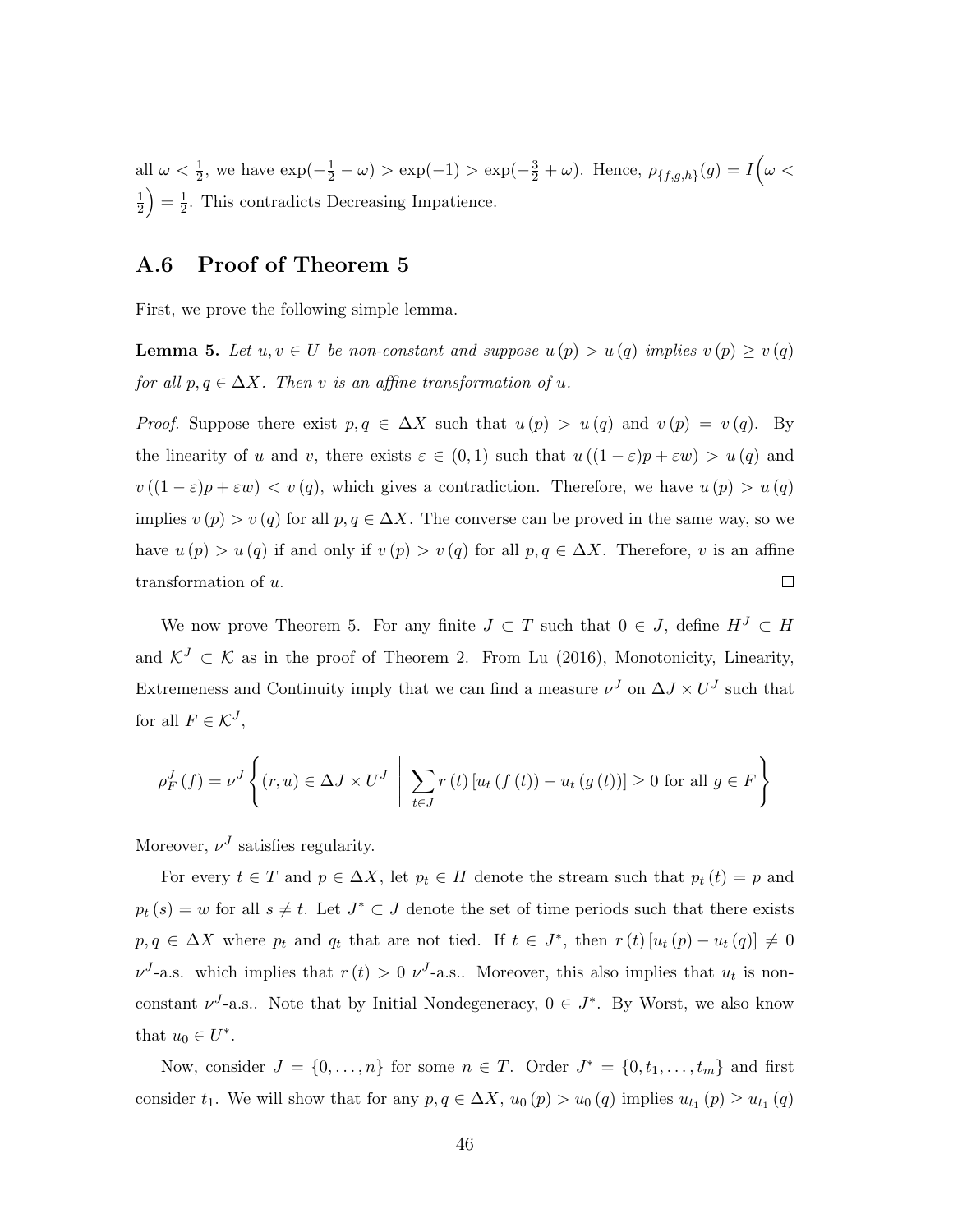$\nu^{J}$ -a.s.. Suppose otherwise, so

$$
0 < \nu^{J} \left\{ (r, u) \in \Delta J \times U^{J} \middle| u_{0} \left( p \right) > u_{0} \left( q \right) \text{ and } u_{t_{1}} \left( p \right) < u_{t_{1}} \left( q \right) \right\}.
$$
 (A.5)

Consider streams  $f = pt_1w$ ,  $g = qt_1w$  and

$$
h(t) = \begin{cases} p & \text{if } t < t_1 \\ q & \text{if } t = t_1 \\ w & \text{if } t > t_1 \end{cases}
$$

Note that  $f, g, h \in H^J$  and let  $F = \{f, g, h\} \in \mathcal{K}^J$ . Moreover, note that if h is tied with g, then  $u_0(p) = u_0(q) \nu^{J}$ -a.s. contradicting the strict inequality in (A.5). The case for if h is tied with f is symmetric so h is tied with neither f nor q. By Time Invariance,

$$
0 = \rho_F(h) = \nu^J \left\{ (r, u) \in \Delta J \times U^J \, | u_0 \left( p \right) \geq u_0 \left( q \right) \text{ and } u_{t_1} \left( p \right) \leq u_{t_1} \left( q \right) \right\}
$$

contradicting inequality (A.5). This means that  $u_0(p) > u_0(q)$  implies  $u_{t_1}(p) \ge u_{t_1}(q)$  $\nu^{J}$ -a.s.

By the continuity of vNM utilities, we have  $u_0(p) > u_0(q)$  implies  $u_{t_1}(p) \ge u_{t_1}(q)$ for all  $p, q \in \Delta X$ ,  $\nu^{J}$ -a.s.. Lemma 5 implies that  $u_{t_1}$  is an affine transformation of  $u_0$  $\nu^{J}$ -a.s.. We can repeat the above argument for all  $t \in J^*$  to show that  $u_{t+1}$  is an affine transformation of  $u_t$   $\nu^J$ -a.s.. Therefore, every  $u_t$  is an affine transformation of  $u_0$   $\nu^J$ -a.s. for all  $t \in J^*$ .

Now, consider some  $s \in J \backslash J^*$  and suppose there exists some  $t \in J^*$  where  $s < t$ . Let  $p \in \Delta X$  such that  $u_0(p) > u_0(w) \nu^{J}$ -a.s.. Such p exists by Initial Nondegeneracy. By Impatience, we have

$$
1 = \rho(p_s, p_t) = \nu^J \left\{ (r, u) \in \Delta J \times U^J \: | \: r(t) [u_t(w) - u_t(p)] \ge 0 \right\}.
$$

Since  $t \in J^*$ ,  $u_t$  is an affine transformation of  $u_0$  so  $u_t(p) > u_t(w) \nu^{J}$ -a.s.. This implies that  $r(t) = 0$   $\nu^{J}$ -a.s. contradicting the fact that  $t \in J^*$ . Thus, if  $s \in J \backslash J^*$ , then for all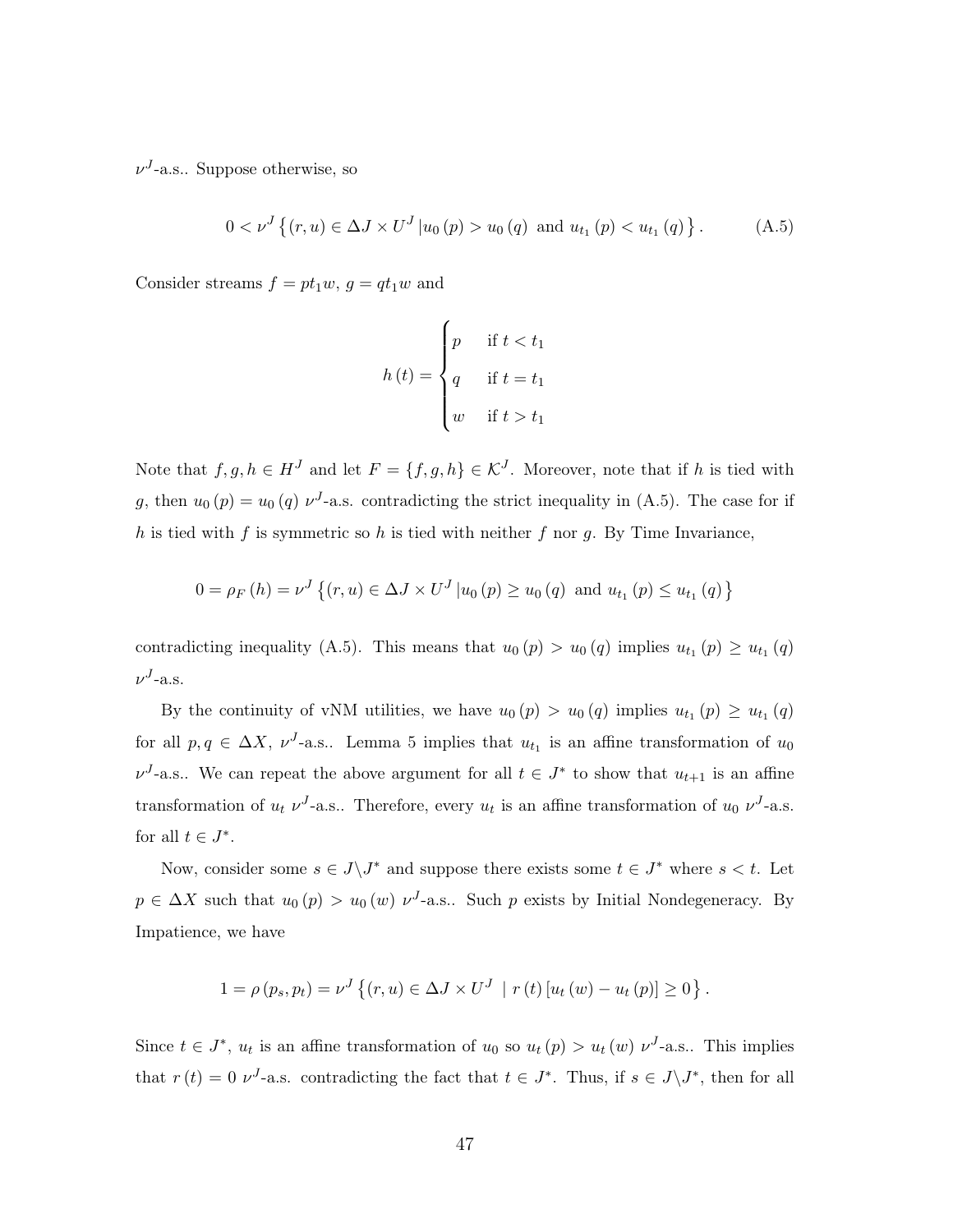$t \in J$  if  $t > s$ , then  $t \in J\backslash J^*$ .

As in the proof of Theorem 2, by Impatience, we can show that  $r$  is decreasing on  $J^*$ . Once  $t \in J \setminus J^*$  appears, all  $s > t$  belongs to  $J \setminus J^*$ . So we can thus set  $r(s) = 0$  for all  $s \in J\backslash J^*$ . Moreover, r will still be decreasing over time.

To summarize, we can define a measure  $\pi^{J}$  on  $\Delta J \times U^*$  such that for all  $F \in \mathcal{K}^{J}$ ,

$$
\rho_F^J(f) = \pi^J \left\{ (r, u) \in \Delta J \times U^* \middle| \sum_{t \in J} r(t) \left[ u(f(t)) - u(g(t)) \right] \ge 0 \text{ for all } g \in F \right\}
$$

where r is decreasing in  $t \pi^{J}$ -a.s.. The rest of the proof follows exactly as in the proof of Theorem 2 where we use Kolmogorov's Theorem to extend this to all menus in  $K$ .

Finally, we prove the necessity of Time Invariance. Consider  $f \in F$  such that  $f(s) \in$  $\{p, q\}$  for all  $s \leq t$ . Note that if  $u(p) \geq u(q)$ , then  $\sum_{s \leq t} D(t) [u(p) - u(f(t))] \geq 0$ . On the other hand, if  $u(q) \geq u(p)$ , then  $\sum_{s \leq t} D(t) [u(q) - u(f(t))] \geq 0$ . This implies that  $\rho_{Ftw}(\{ptw, qtw\}) = 1$  as desired. The necessity of Worst and Initial Nondegeneracy are trivial.

### A.7 Proof of Theorem 6

Note that if  $\pi = \eta$ , then  $\rho(f,g) = \tau(f,g)$  for all  $f,g \in H$  immediately from the representation. Thus, suppose  $\rho$  and  $\tau$  agree on all binary choices. First, note that for any  $p, q \in \Delta X,$ 

$$
\rho(p1g, q1g) = \pi \{ (D, u) \in \mathcal{D} \times U^* \mid u(p) \ge u(q) \}
$$

$$
= \tau (p1g, q1g) = \eta \{ (D, u) \in \mathcal{D} \times U^* \mid u(p) \ge u(q) \}
$$

Thus, we can assume that utilities under both  $\pi$  and  $\eta$  have the same worst consumption w. Moreover, we can find some  $b \in X$  such that  $u(b) > u(w)$  both  $\pi$  and  $\eta$ -a.s.. Without loss of generality, normalize the utilities so that  $u(w) = 0$  and  $u(b) = 1$ .

Let J be a finite subset of T. Let  $n = |X|$  be the number of prizes and let  $H^n \subset H$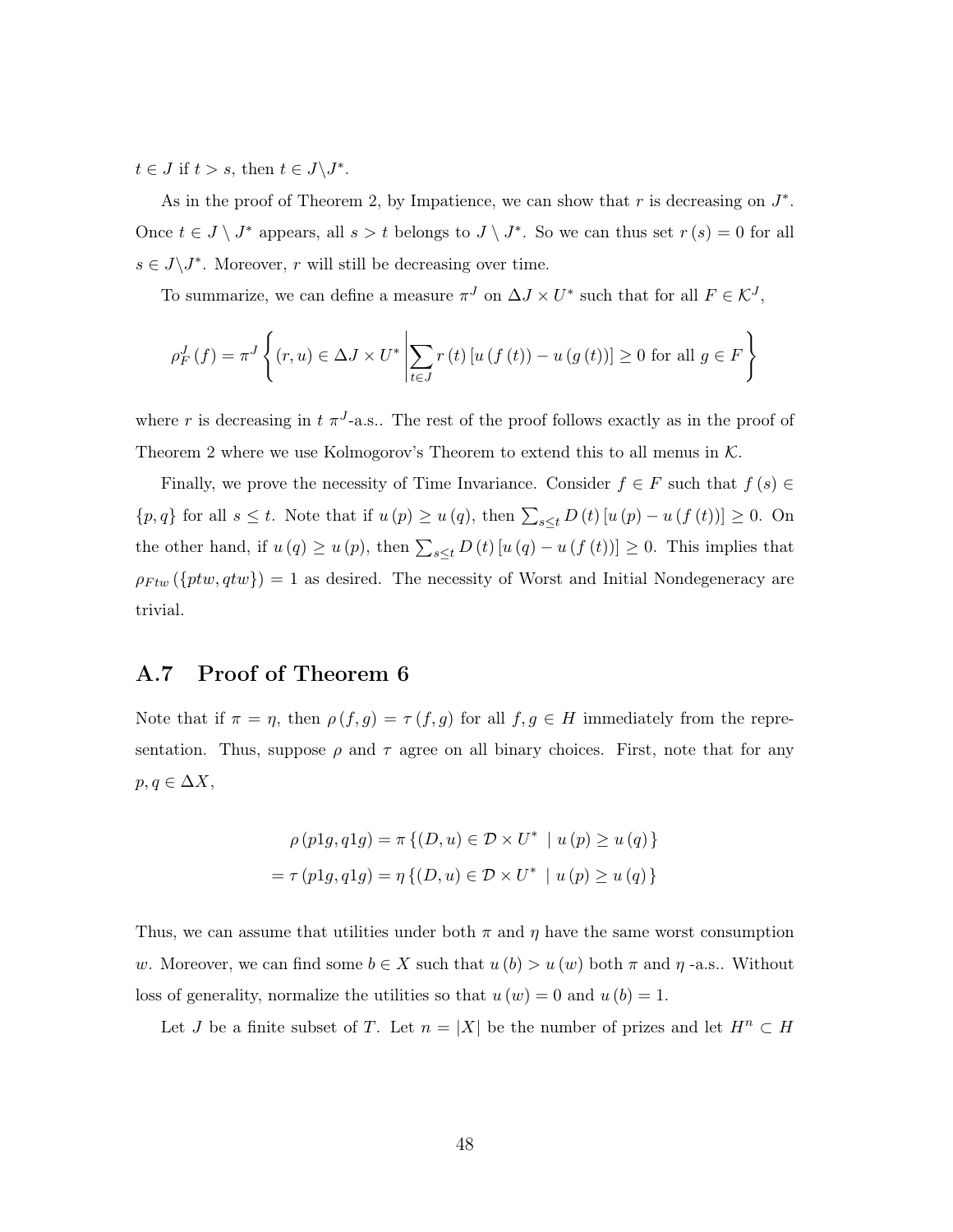denote the set of streams  $f$  such that  $f(t, x) \leq \frac{1}{n}$  $\frac{1}{n}$  for all  $t \in T$  and  $x \neq w$ . Note that

$$
\sum_{t} D(t) u(f(t)) = \sum_{t} D(t) \sum_{x} [f(t)](x) u(x) = \sum_{t, x \neq w} D(t) u(x) f(t, x) \in [0, 1]
$$

$$
= \sum_{t, x \neq w} w_{D,u}(t, x) f(t, x) \in [0, 1]
$$

where  $w_{D,u}(t,x) := D(t) u(x)$ . Then  $w_{D,u} \in [0, \frac{1}{n}]$  $\frac{1}{n}$ ]<sup> $J \times (n-1)$ </sup> and we can think of f as corresponding to the vector  $f \in \left[0, \frac{1}{n}\right]$  $\frac{1}{n}$ ]<sup> $J \times (n-1)$ </sup>. We thus have for all  $f \in H^n$ ,

$$
\rho(a (b1w) + (1 - a) w, f) = \pi \{ (D, u) \in \mathcal{D} \times U^* \mid w_{D, u} \cdot f \le a \}
$$
  
=  $\tau (a (b1w) + (1 - a) w, f) = \eta \{ (D, u) \in \mathcal{D} \times U^* \mid w_{D, u} \cdot f \le a \}$ 

Since this is true for all  $f \in [0, \frac{1}{n}]$  $\frac{1}{n}$ <sup>J</sup><sup> $J \times (n-1)$ </sup>, by using Cramer-Wold as in the proof for Theorem 1, we have the distribution of  $w_{D,u}$  is the same under  $\pi$  as under  $\eta$ . Finally, note that  $w_{D,u} = w_{D',u'}$  implies  $(D, u) = (D', u')$  so  $\pi = \eta$  as desired

# A.8 Proof of Proposition 4

For each  $t \in T$  and  $F \in \mathcal{K}$ , recall that we defined  $F^t = \{f^t | f \in F\}$ . For each  $F \in \mathcal{K}^t$ , we can define  $F^{-t} = \{f^{-t} | f \in F\}$ , where  $f^{-t}$  is an element of H such that  $(f^{-t})^t = f$ .

Let  $\rho(F) := \rho^t(F^t)$  for all  $F \in \mathcal{K}$ . Since  $\rho^t$  satisfies the axioms of Theorem 2, there exists a  $(\mu^t, u^t)$  that represents it. Thus, for  $s \geq t$ ,

$$
\rho_F(f) = \rho_{F^t}^t(f^t) = \rho_{F^s}^t(f^s)
$$
  
=  $\mu^t \left\{ D \in \mathcal{D} \mid \sum_{t'} D(t') u^t(f^s(t')) \ge \sum_{t'} D(t') u^t(g^s(t')) \ \forall g \in F \right\}$   
=  $\mu_s^t \left\{ D \in \mathcal{D} \mid \sum_{t'} D(t') u^t(f(t')) \ge \sum_{t'} D(t') u^t(g(t')) \ \forall g \in F \right\}$ 

where  $\mu_s^t$  is the marginal distribution of  $\mu^t$  for  $(D(t'))_{t'\geq s}$ . Note that the first and last equations follow from the definitions, the second from Stochastic Stationarity and the third from the representation. It then follows that  $\rho$  is represented by  $(\mu_s^t, u^t)$ .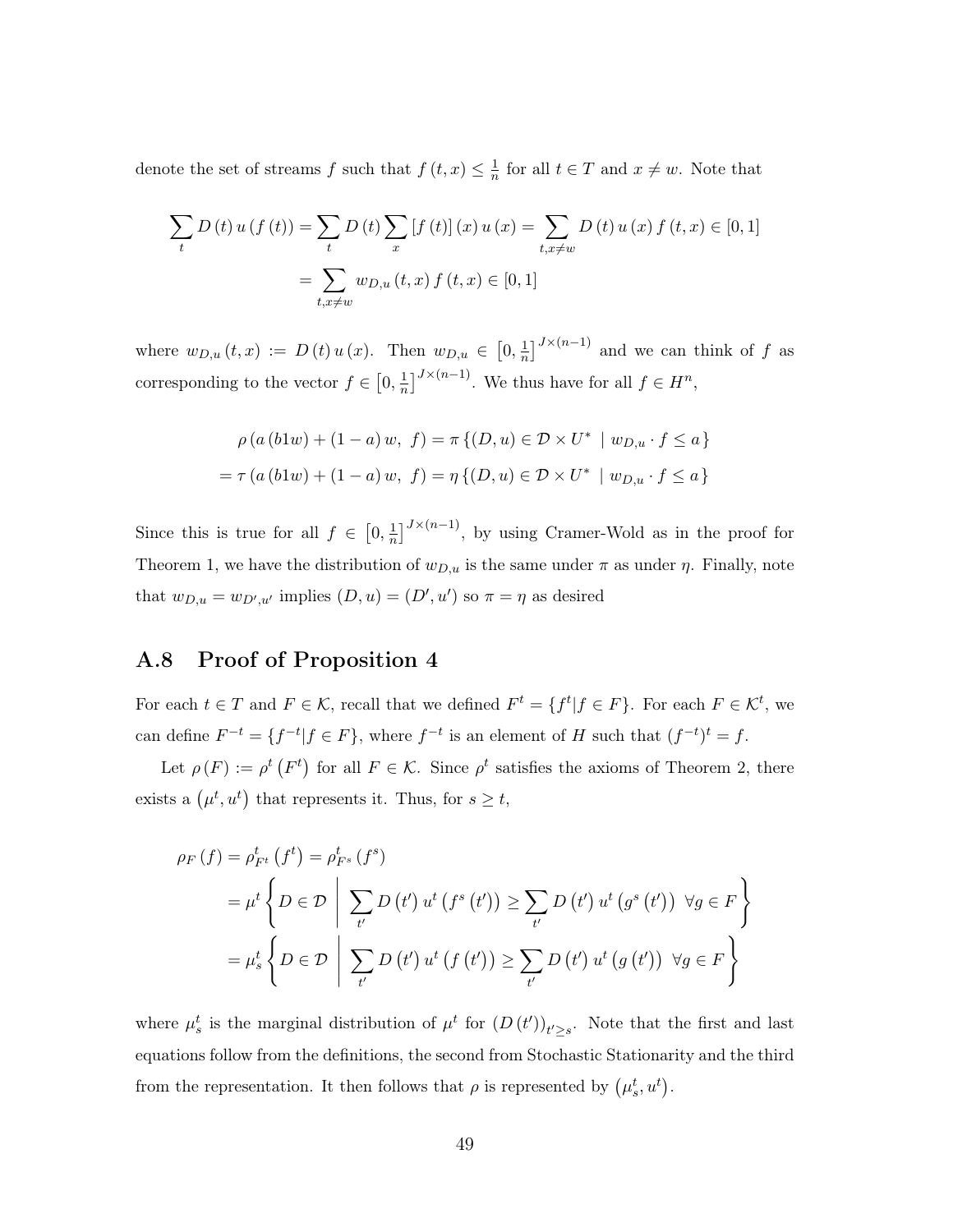By Stochastic Dynamic Consistency, we have  $\rho^t(F) = \rho^s(F)$  for  $t < s$  and  $F \in \mathcal{K}^s$ . Thus,  $\rho_F(f) = \rho_{F^s}^s(f^s)$  so  $\rho$  is also represented by  $(\mu_s^s, u^s)$ . Theorem 1 then implies that  $\mu_s^t = \mu_s^s$  and  $u^t = \alpha u^s + \beta$  for  $\alpha > 0$ . Since  $\rho^t$  also satisfy the axioms of Theorem 3,  $\mu^t$  is just a single-dimensional distribution. Thus,  $\mu^t_s = \mu^s_s$  for all  $s \geq t$  implies that the distribution of  $\delta$  is the same for all  $\rho^t$ . Defining  $\mu = \mu^0$  and  $u = u^0$  yield the desired conclusion.

Next we assume the representation and show that  $\{\rho^t\}_{t\in T}$  satisfies the axioms. In Section 6.2, we have shown that  $\{\rho^t\}_{t\in\mathcal{T}}$  satisfies Stochastic Dynamic Consistency. For each  $t \in T$ ,  $\rho^t$  satisfies the axioms in Theorems 2 and 3 (defined with  $\mathcal{K}^t$  instead of  $\mathcal{K}$ ) as in the proof of Theorem 2 and 3.

# B Appendix: Decreasing Impatience and Extreme-

#### ness

In this section, we demonstrate a technical relationship between Decreasing Impatience and Extremeness. We show that Decreasing Impatience in the random exponential model plays an analogous role as Extremeness in the random expected utility model of Gul and Pesendorfer (2006).

Let X be a finite set and  $\Delta X$  be the set of lotteries over X. Let C and C' be finite sets of lotteries. We say C is a *translate* of C' if and only if  $C = C' + (p - q)$  for some  $p \in C$ and  $q \in C'.^{31}$  First, note that in the lottery setup, Stochastic Stationarity is equivalent to Linearity<sup>∗</sup> , a weaker condition than Linearity.

Axiom (Linearity<sup>\*</sup>).  $\rho_C(f) = \rho_{C'}(f')$  if C and f are translates of C' and f' respectively.

Clearly, Linearity implies Linearity<sup>∗</sup> . There are random non-expected utility representations that yield random choice rules that satisfy Linearity<sup>∗</sup> but not Extremeness. We now describe one such example. Let  $X = \{x, y\}$  so we can associate each lottery with a

<sup>&</sup>lt;sup>31</sup>More explicitly, there exists  $p \in C$  and  $q \in C'$  such that  $C = \{r + p - q \mid r \in C'\}$ .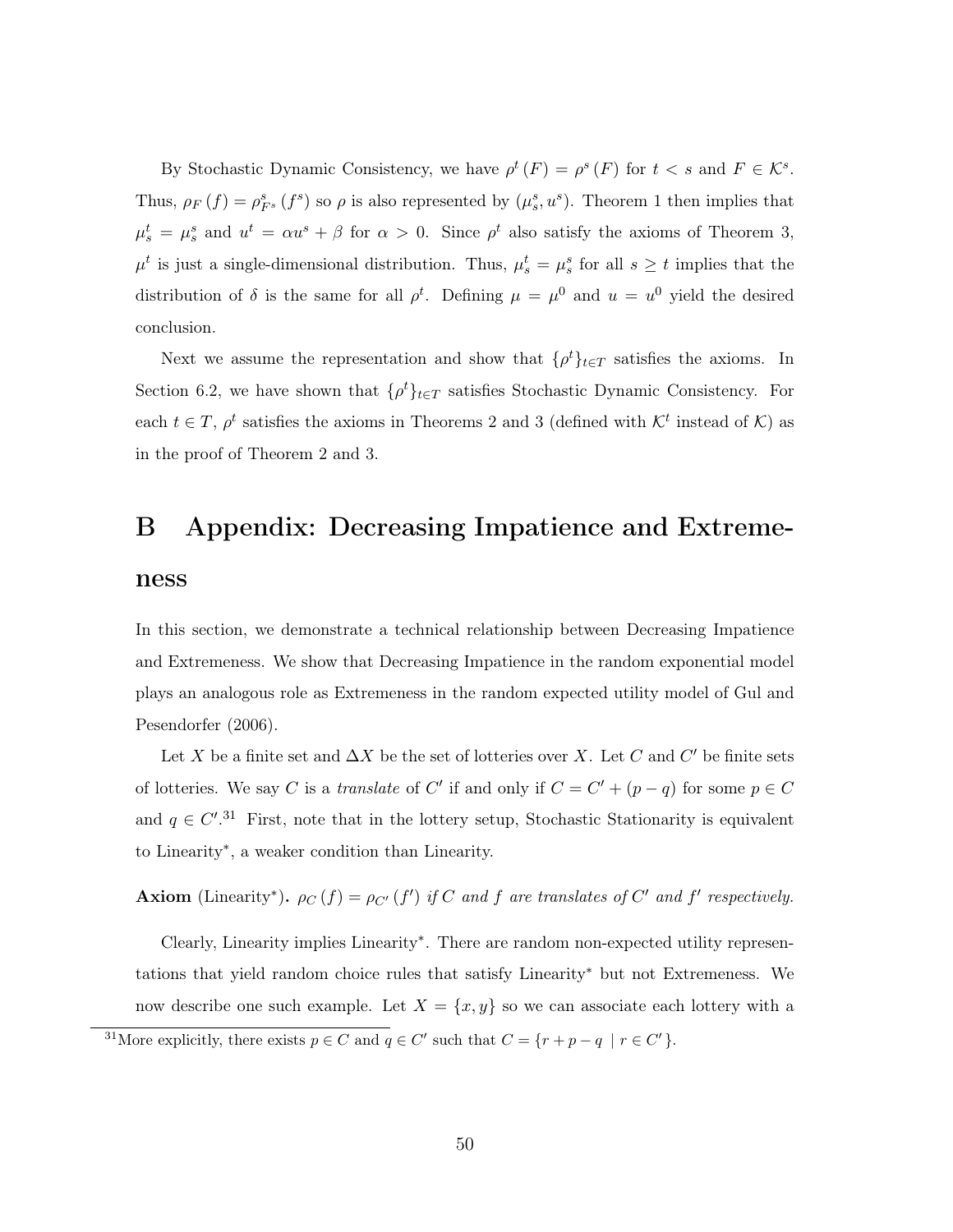point  $p \in [0, 1]$ . Let  $\omega$  be uniformly distributed on [0, 1] and let

$$
u_{\omega}(p) := |p - \omega|,
$$
  

$$
v_{\omega}(p) := -|p - \omega|.
$$

Consider a random utility that puts  $\frac{1}{2}$  weight on  $u_{\omega}$  and  $\frac{1}{2}$  weight on  $v_{\omega}$ . To show that this violates Extremeness, let  $C = \{0, \frac{1}{2}\}$  $\frac{1}{2}$ , 1}. Since the mixed lottery  $\frac{1}{2}$  is never chosen in C under  $u_{\omega}$ , we have that

$$
\rho_C\left(\frac{1}{2}\right) = \frac{1}{2} \cdot \mathbb{P}\left\{\omega \in [0,1] \middle| v_{\omega}\left(\frac{1}{2}\right) \ge \max\left\{v_{\omega}(0), v_{\omega}(1)\right\}\right\} = \frac{1}{4} > 0.
$$

To show that this satisfies Linearity<sup>\*</sup>, suppose  $C = \{p_1, \ldots, p_k\}$  with  $p_1 < p_2 < \cdots < p_k$ . Now, for each  $p_i$  such that  $1 < i < k$ , we have

$$
\rho_C(p_i) = \frac{1}{2} \left( \frac{p_{i+1} - p_{i-1}}{2} \right)
$$

which is unchanged if we translate C. For  $p_1$ , we have

$$
\rho_C(p_1) = \frac{1}{2} \left( \frac{p_1 + p_2}{2} \right) + \frac{1}{2} \left( 1 - \frac{p_1 + p_k}{2} \right) = \frac{1}{2} \left( 1 - \frac{p_k - p_2}{2} \right)
$$

which is again unchanged if we translate C. By symmetric argument, the same holds for  $p_k$ as well, so Linearity<sup>∗</sup> is satisfied, but this is clearly not a random expected utility model.

By imposing Extremeness however, we are able to obtain a random expected utility representation. In other words, similar to Decreasing Impatience, Extremeness provides the additional restrictions to ensure the existence of a random utility representation with linear utilities.<sup>32</sup>

**Proposition 5.** Suppose  $\rho$  has a random utility representation. Then  $\rho$  satisfies Linearity if and only if it satisfies Linearity<sup>∗</sup> and Extremeness

Proof. Since Linearity implies Linearity<sup>\*</sup>, all we need to show is that Linearity<sup>\*</sup> and Ex-

 $32$ While Proposition 5 shows how Extremeness ensures the existent of a random linear utility representation, it does not guarantee that the utilities in any random utility representation must be linear. In this sense, our Theorem 3 is stronger.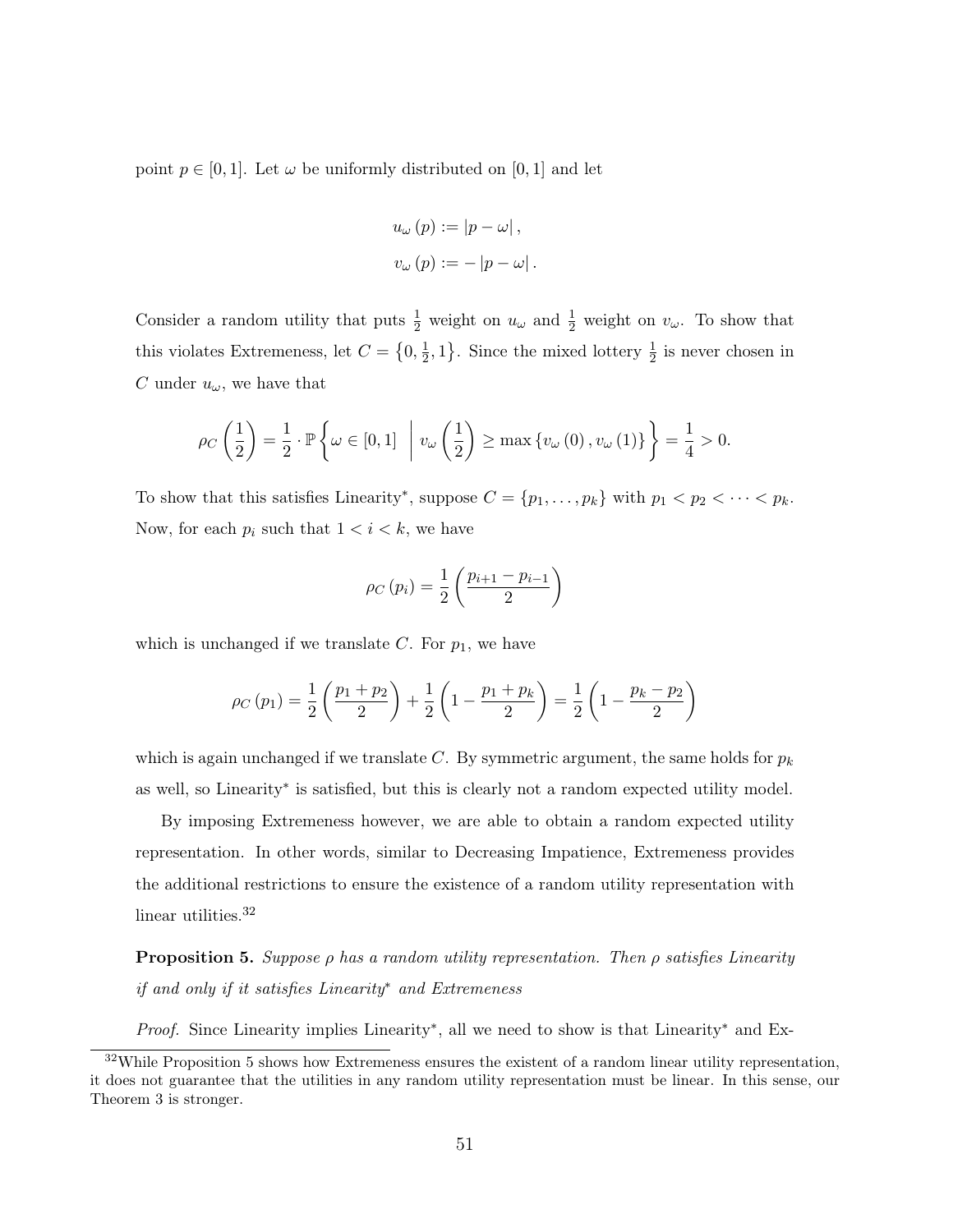tremeness imply Linearity. Let  $C' = aC + (1 - a)r$  for some  $r \in \Delta X$  and  $a \in (0, 1)$ . By Extremeness, we can only consider the extreme set of points of  $C$  without loss of generality. Suppose C has  $k$  extreme points. Hence, we can translate  $C'$  k-times such that each translated  $C'_i$  overlaps with an extreme point  $p_i \in C$  and conv $(C'_i) \subset \text{conv}(C)$ . Now, define

$$
E:=\bigcup_i C'_i
$$

Note that  $ext(E) = C$ . By Extremeness, we know that  $\rho_E(C) = 1$ . By Monotonicity, we have

$$
\rho_E(p_i) \leq \rho_C(p_i)
$$

for all  $p_i \in C$ . Since  $p_i$  are also the extreme points of E, by Extremeness, we also have that  $\sum_i \rho_E(p_i) = 1$ . Hence, it must be that  $\rho_E(p_i) = \rho_C(p_i)$  for all *i*. Moreover, by Monotonicity again, we have that for each  $i$ ,

$$
\rho_{C_i'}(p_i) \geq \rho_E(p_i)
$$

as  $C'_i \subset E$  for all *i*. If we let  $p'_i = ap_i + (1 - a) r \in C'$ , then by Linearity<sup>\*</sup>, we have

$$
\rho_{C'}(p'_i) = \rho_{C'_i}(p_i) \ge \rho_E(p_i) = \rho_C(p_i)
$$

for all  $p_i \in C$ . Since this is true for all i, and by Extremeness again  $\sum_i \rho_{C'}(p'_i) = 1$ , it must be that  $\rho_{C'}(p'_i) = \rho_C(p_i)$  for all *i*. Hence, Linearity is satisfied as desired.

 $\Box$ 

# References

- Agranov, M. and P. Ortoleva (2017): "Stochastic Choice and Preferences for Randomization," Journal of Political Economy, 125, 40–68.
- Apesteguia, J. and M. A. Ballester (2018): "Monotone Stochastic Choice Models: The Case of Risk and Time Preferences," Journal of Political Economy, 126, 74–106.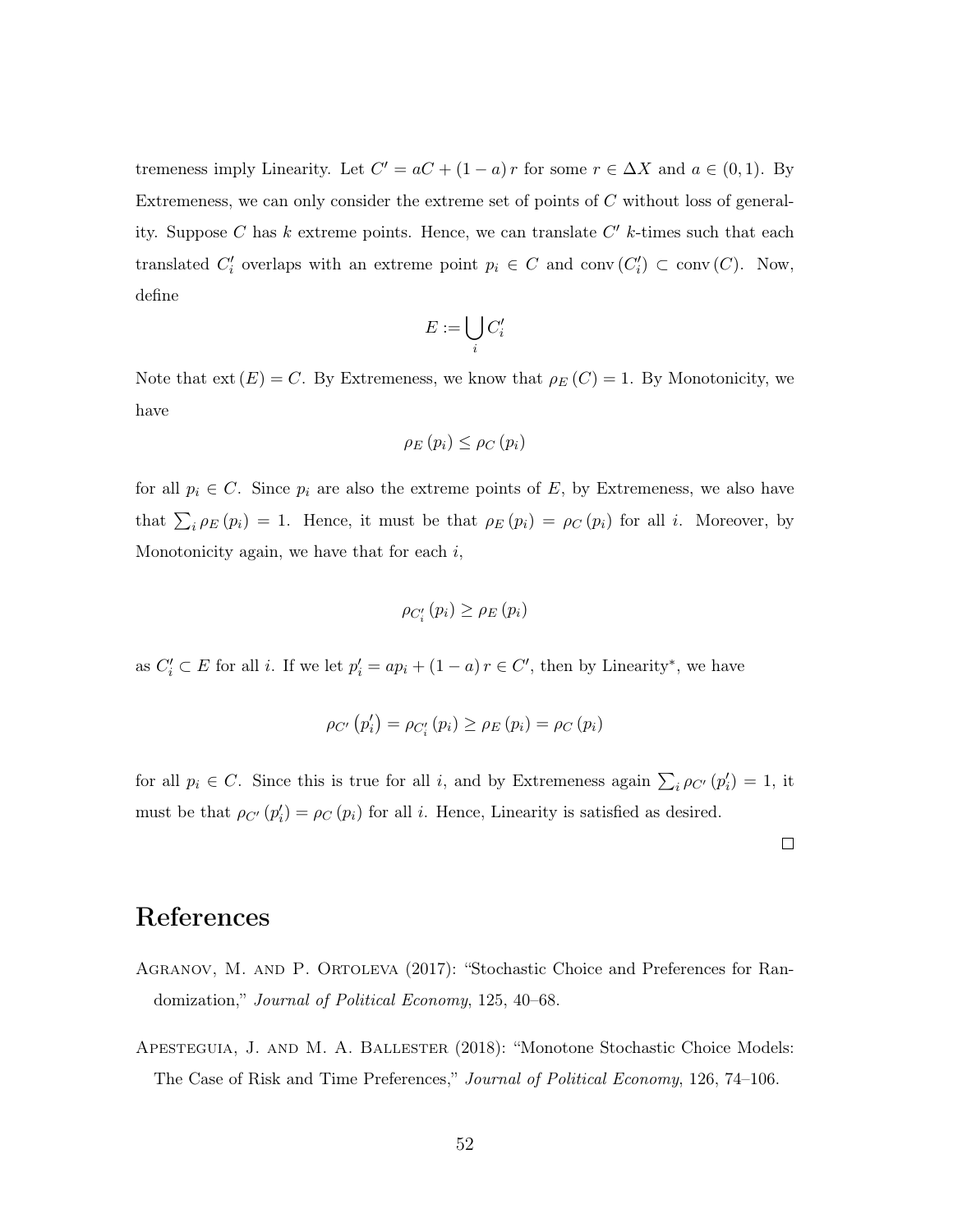- Apesteguia, J., M. A. Ballester, and J. Lu (2017): "Single-Crossing Random Utility Models," Econometrica, 85, 661–674.
- BALLINGER, T. P. AND N. T. WILCOX (1997): "Decisions, error and heterogeneity," The Economic Journal, 107, 1090–1105.
- BENOIT, J.-P. AND E. OK (2007): "Delay Aversion," Theoretical Economics, 2, 71-113.
- BILLINGSLEY, P. (1986): *Probability and Measure*, John Wiley and Sons.
- Camerer, C. F. (1989): "Does the Basketball Market Believe in theHot Hand,'?" The American Economic Review, 79, 1257–1261.
- Chakraborty, A. and Y. Halevy (2017): "Allais meets Strotz: Remarks on the relation between Present Bias and the Certainty Effect," Tech. rep., Working paper.
- CINLAR, E. (2011): *Probability and Stochastics*, Springer.
- Frederick, S., G. Loewenstein, and T. O'donoghue (2002): "Time Discounting and Time Preference: A Critical Review," Journal of Economic Literature, 40, 351–401.
- GUL, F. AND W. PESENDORFER (2006): "Random Expected Utility," Econometrica, 74, pp. 121–146.
- Halevy, Y. (2008): "Strotz meets Allais: Diminishing impatience and the certainty effect," American Economic Review, 98, 1145–1162.
- $-(2015)$ : "Time Consistency: Stationarity and Time invariance," *Econometrica*, 83, 335–352.
- HAYASHI, T. (2003): "Quasi-stationary Cardinal Utility and Present Bias," Journal of Economic Theory, 112, 343–352.
- Higashi, Y., K. Hyogo, and N. Takeoka (2009): "Subjective Random Discounting and Intertemporal Choice," Journal of Economic Theory, 144, 1015–1053.